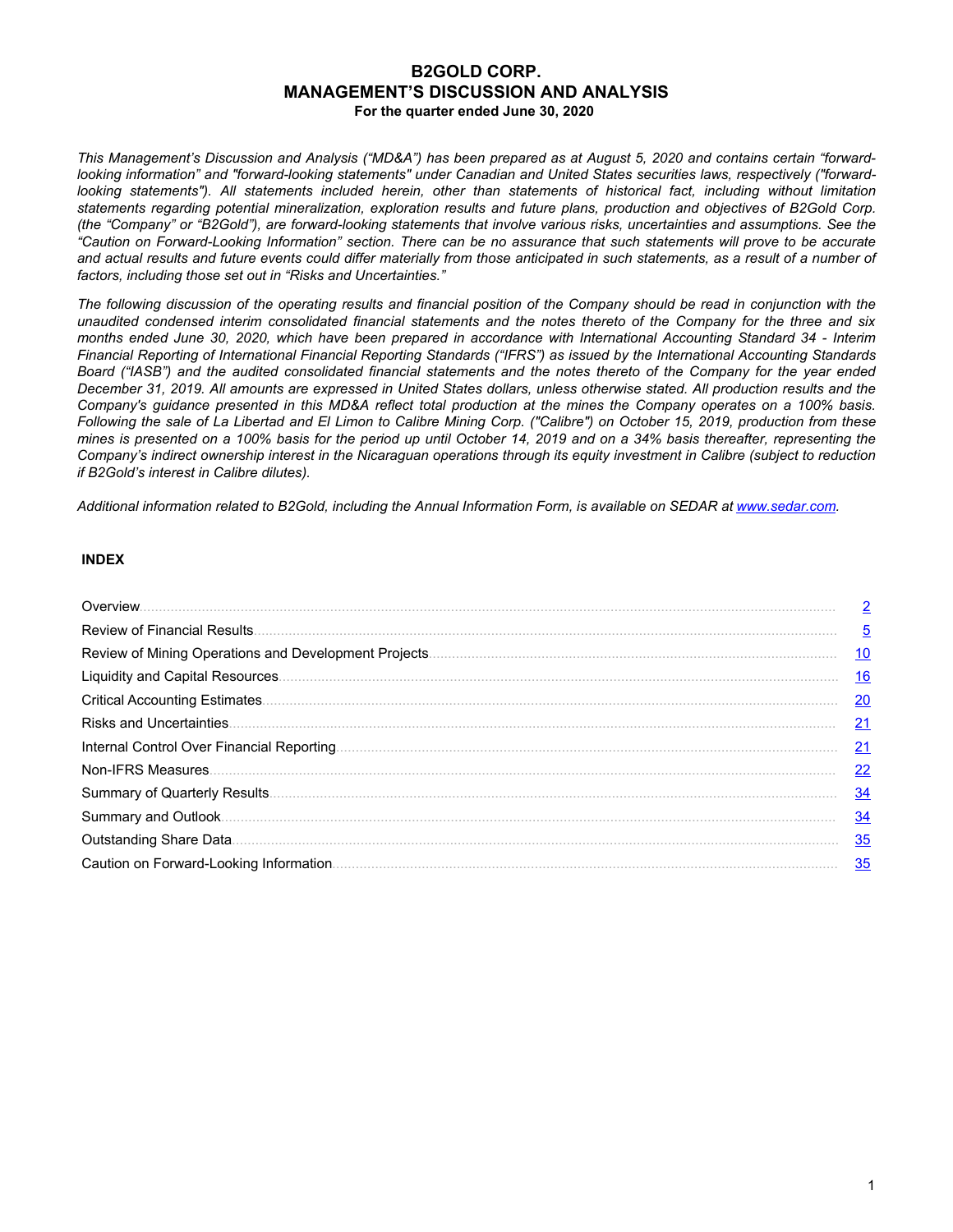# <span id="page-1-0"></span>**OVERVIEW**

B2Gold is a Vancouver-based gold producer with three operating mines: the Fekola Mine in Mali, the Masbate Mine in the Philippines and the Otjikoto Mine in Namibia. Up to October 14, 2019, the Company operated two additional mines in Nicaragua - La Libertad and El Limon mines. The Company also has a 50% interest in the Gramalote Project in Colombia and an 81% interest in the Kiaka Project in Burkina Faso. In addition, the Company has a portfolio of other evaluation and exploration projects in Mali, Burkina Faso, Namibia, Uzbekistan and Finland.

## *COVID-19*

The Company has been monitoring the COVID-19 pandemic and the potential impact at B2Gold's operations since mid-February 2020. B2Gold places the safety and well-being of its workforce as the highest priority and continues to encourage input from all its stakeholders as the situation continues to evolve. The Company has implemented several measures and introduced additional precautionary steps to manage and respond to the risks associated with COVID-19 to ensure the safety of B2Gold's employees, contractors, suppliers and surrounding communities where the Company works while continuing to operate. The Company is continually updating the plan and response measures based on the safety and well-being of its workforce, the severity of the pandemic in areas where it operates, global response measures, government restrictions and extensive community consultation. The Company is working closely with national and local authorities and continues to closely monitor each site's situation, including public and employee sentiment to ensure that stakeholders are in alignment with continued operation, while ensuring the safe operation of its mines.

Mining and milling operations have continued at the Fekola Mine in Mali and the Otjikoto Mine in Namibia, while due to a temporary fuel shortage, the Masbate Mine briefly suspended mining activities from March 22 to March 29, 2020, during which time the milling operations continued normally, processing ore from stockpiles. The Masbate Mine resumed mining operations using an estimated 50% of the mining fleet on March 29, 2020 with fleet activity returning to budgeted levels in May 2020. The Company also continues to progress its expansion and development projects with some restrictions and delays being experienced by individual projects.

On March 30, 2020 B2Gold announced that at the Gramalote Project, infill drilling of the Inferred Mineral Resource area would be temporarily suspended due to COVID-19, while other aspects of the Feasibility Study would continue to advance. The decision was taken in conjunction with the National Emergency and National Quarantine announced by the Colombian government and after consultation with surrounding communities and various levels of Colombian government. Operations restarted on May 4, 2020 for Environmental Impact Assessment related field activities, with exploration drilling recommencing on May 11, 2020. During the shutdown, other aspects of the Feasibility Study such as mine engineering review, metallurgical investigations and process plant design development continued to advance. Ongoing exploration work continues with a focus on infill drilling of the Inferred Mineral Resource area, which is expected to be completed in August 2020. As previously announced, the Company now expects to complete the Feasibility Study in the first quarter of 2021.

#### *Basis of Presentation - Nicaraguan Assets - Discontinued Operations*

On October 15, 2019, B2Gold completed the sale of the producing El Limon and La Libertad gold mines, the Pavon gold project and additional mineral concessions in Nicaragua (collectively, the "Nicaraguan Assets") to Calibre for aggregate consideration of \$100 million (consisting of a combination of cash, common shares and a convertible debenture) (the "Calibre Transaction"), subject to an additional final payment for closing working capital of \$18 million. As a result of closing the Calibre Transaction and the Calibre common shares subsequently issued to B2Gold upon the conversion of the convertible debenture in November 2019, the Company now holds approximately 34% of the total issued and outstanding Calibre common shares. B2Gold's ongoing commitment to continuing involvement with the Nicaraguan operations is secured by its significant equity interest in Calibre, its right to appoint one director to the Board of Calibre and its participation in an Advisory Board of Calibre.

The comparative results for the three and six months ended June 30, 2019 account for the Nicaraguan Assets as discontinued operations in accordance with IFRS 5, *Non-current assets held for sale and discontinued operations.* The results of the Nicaraguan Assets have been presented as discontinued operations for all periods in the Condensed Interim Consolidated Statement of Operations and the Condensed Interim Consolidated Statements of Cash Flows. Commencing October 15, 2019, the Company no longer consolidates the results of the Nicaraguan Assets in its consolidated financial statements, but uses the equity method to account for its 34% ownership interest in Calibre. In addition, commencing October 15, 2019, B2Gold reports its attributable share of Calibre's production, cash costs and all-in sustaining costs in the Company's consolidated Non-IFRS measures.

# *Summary*

Consolidated gold revenue in the second quarter of 2020 was a quarterly record of \$442 million from the Company's three operating mines on sales of 257,100 ounces at an average price of \$1,719 per ounce compared to \$267 million on sales of 203,700 ounces at an average price of \$1,312 per ounce in the second quarter of 2019 (excluding discontinued operations). Compared to the second quarter of 2019, the significant increase in consolidated gold revenue of 65% (\$175 million) was mainly attributable to a 31% increase in the average realized gold price and a 26% increase in gold ounces sold (due to the higher gold production and timing of gold sales). Consolidated gold revenue for the first half of 2020 was a half-year record of \$822 million on sales of 496,600 ounces at an average price of \$1,656 per ounce compared to \$531 million on sales of 407,100 ounces at an average price of \$1,305 per ounce in the first half of 2019 (excluding discontinued operations). The significant increase in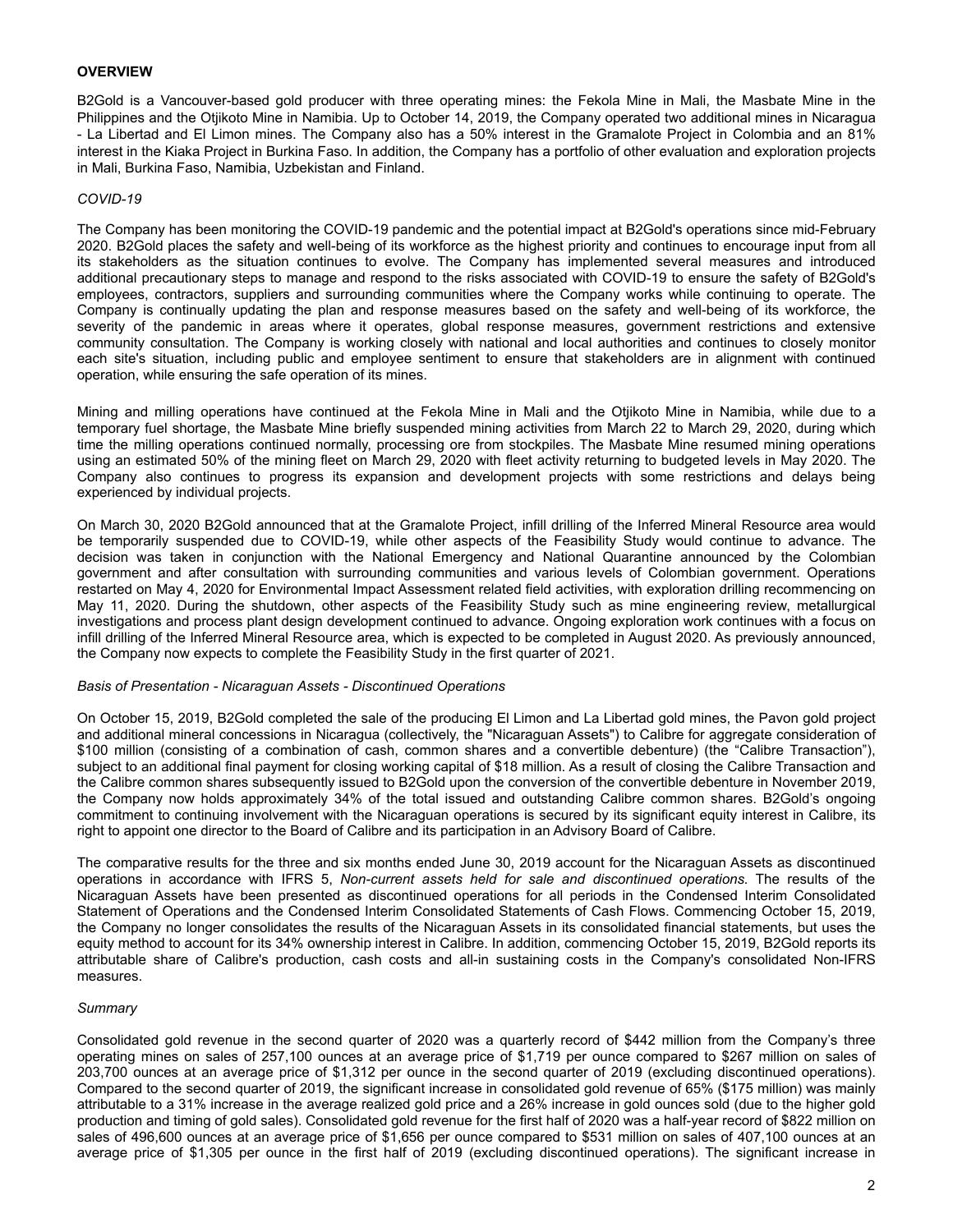consolidated gold revenue of 55% (\$291 million) was mainly attributable to a 27% increase in the average realized gold price and a 22% increase in gold ounces sold. Despite the disruptions caused by the COVID-19 pandemic since March 2020, the Company continues to successfully ship its gold bullion inventory to refineries. For accounting purposes, gold revenues earned from El Limon and La Libertad mines in 2019 are excluded from consolidated gold revenue and are included in the "Loss from discontinued operations" line in the Condensed Interim Consolidated Statement of Operations.

Consolidated gold production in the second quarter of 2020 was 239,574 ounces, above budget by 3% (7,327 ounces) and a significant increase of 15% (30,684 ounces) over the second quarter of 2019 (excluding discontinued operations) with solid performances from all the Company's operations (refer to "Review of Mining Operations and Development Projects" section below). The significant increase in gold production over the second quarter of 2019 was driven by the Fekola Mine in Mali which continued its strong operational performance with gold production of 147,424 ounces, above budget by 5% (6,424 ounces), and 29% (33,527 ounces) higher compared to the second quarter of 2019. Fekola's significant increase in gold production over the second quarter of 2019 was mainly due to the expansion of the Fekola mining fleet and optimization of the pit designs and mine plan for 2020, which have provided access to higher grade portions of the Fekola deposit earlier than anticipated in previous mine plans. The Otjikoto Mine in Namibia also had a solid second quarter, producing 43,496 ounces of gold, 3% (1,342 ounces) above budget, and 16% (6,075 ounces) higher compared to the second quarter of 2019. The Masbate Mine in the Philippines continued to perform well through the second quarter of 2020, despite being limited by a reduced workforce due to COVID-19 restrictions, producing 48,654 ounces of gold, approximately in-line with budget. Including attributable ounces from Calibre (2,019 ounces), the Company's total gold production in the second quarter of 2020 was 241,593 ounces. Consolidated gold production for the first half of 2020 was a half-year record of 490,206 ounces, 5% (23,483 ounces) above budget and 20% (80,774 ounces) higher than the first half of 2019 (excluding discontinued operations). Including attributable ounces from Calibre (16,249 ounces), the Company's total gold production in the first half of 2020 was 506,455 ounces.

In the second quarter of 2020, consolidated cash operating costs<sup>1</sup> were \$385 per gold ounce produced (\$377 per gold ounce sold), \$30 (7%) less per gold ounce produced than budget and \$71 (16%) less per gold ounce produced than the second quarter of 2019 (excluding discontinued operations). Including estimated attributable results for Calibre, cash operating costs for the second quarter of 2020 were \$390 per gold ounce produced (\$383 per gold ounce sold), \$42 (10%) less per gold ounce produced than budget and \$139 (26%) less per gold ounce produced than the second quarter of 2019. For the first half of 2020, consolidated cash operating costs were \$376 per gold ounce produced (\$380 per gold ounce sold), \$42 per gold ounce produced or 10% less than budget and \$79 per gold ounce produced or 17% lower than the first half of 2019 (excluding discontinued operations). Including estimated attributable results for Calibre, cash operating costs for the first half of 2020 were \$390 per gold ounce produced (\$394 per gold ounce sold), \$45 per gold ounce produced or 10% less than budget and \$148 per gold ounce produced or 28% lower than the first half of 2019. The favourable budget variance and prior period variance for the second quarter of 2020 and the first half of 2020 were attributable to the strong operating results from all of the Company's operations with above budgeted gold production and lower than budgeted total cash operating costs.

Consolidated all-in sustaining costs<sup>2</sup> for the second quarter of 2020 were \$714 per gold ounce sold compared to budget of \$807 per gold ounce sold and \$807 per gold ounce sold for the second quarter of 2019 (excluding discontinued operations). Including estimated attributable results for Calibre, all-in sustaining costs for the second quarter of 2020 were \$712 per gold ounce sold compared to budget of \$819 per gold ounce sold and \$914 per gold ounce sold for the second quarter of 2019. The lower than budgeted all-in sustaining costs in the second quarter of 2020 reflect the lower cash operating costs described above, lower general and administrative costs, higher than budgeted gold ounces sold and lower than budgeted sustaining capital and exploration expenditures. All-in sustaining costs for the first half of 2020 were \$705 per gold ounce sold compared to budget of \$806 per gold ounce sold and \$775 per gold ounce sold for the first half of 2019. Including estimated attributable results for Calibre, all-in sustaining costs for the first half of 2020 were \$717 per gold ounce sold compared to budget of \$821 per gold ounce sold and \$882 per gold ounce sold for the first half of 2019. The lower than budgeted all-in sustaining costs in the first half of 2020 reflect the lower cash operating costs described above, lower general and administrative costs, higher than budgeted gold ounces sold and lower than budgeted sustaining capital and exploration expenditures (\$34 million). The lower sustaining capital and exploration expenditures are mainly a result of timing of expenditures and are expected to be incurred later in 2020, with the exception of approximately \$8 million relating to the Fekola tailings storage facility project and Otjikoto prestripping, which are not expected to be incurred in 2020.

Based on current assumptions, B2Gold remains well positioned for continued strong operational and financial performance in 2020. On June 24, 2020, Calibre provided revised reduced 2020 production guidance following the temporary suspension of its Nicaraguan operations due to COVID-19. The Company's attributable gold production from Calibre is now estimated to be between 37,000 and 42,000 ounces for 2020 (or 8,000 ounces lower than the original estimate of between 45,000 and 50,000 ounces of gold). However, given that the Company's three operating mines were 23,483 ounces ahead of budget at the end of the first half of 2020, the Company continues to maintain its overall total consolidated production and financial guidance. Therefore, total consolidated production guidance remains at between 1,000,000 and 1,055,000 ounces of gold; total consolidated cash operating costs are forecast to be between \$415 and \$455 per ounce and total consolidated all-in sustaining costs are forecast to be between \$780 and \$820 per ounce.

<sup>&</sup>lt;sup>1</sup> "Cash operating costs" a non-IFRS measure; for a reconciliation from this measure to the most directly comparable measure specified, defined *or determined under IFRS and presented in our financial statements, refer to "Non-IFRS Measures"*

<sup>2</sup> *"All-in sustaining costs" is a non-IFRS measure; for a reconciliation from this measure to the most directly comparable measure specified, defined or determined under IFRS and presented in our financial statements, refer to "Non-IFRS Measures"*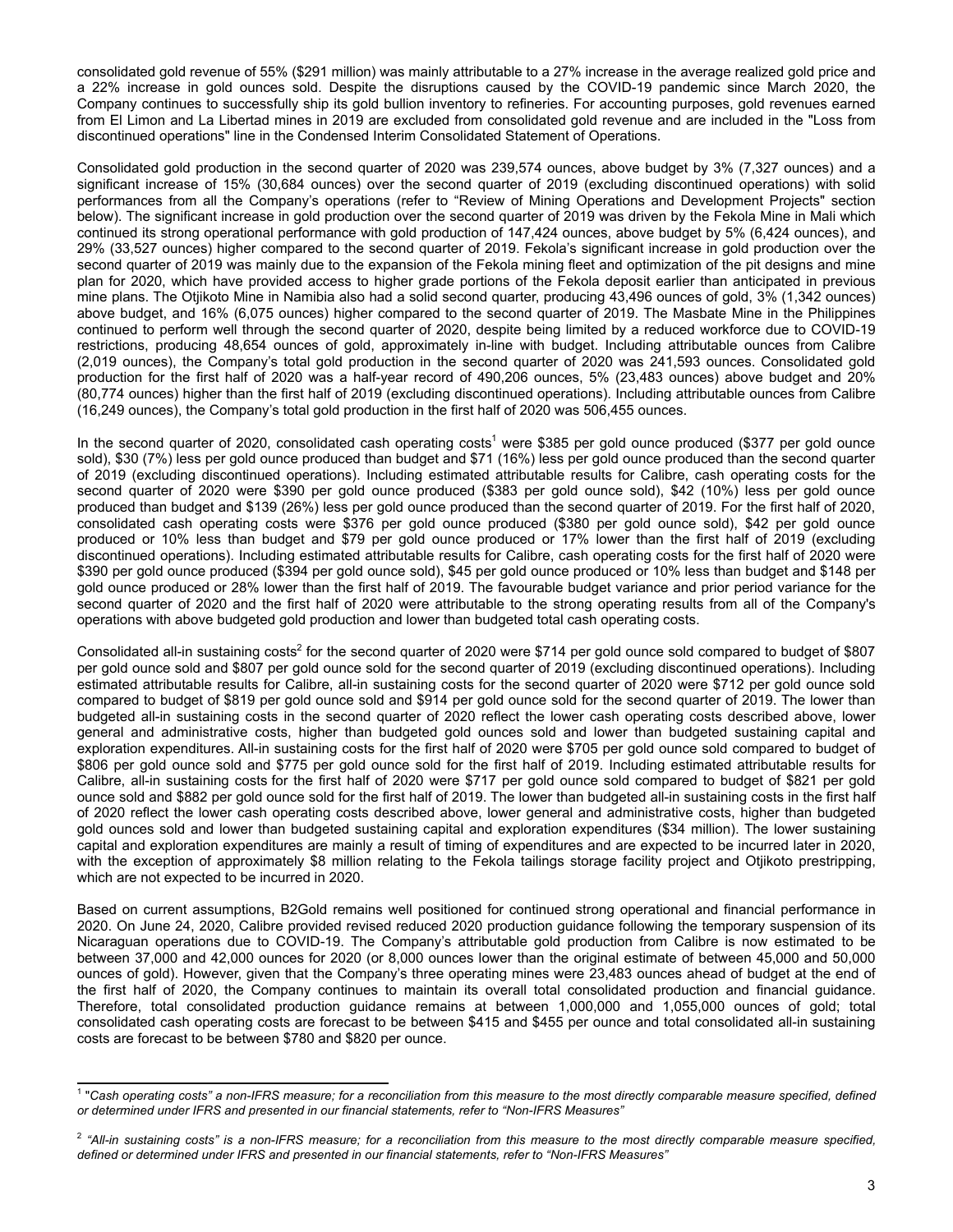Net income for the second quarter of 2020 was \$138 million compared to \$41 million for the second quarter of 2019. For the second quarter of 2020, the Company generated net income attributable to the shareholders of the Company of \$124 million (\$0.12 per share) compared to \$38 million (\$0.04 per share) in the second quarter of 2019. Adjusted net income attributable to shareholders of the Company<sup>3</sup> for the second quarter of 2020 was \$119 million (\$0.11 per share) compared to \$49 million (\$0.05 per share) in the second quarter of 2019. For the first half of 2020, the Company generated net income of \$221 million compared to a net income of \$68 million in the first half of 2019. For the first half of 2020, the Company generated net income attributable to the shareholders of the Company of \$197 million (\$0.19 per share) compared to \$60 million (\$0.06 per share) in the first half of 2019. Adjusted net income attributable to the shareholders of the Company for the first half of 2020 was \$218 million (\$0.21 per share) compared to adjusted net income of \$80 million (\$0.08 per share) in the first half of 2019.

Cash flow provided by operating activities was a quarterly record of \$238 million in the second quarter of 2020 compared to \$93 million in the second quarter of 2019, an increase of \$145 million due mainly to higher revenues of \$175 million. Cash flow provided by operating activities was \$454 million in the first half of 2020 compared to \$179 million in the first half of 2019, an increase of \$275 million due mainly to higher revenues of \$291 million. Based on current assumptions, including a gold price of \$1,700 per ounce for the remainder of 2020, the Company now expects to make total cash income tax payments in 2020 of approximately \$178 million, an increase of \$33 million from the previous first quarter of 2020 estimate, based on changes in realized gold price assumptions and expected payment timing.

B2Gold continues to maintain a strong financial position and liquidity. At June 30, 2020, the Company is in a net cash position of \$157 million, with its cash and cash equivalents of \$628 million (December 31, 2019 - \$141 million) exceeding its total debt balances of \$471 million. Working capital as at June 30, 2020 was \$656 million compared to \$242 million at December 31, 2019. As at June 30, 2020, the Company had drawn \$425 million under the \$600 million revolving credit facility ("RCF").

On April 8, 2020, as a precautionary measure and given the current uncertainty resulting from the COVID-19 pandemic, the Company completed the drawdown of a further \$250 million on its \$600 million RCF, resulting in a total revised drawn balance of \$425 million and available undrawn capacity of \$175 million. The \$250 million drawn in April 2020 was to provide additional liquidity flexibility and assurance until the ultimate timing and outcome of the COVID-19 pandemic could be reasonably determined.

Based on current assumptions, including the continued strong operating performance at each of the Company's mines and no significant unforeseen work stoppages having been incurred due to COVID-19, the Company now intends to repay the entire drawn balance of \$425 million under its RCF by the end of the third quarter of 2020 and finish 2020 in a strong cash position.

On January 1, 2020, B2Gold assumed the manager role of the Gramalote Project. On January 21, 2020, the Company announced positive results from the Updated Preliminary Economic Assessment for the Gramalote Ridge deposit ("Gramalote Ridge") at the Gramalote Project (the "Gramalote PEA"). Subsequent to the second quarter of 2020, the Company completed its sole funding requirement (refer to "Gramalote Project - Joint Venture with AngloGold Ashanti Limited - Colombia" section below).

On January 16, 2020, the Company announced an updated Fekola Mineral Resource estimate including a substantial increase in Indicated Mineral Resources at the Fekola Mine following a successful infill drill program in 2019.

On February 27, 2020, B2Gold's Board of Directors (the "Board") declared a quarterly cash dividend of \$0.01 per common share, paid on March 23, 2020 to shareholders of record as of March 9, 2020.

On April 28, 2020, the Company and its 10% partner GAMS-Mining F&I Ltd ("GAMS") entered into a definitive agreement with West African Resources Limited ("West African") for the sale of the Toega project located in Burkina Faso. The purchase consideration, due 90% to B2Gold and 10% to GAMS, consists of: an initial non-refundable cash payment of \$10 million; a further payment of \$10 million in cash or shares due upon completion of a feasibility study within 2 years (at which time the permits comprising the Toega project will be transferred to West African); production payments of \$25 million in the form of a 3% net smelter returns ("NSR") royalty on production from the Toega project area; and a further 0.5% NSR royalty (to commence after the 3% NSR outlined above has been fully paid) which is capped at 1.5 million ounces.

On June 11, 2020, the Board declared a quarterly cash dividend of \$0.02 per common share, an increase of 100%, paid on July 7, 2020 to shareholders of record as of June 23, 2020. The declaration and payment of future quarterly dividends remains at the discretion of the Board and will depend on the Company's financial results, cash requirements, future prospects and other factors deemed relevant by the Board. In light of the current higher gold price environment, the Company's strong operational performance and the fact that the Company has now reached a net positive cash position, the Board has decided to increase the quarterly dividend to \$0.04 per share (or an expected \$0.16 per share on an annual basis), which will become effective upon approval and declaration of the third quarter dividend. This represents a further 100% increase from the second quarter of 2020 dividend and four times higher than the initial quarterly dividend of \$0.01 per share declared in the fourth quarter of 2019. The declaration and payment of future quarterly dividends remains at the discretion of the Board and will depend on the Company's financial results, cash requirements, future prospects and other factors deemed relevant by the Board.

<sup>3</sup> *"Adjusted net income attributable to shareholders of the Company" is a non-IFRS measure; for a reconciliation from this measure to the most directly comparable measure specified, defined or determined under IFRS and presented in our financial statements, refer to "Non-IFRS Measures"*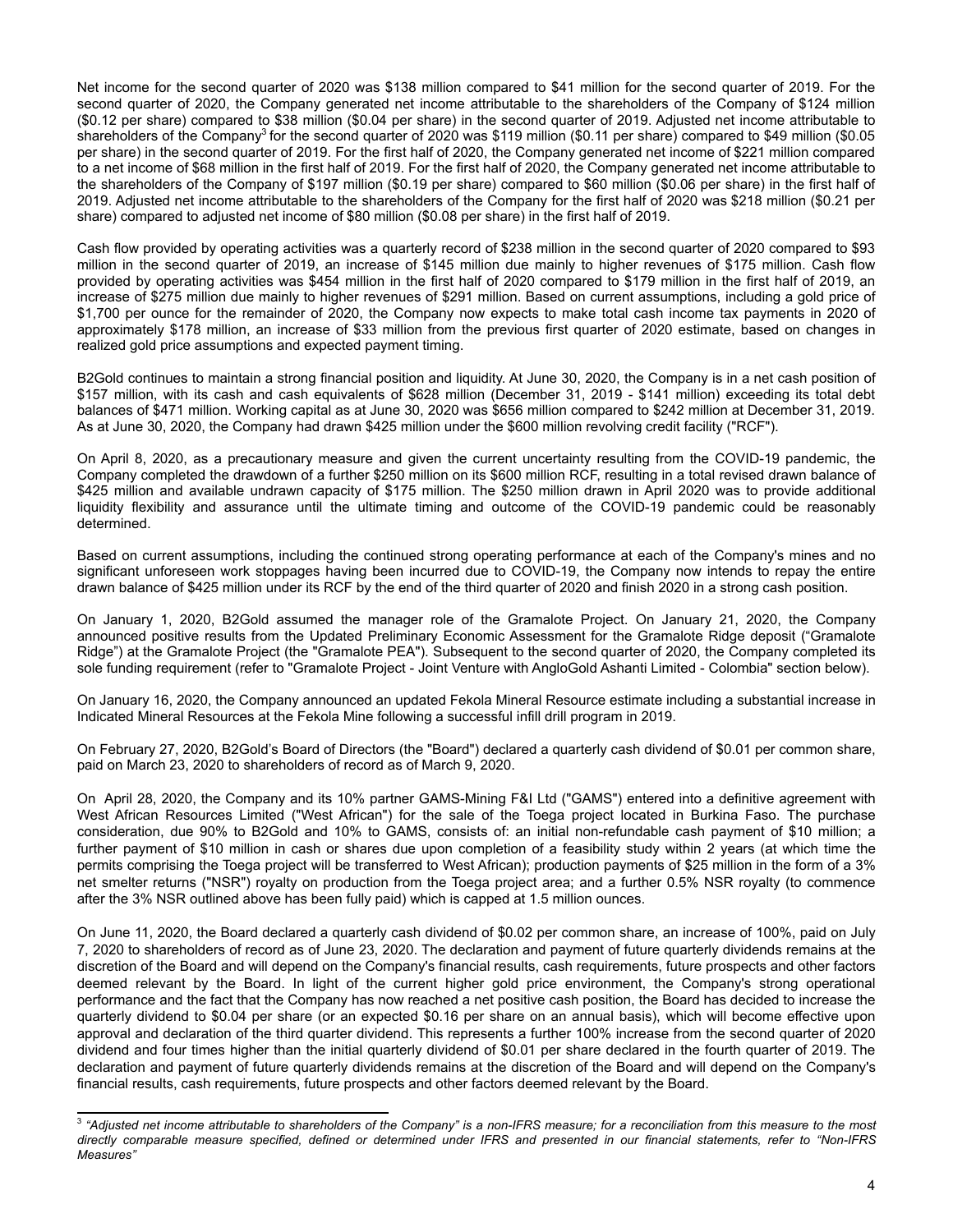# <span id="page-4-0"></span>**REVIEW OF FINANCIAL RESULTS**

## *Selected Quarterly Financial and Operating Results*

|                                                                                                      |                 | Three months ended | Six months ended |           |  |
|------------------------------------------------------------------------------------------------------|-----------------|--------------------|------------------|-----------|--|
|                                                                                                      | <b>June 30,</b> |                    | <b>June 30,</b>  |           |  |
|                                                                                                      | 2020            | 2019               | 2020             | 2019      |  |
| Gold revenue (\$ in thousands)                                                                       | 441.939         | 267,213            | 822.237          | 531,195   |  |
| Net income from continuing operations (\$ in thousands)                                              | 137,961         | 44,991             | 220,969          | 80,236    |  |
| Net loss from discontinued operations (\$ in thousands)                                              |                 | (3,669)            |                  | (12, 391) |  |
| Net income (\$ in thousands)                                                                         | 137,961         | 41,322             | 220,969          | 67,845    |  |
| Earnings per share from continuing operations - basic <sup>(1)</sup> (\$/ share)                     | 0.12            | 0.04               | 0.19             | 0.07      |  |
| Earnings per share from continuing operations – diluted <sup>(1)</sup> (\$/ share)                   | 0.12            | 0.04               | 0.19             | 0.07      |  |
| Earnings per share – basic <sup>(1)</sup> (\$/ share)                                                | 0.12            | 0.04               | 0.19             | 0.06      |  |
| Earnings per share – diluted <sup>(1)</sup> (\$/ share)                                              | 0.12            | 0.04               | 0.19             | 0.06      |  |
| Cash provided by operating activities of continuing operations<br>(\$ thousands)                     | 238,089         | 83,382             | 454,302          | 168,580   |  |
| Cash provided by operating activities of discontinued operations<br>(\$ thousands)                   |                 | 9,434              |                  | 10,654    |  |
| Cash provided by operating activities (\$ in thousands)                                              | 238,089         | 92,816             | 454,302          | 179,234   |  |
| Average realized gold price (\$/ ounce)                                                              | 1,719           | 1,312              | 1,656            | 1,305     |  |
| Adjusted net income <sup><math>(1)(2)</math></sup> (\$ in thousands)                                 | 119,084         | 48,640             | 217,973          | 80,218    |  |
| Adjusted earnings per share <sup>(1)(2)</sup> – basic (\$)                                           | 0.11            | 0.05               | 0.21             | 0.08      |  |
| <b>Excluding El Limon and La Libertad discontinued operations</b><br>results:                        |                 |                    |                  |           |  |
| Gold sold (ounces)                                                                                   | 257,100         | 203,700            | 496,600          | 407,100   |  |
| Gold produced (ounces)                                                                               | 239,574         | 208,890            | 490,206          | 409,432   |  |
| Cash operating $costs^{(2)}$ (\$/ gold ounce sold)                                                   | 377             | 468                | 380              | 462       |  |
| Cash operating $costs^{(2)}$ (\$/ gold ounce produced)                                               | 385             | 456                | 376              | 455       |  |
| Total cash costs <sup>(2)</sup> (\$/ gold ounce sold)                                                | 499             | 554                | 494              | 549       |  |
| All-in sustaining costs <sup>(2)</sup> (\$/ gold ounce sold)                                         | 714             | 807                | 705              | 775       |  |
| Including El Limon and La Libertad discontinued operations<br>results, Equity investment in Calibre: |                 |                    |                  |           |  |
| Gold sold (ounces)                                                                                   | 258,722         | 236,282            | 512,452          | 468,358   |  |
| Gold produced (ounces)                                                                               | 241,593         | 246,020            | 506,455          | 476,879   |  |
| Cash operating $costs^{(2)}$ (\$/ gold ounce sold)                                                   | 383             | 543                | 394              | 544       |  |
| Cash operating $costs^{(2)}$ (\$/ gold ounce produced)                                               | 390             | 529                | 390              | 538       |  |
| Total cash costs <sup>(2)</sup> (\$/ gold ounce sold)                                                | 498             | 624                | 507              | 626       |  |
| All-in sustaining $costs^{(2)}$ (\$/ gold ounce sold)                                                | 712             | 914                | 717              | 882       |  |

*(1) Attributable to the shareholders of the Company.*

*(2) Non-IFRS measure. For a description of how these measures are calculated and a reconciliation of these measures to the most directly comparable measures specified, defined or determined under IFRS and presented in the Company's financial statements, refer to "Non-IFRS Measures".*

# *Second quarter 2020 and 2019*

#### *Revenue*

Consolidated gold revenue in the second quarter of 2020 was a quarterly record of \$442 million from the Company's three operating mines on sales of 257,100 ounces at an average price of \$1,719 per ounce compared to \$267 million on sales of 203,700 ounces at an average price of \$1,312 per ounce in the second quarter of 2019 (excluding discontinued operations). Compared to the second quarter of 2019, the significant increase in consolidated gold revenue of 65% (\$175 million) was mainly attributable to a 31% increase in the average realized gold price and a 26% increase in gold ounces sold (due to the higher gold production and timing of gold sales). Despite the disruptions caused by the COVID-19 pandemic since March 2020, the Company continues to successfully ship its gold bullion inventory to refineries. For accounting purposes, gold revenues earned from El Limon and La Libertad mines in 2019 are excluded from consolidated gold revenue and are included in the "Loss from discontinued operations" line in the Condensed Interim Consolidated Statement of Operations.

Consolidated gold revenue for the second quarter of 2020 did not include any revenue relating to the delivery of gold into the Company's Prepaid Gold Sales contracts associated with the Company's Prepaid Gold Sales transactions as final delivery into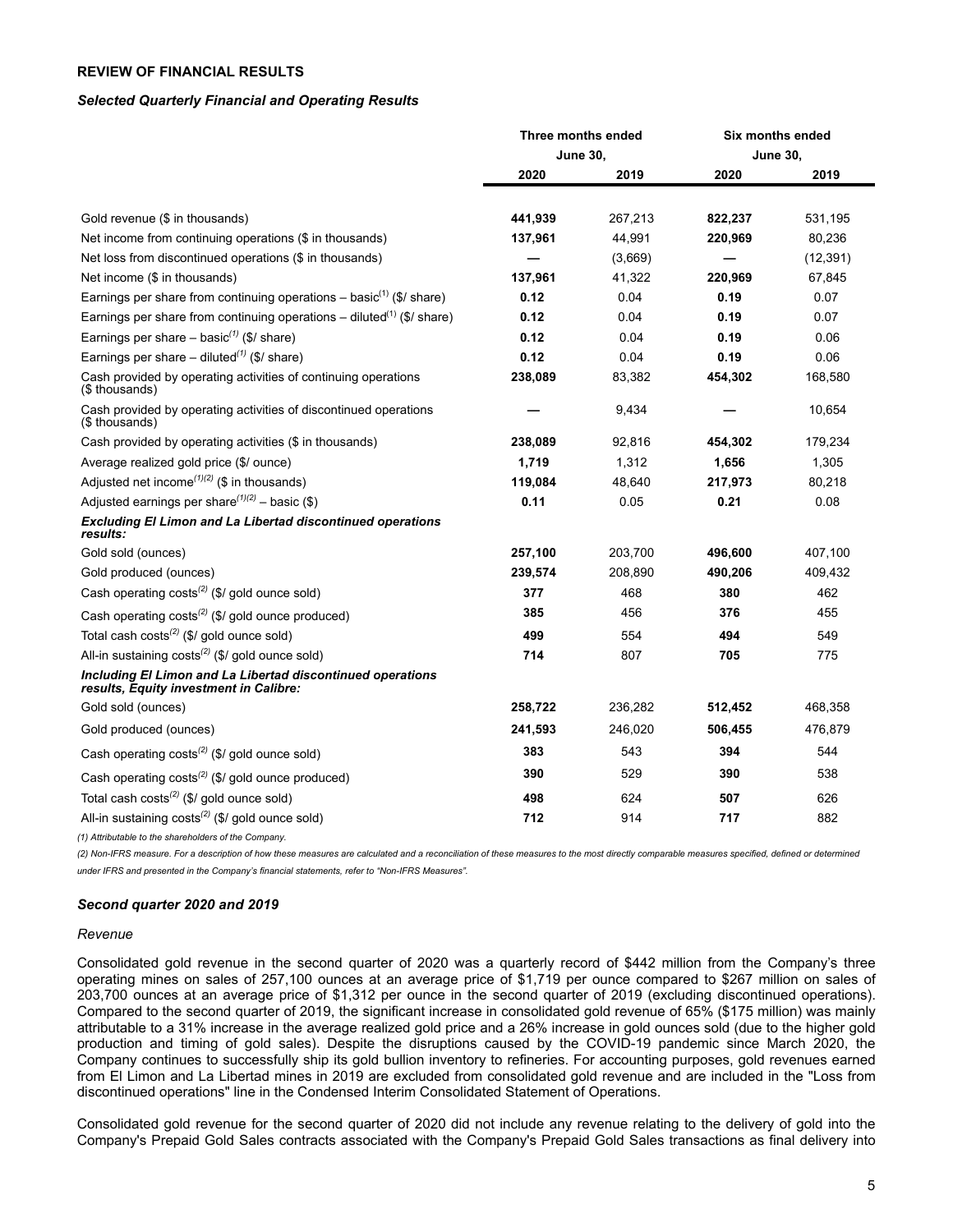these contracts were in the second quarter of 2019. Consolidated gold revenue for the second quarter of 2019 included \$12 million relating to the delivery of gold into the Company's Prepaid Gold Sales contracts.

In the second quarter of 2020, the Fekola Mine accounted for \$286 million (Q2 2019 - \$140 million) of gold revenue from the sale of 166,800 ounces (Q2 2019 - 106,200 ounces), the Masbate Mine accounted for \$76 million (Q2 2019 - \$81 million) of gold revenue from the sale of 43,500 ounces (Q2 2019 - 62,100 ounces) and the Otjikoto Mine accounted for \$81 million (Q2 2019 - \$46 million) of gold revenue from the sale of 46,800 ounces (Q2 2019 - 35,400 ounces). Excluded from gold revenue in the second quarter of 2019 was El Limon's gold revenue of \$13 million from the sale of 9,791 ounces and La Libertad's gold revenue of \$30 million from the sale of 22,791 ounces.

## *Production and operating costs*

Consolidated gold production in the second quarter of 2020 was 239,574 ounces, above budget by 3% (7,327 ounces) and a significant increase of 15% (30,684 ounces) over the second quarter of 2019 (excluding discontinued operations) with solid performances from all the Company's operations (refer to "Review of Mining Operations and Development Projects" section below). The significant increase in gold production over the second quarter of 2019 was driven by the Fekola Mine in Mali which continued its strong operational performance with gold production of 147,424 ounces, above budget by 5% (6,424 ounces), and 29% (33,527 ounces) higher compared to the second quarter of 2019. Fekola's significant increase in gold production over the second quarter of 2019 was mainly due to the expansion of the Fekola mining fleet and optimization of the pit designs and mine plan for 2020, which have provided access to higher grade portions of the Fekola deposit earlier than anticipated in previous mine plans. The Otjikoto Mine in Namibia also had a solid second quarter, producing 43,496 ounces of gold, 3% (1,342 ounces) above budget, and 16% (6,075 ounces) higher compared to the second quarter of 2019. The Masbate Mine in the Philippines continued to perform well through the second quarter of 2020, despite being limited by a reduced workforce due to COVID-19 restrictions, producing 48,654 ounces of gold, approximately in-line with budget. Including attributable ounces from Calibre (2,019 ounces), the Company's total gold production in the second quarter of 2020 was 241,593 ounces.

In the second quarter of 2020 consolidated cash operating costs (refer to *"Non-IFRS Measures"*) were \$385 per gold ounce produced (\$377 per gold ounce sold), \$30 (7%) less per gold ounce produced than budget and \$71 (16%) less per gold ounce produced than the second quarter of 2019 (excluding discontinued operations). Including estimated attributable results for Calibre, cash operating costs for the second quarter of 2020 were \$390 per gold ounce produced (\$383 per gold ounce sold), \$42 (10%) less per gold ounce produced than budget and \$139 (26%) less per gold ounce produced than the second quarter of 2019. The favourable budget variance and prior period variance was attributable to the strong operating results from all of the Company's operations with above budget gold production and lower than budgeted total cash operating costs.

Consolidated all-in sustaining costs (refer to *"Non-IFRS Measures"*) for the second quarter of 2020 were \$714 per gold ounce sold compared to budget of \$807 per gold ounce sold and \$807 per gold ounce sold for the second quarter of 2019 (excluding discontinued operations). Including estimated attributable results for Calibre, all-in sustaining costs for the second quarter of 2020 were \$712 per gold ounce sold compared to budget of \$819 per gold ounce sold and \$914 per gold ounce sold for the second quarter of 2019. The lower than budgeted all-in sustaining costs in the second quarter of 2020 reflect the lower cash operating costs described above, lower general and administrative costs, higher than budgeted gold ounces sold and lower than budgeted sustaining capital and exploration expenditures. The lower sustaining capital and exploration expenditures are mainly a result of timing of expenditures and are expected to be incurred later in 2020, with the exception of \$8 million relating to the Fekola tailings storage facility project and Otjikoto prestripping, which are not expected to be incurred in 2020.

# *Depreciation and depletion*

Depreciation and depletion expense included in total cost of sales was \$76 million in the second quarter of 2020 compared to \$57 million in the second quarter of 2019. The 33% increase in depreciation expense was primarily due to a 26% increase in the gold ounces sold and a 5% increase in the depreciation charge per ounce of gold sold.

# *Royalties and production taxes*

Royalties and production taxes included in total cost of sales were \$31 million for the second quarter of 2020 compared to \$18 million for the second quarter of 2019. The 78% increase in royalties and production taxes resulted mainly from a 31% increase in the gold price realized in the second quarter of 2020, a 26% increase in gold ounces sold and a change in sales mix which reflects more sales from the Fekola Mine at a higher royalty rate and lower sales from the Masbate Mine with a lower royalty rate.

# *Other*

General and administrative ("G&A") costs relate primarily to the Company's head office in Vancouver, the Bamako office in Mali, the Makati office in the Philippines and the Windhoek office in Namibia. G&A for the second quarter of 2020 was \$8 million which was \$4 million lower than the second quarter of 2019. The lower G&A in the second quarter of 2020 resulted from lower consulting, legal and travel expenses incurred due to COVID-19 restrictions.

Share-based payment expense for the second quarter of 2020 was \$7 million, which was in-line with the second quarter of 2019.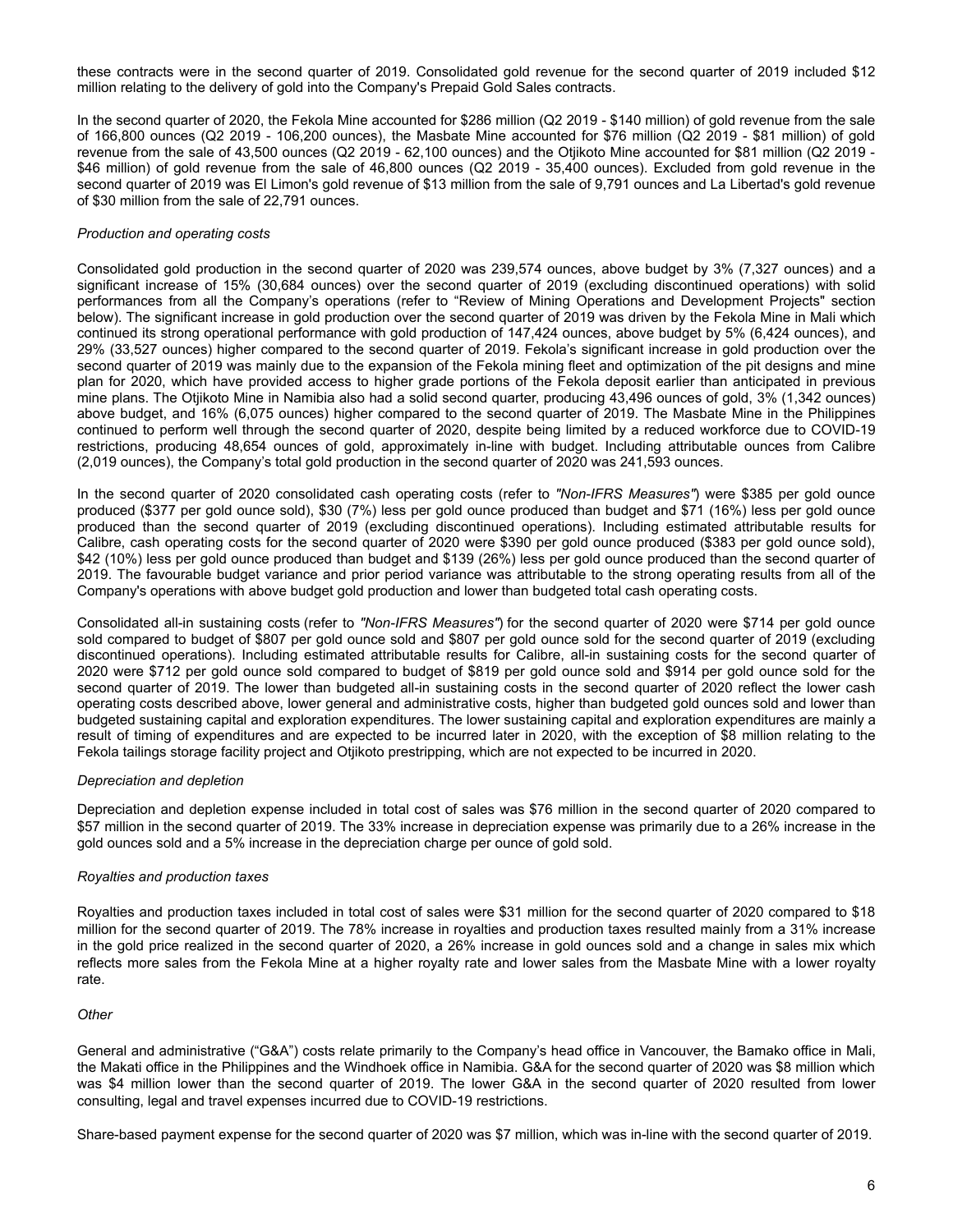For the second quarter of 2020, the Company's estimate of its share of Calibre's net loss was approximately \$4 million, which includes an adjustment to reflect actual results from the first quarter of 2020. Calibre will report its financial results on August 11, 2020. The Company will update any differences in the third quarter of 2020.

Other operating expenses for the second quarter for 2020 were \$4 million, which mainly consisted of COVID-19 relief donations of \$3 million.

The Company reported \$5 million in interest and financing expense during the second quarter of 2020 compared to \$7 million in the second quarter of 2019. The lower interest and financing expense resulted from lower interest rates partially offset by higher debt levels in the second quarter of 2020 compared to the second quarter of 2019.

For the second quarter of 2020, the Company recorded derivative gains of \$3 million compared to losses of \$3 million in the second quarter of 2019. The gains were driven by fuel forward contracts and interest rate swap derivative instruments and consisted of unrealized gains of \$7 million (Q2 2019 - unrealized losses of \$5 million) and realized losses of \$4 million (Q2 2019 realized gains of \$2 million).

For the second quarter of 2020, the Company recorded a net current income and other tax expense of \$82 million compared to \$24 million in the second quarter of 2019, consisting of current income tax of \$68 million (Q2 2019 - \$19 million), the 10% priority dividend to the State of Mali of \$13 million (Q2 2019 - \$4 million) and withholding tax (on intercompany interest/management fees) of \$1 million (Q2 2019 - \$1 million). The priority dividend is accounted for as an income tax in accordance with IAS 12, *Income Taxes.* Compared to the second quarter of 2019, current tax expense in the second quarter of 2020 was higher mainly as a result of higher taxable income and no tax loss deductions in the second quarter of 2020 as compared to the second quarter of 2019. The Otjikoto Mine became taxable in the first quarter for 2020 after using all of its loss carryforwards by the end of 2019. For the second quarter of 2020, the Company recorded a deferred income tax recovery of \$9 million compared to a deferred income tax recovery of \$1 million in the second quarter of 2019 mainly attributable to a strengthening of the local currencies in Mali and Namibia.

For the second quarter of 2019, the Company recorded a loss from discontinued operations of \$4 million. The results from discontinued operations relate to El Limon and La Libertad mines, which were sold to Calibre on October 15, 2019.

Net income for the second quarter of 2020 was \$138 million compared to \$41 million for the second quarter of 2019. For the second quarter of 2020, the Company generated net income attributable to the shareholders of the Company of \$124 million (\$0.12 per share) compared to \$38 million (\$0.04 per share) in the second quarter of 2019. Adjusted net income attributable to shareholders of the Company (refer to "*Non-IFRS Measures"*) for the second quarter of 2020 was \$119 million (\$0.11 per share) compared to \$49 million (\$0.05 per share) in the second quarter of 2019. Adjusted net income in the second quarter of 2020 excluded share-based payments of \$7 million, COVID-19 relief donations of \$3 million, unrealized gains on derivative instruments of \$7 million and a deferred income tax recovery of \$9 million.

Cash flow provided by operating activities was a quarterly record of \$238 million in the second quarter of 2020 compared to \$93 million in the second quarter of 2019, an increase of \$145 million due mainly to higher revenues of \$175 million. Based on current assumptions, including a gold price of \$1,700 per ounce for the remainder of 2020, the Company now expects to make total cash income tax payments in 2020 of approximately \$178 million, an increase of \$33 million from the previous first quarter of 2020 estimate, based on changes in realized gold price assumptions and expected payment timing.

B2Gold continues to maintain a strong financial position and liquidity. At June 30, 2020, the Company is in a net cash position of \$157 million, with its cash and cash equivalents of \$628 million (December 31, 2019 - \$141 million) exceeding its total debt balances of \$471 million. Working capital as at June 30, 2020 was \$656 million compared to \$242 million at December 31, 2019. As at June 30, 2020, the Company had drawn \$425 million under the \$600 million RCF.

On April 8, 2020, as a precautionary measure and given the current uncertainty resulting from the COVID-19 pandemic, the Company completed the drawdown of a further \$250 million on its \$600 million RCF, resulting in a total revised drawn balance of \$425 million and available undrawn capacity of \$175 million. The \$250 million drawn in April 2020 was to provide additional liquidity flexibility and assurance until the ultimate timing and outcome of the COVID-19 pandemic could be reasonably determined.

Based on current assumptions, including the continued strong operating performance at each of the Company's mines and no significant unforeseen work stoppages having been incurred due to COVID-19, the Company now intends to repay the entire drawn balance of \$425 million under its RCF by the end of the third quarter of 2020 and finish 2020 in a strong cash position.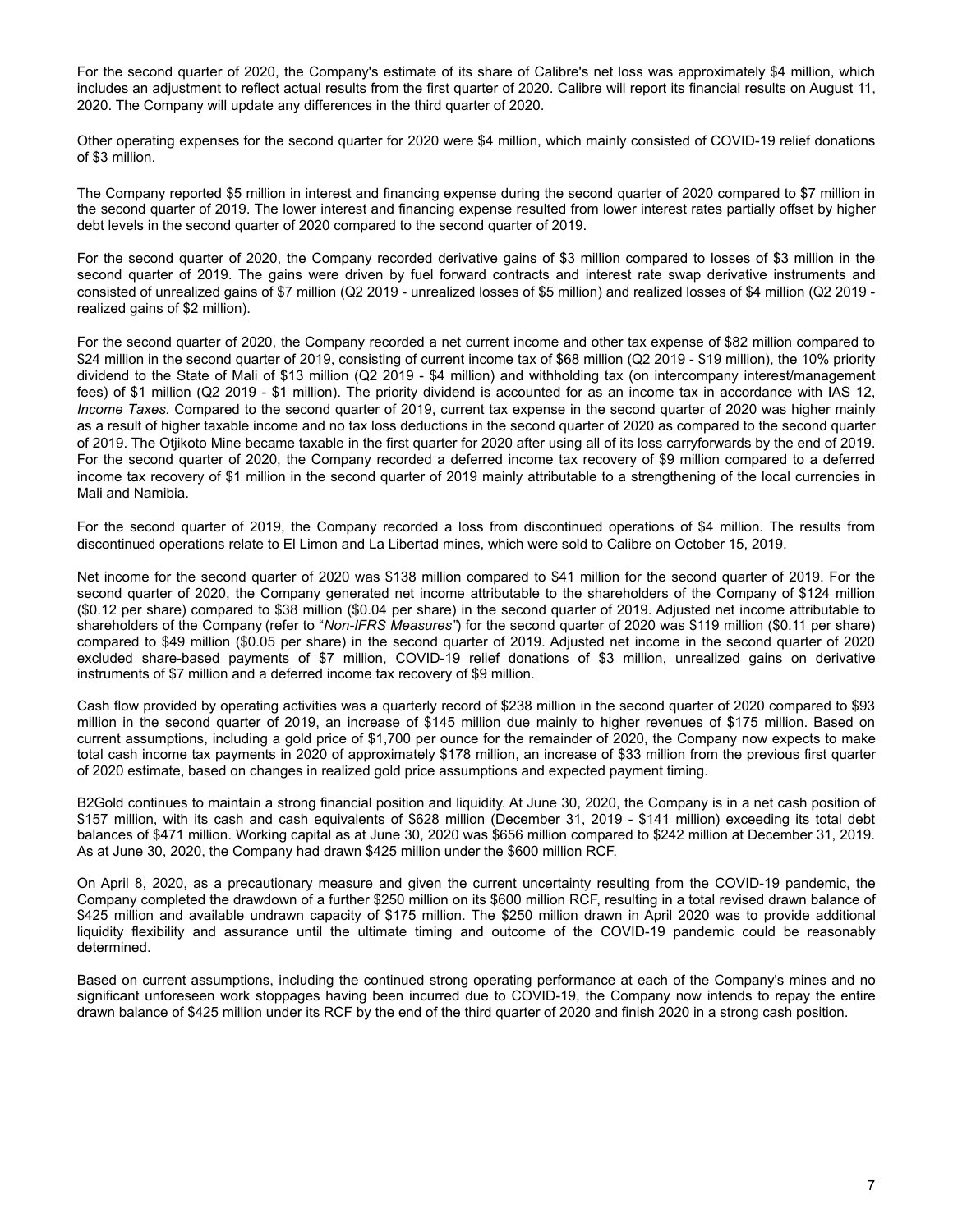# *Year-to-date results*

## *Revenue*

Consolidated gold revenue for the first half of 2020 was a half-year record of \$822 million on sales of 496,600 ounces at an average price of \$1,656 per ounce compared to \$531 million on sales of 407,100 ounces at an average price of \$1,305 per ounce in the first half of 2019 (excluding discontinued operations). The significant increase in consolidated gold revenue of 55% (\$291 million) was mainly attributable to a 27% increase in the average realized gold price and a 22% increase in gold ounces sold.

Consolidated gold revenue for the first half of 2020 did not include any revenue relating to the delivery of gold into the Company's Prepaid Gold Sales contracts associated with the Company's Prepaid Gold Sales transactions as final delivery into these contracts were in the second quarter of 2019. Consolidated gold revenue for the first half of 2019 included \$30 million relating to the delivery of gold into the Company's Prepaid Gold Sales contracts.

In the first half of 2020, the Fekola Mine accounted for \$525 million (first half of 2019 - \$292 million) of gold revenue from the sale of 317,500 ounces (first half of 2019 - 222,000 ounces), the Masbate Mine accounted for \$150 million (first half of 2019 - \$147 million) of gold revenue from the sale of 90,400 ounces (first half of 2019 -112,500 ounces) and the Otjikoto Mine accounted for \$147 million (first half of 2019 - \$95 million) of gold revenue from the sale of 88,700 ounces (first half of 2019 - 72,600 ounces). Excluded from gold revenue in the first half of 2019 was El Limon's gold revenue of \$28 million from the sale of 21,195 ounces and La Libertad's gold revenue of \$53 million from the sale of 40,063 ounces.

# *Production and operating costs*

Consolidated gold production for the first half of 2020 was a half-year record of 490,206 ounces, 5% (23,483 ounces) above budget and 20% (80,774 ounces) higher than the first half of 2019 (excluding discontinued operations). Including attributable ounces from Calibre (16,249 ounces), the Company's total gold production in the first half of 2020 was 506,455 ounces.

For the first half of 2020, consolidated cash operating costs (refer to *"Non-IFRS Measures"*) were \$376 per gold ounce produced (\$380 per gold ounce sold), \$42 per gold ounce produced or 10% less than budget and \$79 per gold ounce produced or 17% lower than the first half of 2019 (excluding discontinued operations). Including estimated attributable results for Calibre, cash operating costs for the first half of 2020 were \$390 per gold ounce produced (\$394 per gold ounce sold), \$45 per gold ounce produced or 10% less than budget and \$148 per gold ounce produced or 28% lower than the first half of 2019. The variance from budget and the first half of 2019 was driven by the same factors as those for the second quarter of 2020 described earlier.

All-in sustaining costs (refer to *"Non-IFRS Measures"*) for the first half of 2020 were \$705 per gold ounce sold compared to budget of \$806 per gold ounce sold and \$775 per gold ounce sold for the first half of 2019. Including estimated attributable results for Calibre, all-in sustaining costs for the first half of 2020 were \$717 per gold ounce sold compared to budget of \$821 per gold ounce sold and \$882 per gold ounce sold for the first half of 2019. The lower than budgeted all-in sustaining costs in the first half of 2020 reflect the lower cash operating costs described above, lower general and administrative costs, higher than budgeted ounces gold sold and lower than budgeted sustaining capital and exploration expenditures (\$34 million). The lower sustaining capital and exploration expenditures are mainly a result of timing of expenditures and are expected to be incurred later in 2020, with the exception of \$8 million of permanent savings.

# *Depreciation and depletion*

Depreciation and depletion expense included in total cost of sales was \$146 million for the first half of 2020 compared to \$118 million in the first half of 2019. The 24% increase in depreciation expense was primarily due to a 22% increase in the gold ounces sold and a 2% increase in the depreciation charge per ounce of gold sold.

# *Royalties and production taxes*

Royalties and production taxes included in total cost of sales were \$57 million for the first half of 2020 compared to \$36 million in the first half of 2019. The 60% increase in royalties and production taxes resulted mainly from a 27% increase in the gold price realized in 2020, a 22% increase in gold ounces sold and a change in sales mix which reflects more sales from the Fekola Mine at a higher royalty rate and lower sales from the Masbate Mine with a lower royalty rate.

# *Other*

G&A was \$18 million, which is \$8 million lower than the first half of 2019. The lower G&A was due to lower bonuses in 2020 compared to 2019 as well as lower consulting, legal and travel expenses incurred in the first half of 2020 due to COVID-19 restrictions.

Share-based payment expense for the first half of 2020 was \$11 million, which was comparable to the first half of 2019.

Community relations expense for the first half of 2020 was \$4 million, which was \$3 million higher than the first half of 2019, resulting from two significant donations in the first half of 2020: 1,000 ounces of gold, with a value of approximately \$2 million, to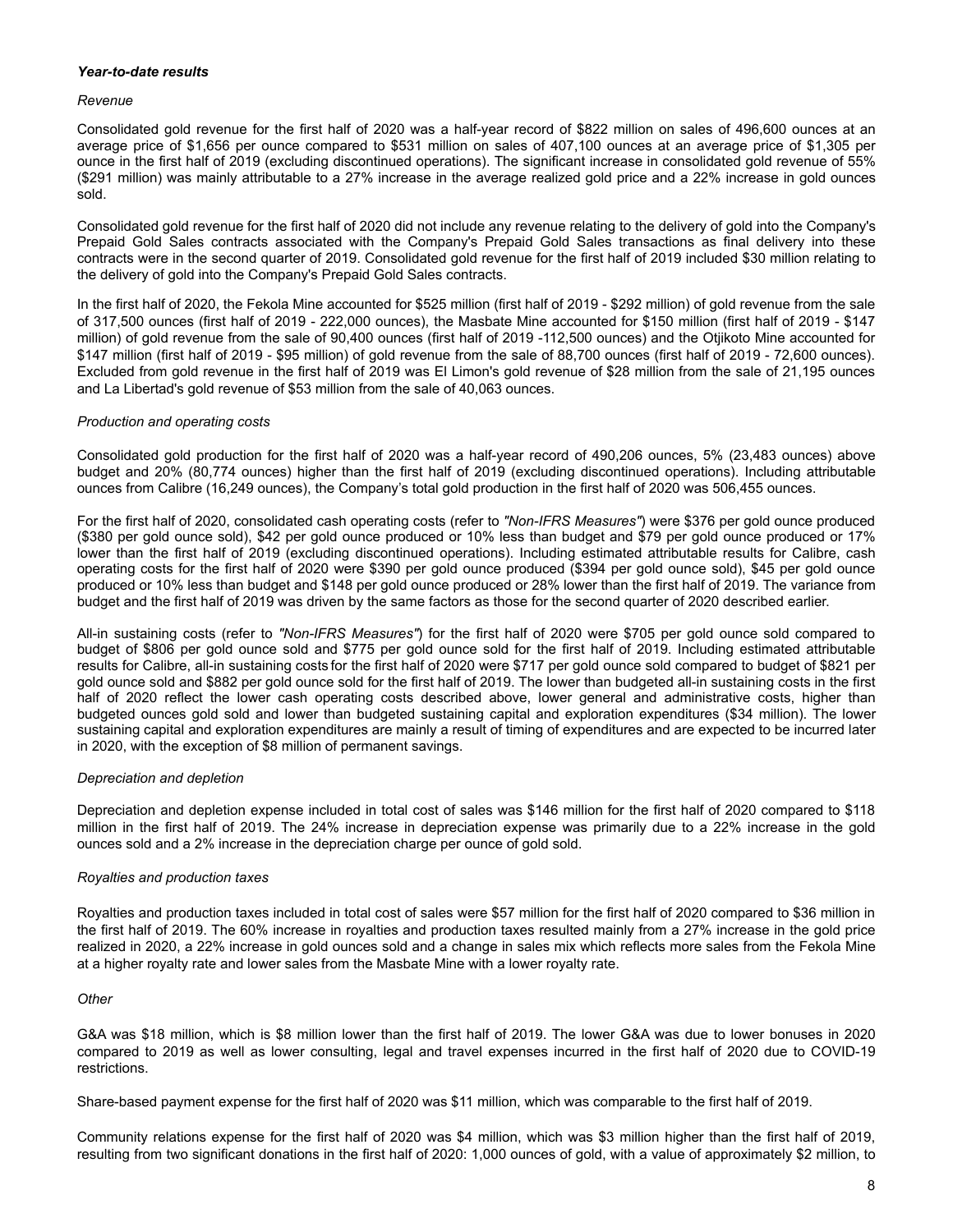support black rhino conservation and the communities that protect them in Namibia and a \$1 million contribution to the African School of Mines in Mali.

For the first half of 2020, the Company's estimate of its share of Calibre's net income was approximately \$3 million. Calibre will report its financial results on August 11, 2020. The Company will update any differences in the third quarter of 2020.

Other operating expenses for the first half of 2020 were \$4 million, which mainly consisted of COVID-19 relief donations of \$3 million.

The Company reported \$10 million in interest and financing expense during the first half of 2020 as compared with \$15 million in the first half of 2019. The lower interest and financing expense resulted from lower interest rates in the first half of 2020 compared to the first half of 2019 partially offset by higher debt balances in the first half of 2020.

For the first half of 2020, the Company recorded derivative losses of \$11 million compared to gains of \$3 million in the first half of 2019. The losses were driven by fuel forward contracts and interest rate swap derivative instruments and consisted of unrealized losses of \$4 million (first half of 2019 - unrealized gains of \$1 million) and realized losses of \$7 million (first half of 2019 - realized gains of \$2 million).

For the first half of 2020, the Company recorded a net current income and other tax expense of \$146 million compared to \$50 million in the first half of 2019, consisting of current income tax of \$119 million (first half of 2019 - \$38 million), the 10% priority dividend to the State of Mali of \$23 million (first half of 2019 - \$8 million) and withholding tax (on intercompany interest/ management fees) of \$3 million (first half of 2019 - \$4 million). The priority dividend is accounted for as an income tax in accordance with IAS 12, *Income Taxes.* Compared to the first half of 2019, current tax expense for the first half of 2020 was higher mainly as a result of higher income and lower tax loss deductions in the first half of 2020 versus the first half of 2019. The Otjikoto Mine became taxable in the first half of 2020 after using all of its loss carryforwards by the end of 2019. For the first half of 2020, the Company recorded a deferred income tax expense of \$4 million compared to a deferred income tax expense of \$11 million in the first half of 2019 mainly attributable to the weakening of local currency in Namibia in the first half of 2020 versus a slight strengthening in the first half of 2019 in relation to the US dollar. Changes in local currencies result in changes to the underlying book values of tax balance sheets for Mali and Namibia as tax filings are in local currencies.

For the first half of 2019, the Company recorded net loss from discontinued operations of \$12 million. The results from discontinued operations relate to El Limon and La Libertad mines, which were sold to Calibre on October 15, 2019.

For the first half of 2020, the Company generated net income of \$221 million compared to a net income of \$68 million in the first half of 2019. For the first half of 2020, the Company generated net income attributable to the shareholders of the Company of \$197 million (\$0.19 per share) compared to \$60 million (\$0.06 per share) in the first half of 2019. Adjusted net income attributable to the shareholders of the Company (refer to "*Non-IFRS Measures"*) for the first half of 2020 was \$218 million (\$0.21 per share) compared to adjusted net income of \$80 million (\$0.08 per share) in the first half of 2019. Adjusted net income in the first half of 2020 excluded share-based payments of \$11 million, COVID-19 relief donations of \$3 million, unrealized losses on derivative instruments of \$4 million and a deferred income tax expense of \$3 million.

Cash flow provided by operating activities was \$454 million in the first half of 2020 compared to \$179 million in the first half of 2019, an increase of \$275 million due mainly to higher revenues of \$291 million. Based on current assumptions, including a gold price of \$1,700 per ounce for the remainder of 2020, the Company now expects to make total cash income tax payments in 2020 of approximately \$178 million, an increase of \$33 million from the previous first quarter of 2020 estimate, based on changes in realized gold price assumptions and expected payment timing.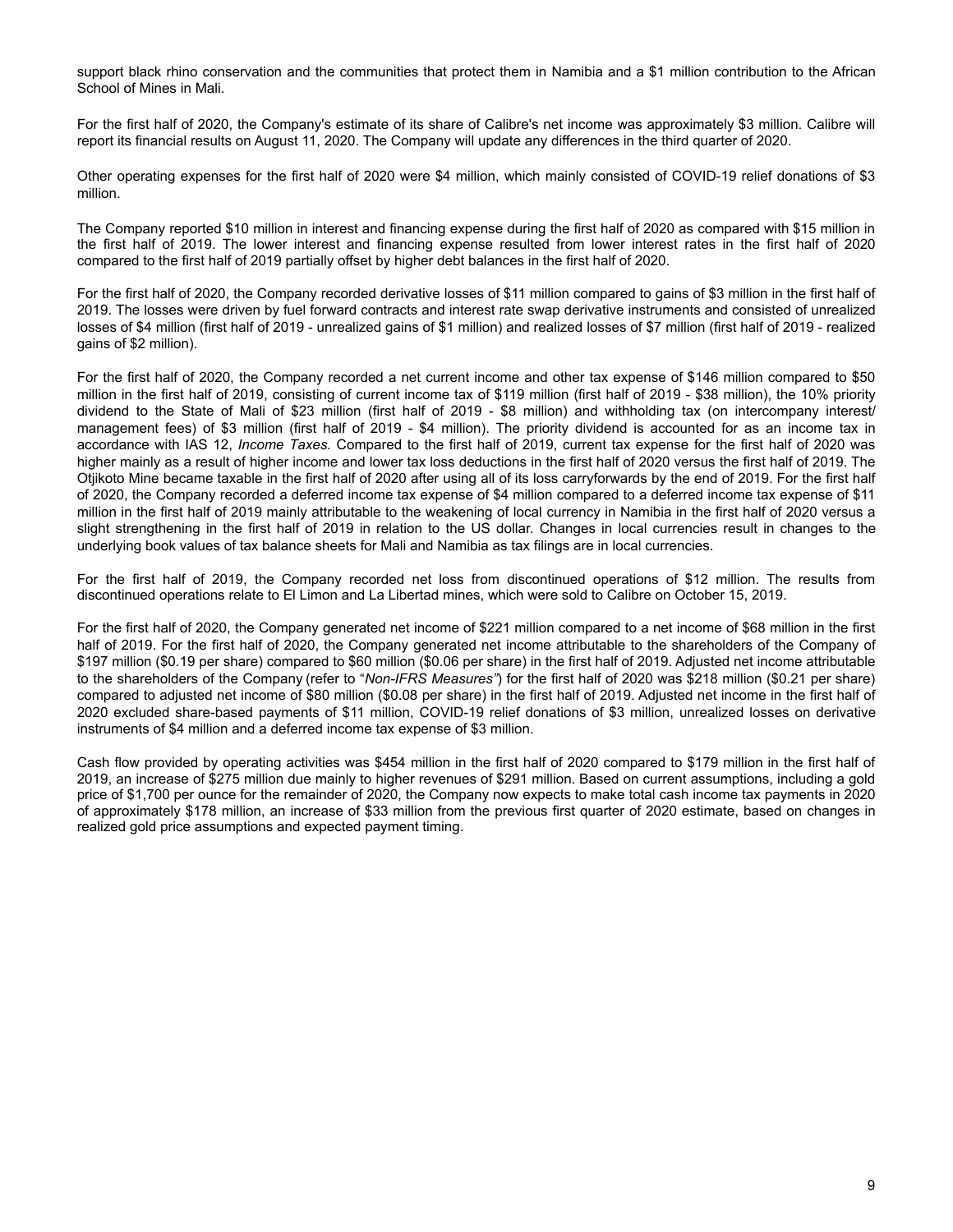# <span id="page-9-0"></span>**REVIEW OF MINING OPERATIONS AND DEVELOPMENT PROJECTS**

## *Fekola Mine - Mali*

|                                                               | Three months ended |           | Six months ended |                 |
|---------------------------------------------------------------|--------------------|-----------|------------------|-----------------|
|                                                               | <b>June 30,</b>    |           |                  | <b>June 30,</b> |
|                                                               | 2020               | 2019      | 2020             | 2019            |
|                                                               |                    |           |                  |                 |
| Gold revenue (\$ in thousands)                                | 285,780            | 140,289   | 525,406          | 291,774         |
| Gold sold (ounces)                                            | 166,800            | 106,200   | 317,500          | 222,000         |
| Average realized gold price (\$/ ounce)                       | 1,713              | 1,321     | 1,655            | 1,314           |
| Tonnes of ore milled                                          | 1,560,337          | 1,818,679 | 3,306,689        | 3,547,812       |
| Grade (grams/ tonne)                                          | 3.11               | 2.07      | 3.11             | 2.09            |
| Recovery (%)                                                  | 94.8               | 94.4      | 94.4             | 94.3            |
| Gold production (ounces)                                      | 147,424            | 113,897   | 311,435          | 224,246         |
| Cash operating $costs^{(1)}$ (\$/ gold ounce sold)            | 271                | 373       | 278              | 386             |
| Cash operating costs <sup>(1)</sup> (\$/ gold ounce produced) | 300                | 367       | 274              | 375             |
| Total cash costs $(1)$ (\$/ gold ounce sold)                  | 408                | 485       | 411              | 492             |
| All-in sustaining $costs^{(1)}$ (\$/ gold ounce sold)         | 562                | 625       | 542              | 619             |
| Capital expenditures (\$ in thousands)                        | 52,340             | 12,829    | 126,473          | 34,113          |
| Exploration (\$ in thousands)                                 | 4,171              | 6,215     | 5,041            | 8,310           |

*(1) Non-IFRS measure. For a description of how these measures are calculated and a reconciliation of these measures to the most directly comparable measures specified, defined or determined under IFRS and presented in the Company's financial statements, refer to "Non-IFRS Measures".*

The Fekola Mine in Mali (owned 80% by the Company and 20% by the State of Mali) continued its very strong operational performance with second quarter of 2020 gold production of 147,424 ounces, above budget by 5% (6,424 ounces), with processed throughput and recovery better than budget and head grade in-line with budget. Compared to the second quarter of 2019, gold production was significantly higher by 29% (33,527 ounces), mainly due to the expansion of the Fekola mining fleet and optimization of the pit designs and mine plan, which have provided access to higher grade portions of the Fekola deposit earlier than anticipated in previous mine plans. For the second quarter of 2020, mill feed grade was 3.11 grams per tonne ("g/t") compared to budget of 3.10 g/t and 2.07 g/t in the second quarter of 2019; mill throughput was 1.56 million tonnes compared to budget of 1.52 million tonnes and 1.8 million tonnes in the second quarter of 2019 (lower in 2020 as a result of planned interruptions related to the ongoing mill expansion project); and gold recovery averaged 94.8% compared to budget of 93.0% and 94.4% in the second quarter of 2019. For the first half of 2020, the Fekola Mine produced 311,435 ounces of gold, above budget by 7% (20,435 ounces) and 39% (87,189 ounces) higher than the first half of 2019. For the first half of 2020, mill throughput was 3.3 million tonnes, in-line with budget and 7% lower than the first half of 2019. The average grade processed for the first half of 2020 was 3.11 g/t (compared to budget of 3.00 g/t) together with average gold recoveries of 94.4% (compared to budget of 93.5%).

The recent political unrest in Mali has not had a material impact on B2Gold's operations. The Fekola Mine continues to operate as normal and the Company is maintaining both quarterly budgeted production and annual production guidance. B2Gold will continue to monitor the situation to ensure that its mining operations continue normally, providing important economic benefits both to the communities around the mine and to the Malian regional and national governments. B2Gold has enjoyed a positive relationship with the Government of Mali from the beginning of its investment in the country, including recently partnering with the government to assist the people of Mali in facing the challenges created by the COVID-19 pandemic and its impact on the mining sector. As one of the largest Canadian investors in Mali, B2Gold has enjoyed the strong support of the Government of Mali for our in-country investment.

The Fekola Mine's cash operating costs (refer to "Non-IFRS Measures") were \$300 per gold ounce produced (\$271 per gold ounce sold) for the second quarter of 2020, in-line with budget of \$294 per gold ounce produced and \$67 per gold ounce produced (18%) lower than the second quarter of 2019. The in-line cash operating costs per ounce produced for the second quarter of 2020 compared to budget resulted from the higher gold production described above coupled with production costs which were generally in-line with budget partially offsetting \$4 million of unbudgeted COVID-19 related production costs (\$30 per ounce produced) incurred during the quarter. Compared to the second quarter of 2019, cash operating costs for the second quarter of 2020 were lower due to the higher production in the second quarter of 2020 compared to the second quarter of 2019 as described above. For the first half of 2020, Fekola's cash operating costs were below budget at \$274 per ounce produced (\$278 per gold ounce sold) compared to a budget of \$292 per ounce produced, \$18 per ounce produced (6%) below budget and \$101 per ounce (27%) lower than the first half of 2019 for the same reasons as described for the second quarter above.

For the second quarter of 2020, the average diesel price was 5% lower than budget while the average HFO price was in-line with budget. Fuel costs in Mali are set by the Government one month in advance and contain a fixed price component for crossborder freight and clearance costs. In addition, Fekola typically has one to two months of inventory on hand at any point in time,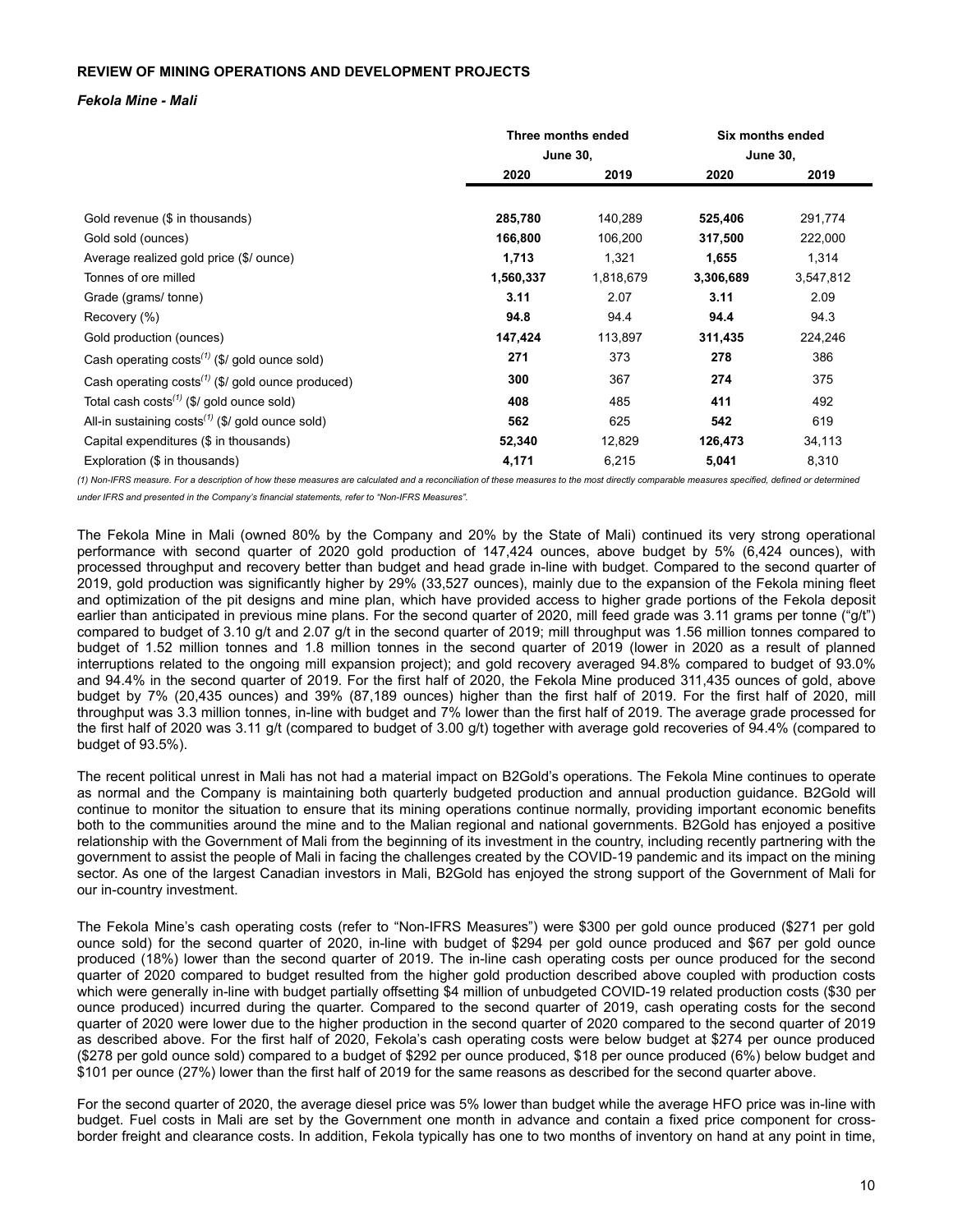which is drawn down and included in operating costs and per ounce costs as that inventory is utilized. Therefore, reported diesel and HFO costs only partially mirror changes in underlying crude prices and usually with an approximately three month time lag.

All-in sustaining costs (refer to *"Non-IFRS Measures"*) for the second quarter of 2020 were \$562 per gold ounce sold compared to a budget of \$589 per gold ounce sold and \$625 per gold ounce sold in the second quarter of 2019. The lower than budgeted all-in sustaining costs in the second quarter of 2020 reflect higher than budgeted gold ounces sold partially offset by higher royalties resulting from a higher average gold price realized than budgeted in the second quarter of 2020. For the first half of 2020, all-in sustaining costs for the Fekola Mine were \$542 per gold ounce sold compared to a budget of \$583 per gold ounce sold and \$619 per gold ounce sold in the first half of 2019. All-in sustaining costs for the first half of 2020 were lower than budget as a result of the lower than budgeted cash operating costs as discussed above, higher than budgeted gold ounces sold and lower sustaining and exploration expenditures, partially offset by higher royalties resulting from a higher average gold price realized than budgeted in the first half of 2020. The lower sustaining capital and exploration expenditures are mainly a result of timing of expenditures and are expected to be incurred later in 2020, except for approximately \$4 million of expected overall savings versus budget on the tailings storage facility project.

Capital expenditures in the second quarter of 2020 totalled \$52 million primarily consisting of \$13 million for mining fleet expansion, \$13 million for process plant expansion, \$7 million for the solar plant and \$13 million for prestripping. Capital expenditures in the first half of 2020 totalled \$126 million primarily consisting of \$43 million for mining fleet expansion, \$29 million for process plant expansion, \$18 million for the solar plant and \$18 million for prestripping.

For full-year 2020, the low-cost Fekola Mine is expected to produce between 590,000 and 620,000 ounces of gold at cash operating costs of between \$285 and \$325 per ounce and all-in sustaining costs of between \$555 and \$595 per ounce.

# *Fekola Mine Expansion*

The Fekola Mine expansion project has progressed well through the second quarter of 2020 and is scheduled to be completed by the end of the third quarter of 2020. Mining fleet expansion equipment (including excavators, trucks, and drill rigs) continued to arrive on site and be commissioned throughout the second quarter. The mill expansion continues on schedule and was approximately 75% complete by the end of June 2020, including assembly of major components including cyclone clusters, leach and CIP tanks and completion of a double lift on the tailings storage facility. The mill expansion commissioning team arrived on site in late July and the mill expansion is expected to be fully commissioned by the end of the third quarter 2020.

In the second quarter of 2020, the Company amended its mining convention with the government of Mali to include the expansion and the solar plant. There have been no changes to the tax regime applicable to the Fekola Mine as a result of the amendment.

# *Fekola Solar Plant*

The Fekola solar plant engineering and construction progressed well through the first quarter of 2020. In April 2020, due to issues related to COVID-19, the Company made the decision to temporarily suspend construction activities on the solar plant. Suspending the solar plant installation is not expected to impact Fekola's production guidance for 2020 and has increased availability at the Fekola camp to assist mining operations in isolating more of the critical workforce on site and mitigate COVID-19 related travel and quarantine restrictions. The Company expects the solar plant construction will be completed within six months of the restart and is anticipating that the solar plant construction group will be mobilized at the end of September 2020.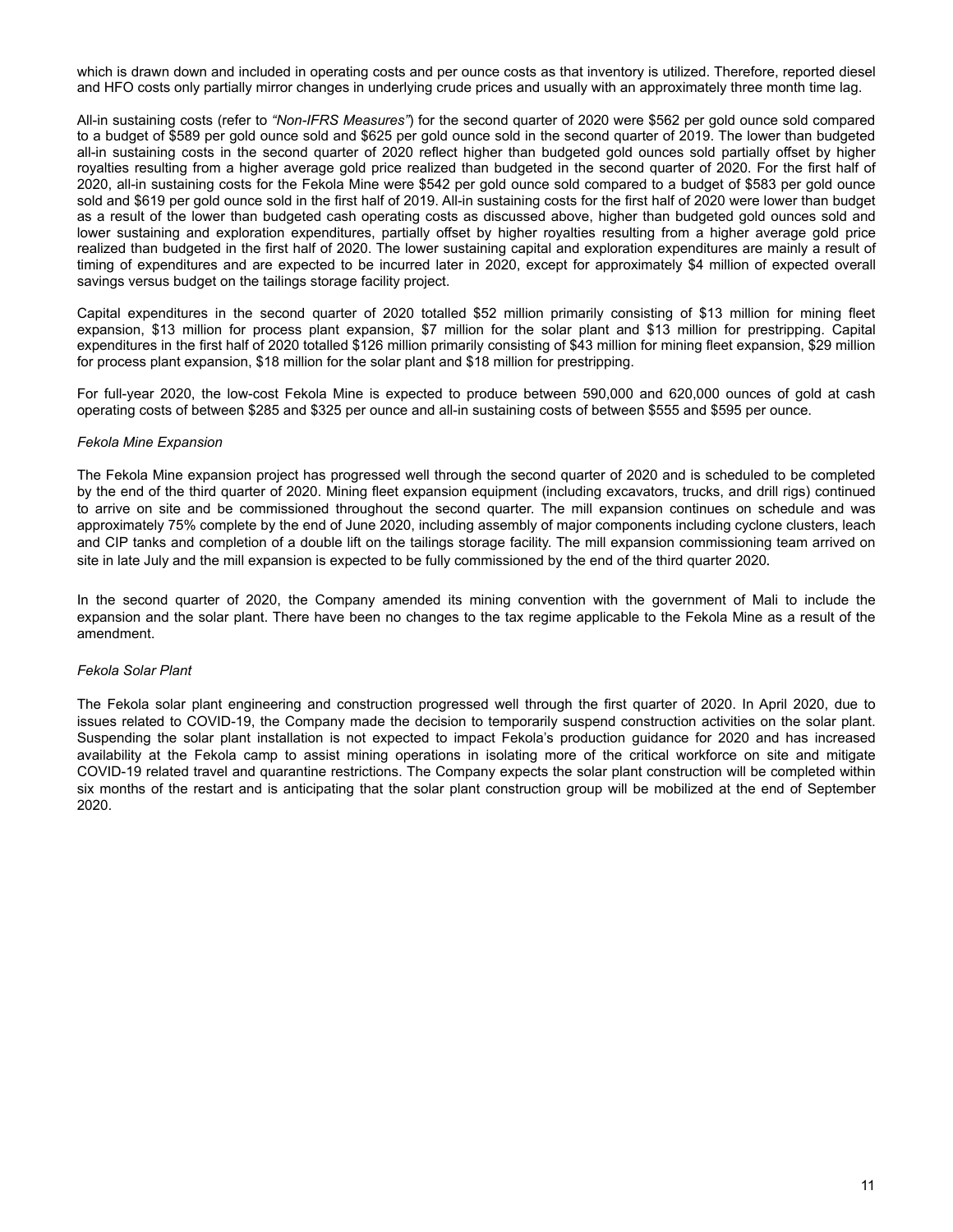# *Masbate Mine – Philippines*

|                                                                    |                 | Three months ended |           | Six months ended |
|--------------------------------------------------------------------|-----------------|--------------------|-----------|------------------|
|                                                                    | <b>June 30,</b> | <b>June 30,</b>    |           |                  |
|                                                                    | 2020            | 2019               | 2020      |                  |
|                                                                    |                 |                    |           |                  |
| Gold revenue (\$ in thousands)                                     | 75,580          | 81,469             | 149,994   | 147,296          |
| Gold sold (ounces)                                                 | 43,500          | 62,100             | 90,400    | 112,500          |
| Average realized gold price (\$/ ounce)                            | 1,737           | 1,312              | 1,659     | 1,309            |
| Tonnes of ore milled                                               | 1,989,061       | 2,093,834          | 3,860,121 | 3,926,928        |
| Grade (grams/tonne)                                                | 0.94            | 1.22               | 0.92      | 1.27             |
| Recovery (%)                                                       | 81.0            | 70.2               | 82.0      | 72.0             |
| Gold production (ounces)                                           | 48,654          | 57,572             | 93,526    | 115,053          |
| Cash operating $costs^{(1)}$ (\$/ gold ounce sold)                 | 740             | 566                | 699       | 557              |
| Cash operating $costs^{(1)}$ (\$/ gold ounce produced)             | 610             | 570                | 664       | 538              |
| Total cash costs <sup><math>(1)</math></sup> (\$/ gold ounce sold) | 858             | 627                | 798       | 628              |
| All-in sustaining $costs^{(1)}$ (\$/ gold ounce sold)              | 1,060           | 749                | 981       | 746              |
| Capital expenditures (\$ in thousands)                             | 4,529           | 7,520              | 9,290     | 15,964           |
| Exploration (\$ in thousands)                                      | 2,011           | 1,103              | 3,628     | 2,065            |

*(1) Non-IFRS measure. For a description of how these measures are calculated and a reconciliation of these measures to the most directly comparable measures specified, defined or determined under IFRS and presented in the Company's financial statements, refer to "Non-IFRS Measures".*

The Masbate Mine in the Philippines continued to perform well through the second quarter of 2020, despite being limited by a reduced workforce due to COVID-19 restrictions, producing 48,654 ounces of gold, in-line with budget. Compared to the second quarter of 2019, gold production was lower by 15% (8,918 ounces), as planned, mainly due to lower than budgeted grade. During the second quarter of 2020, processing was generally on budget. Mill feed grade was 0.94 g/t (compared to budget of 0.99 g/t and 1.22 g/t in the second quarter of 2019), throughput was 1.99 million tonnes (compared to budget of 2.0 million tonnes and 2.1 million tonnes in the second quarter of 2019) and average gold recoveries were 81.0% (compared to budget of 77.4% and 70.2% in the second quarter of 2019). Mill feed grade was lower than budget primarily due to the impact of previous near surface artisanal mining activity at the newly developed Montana Pit. This variance is not expected to continue as mining moves into the deeper, harder ore areas at Montana. Average gold recoveries were higher than budget due to mining more oxide ore than budgeted. For the first half of 2020, the Masbate Mine produced 93,526 ounces of gold, slightly above budget (343 ounces) and 19% (21,527 ounces) lower than the first half of 2019. The on-budget production was achieved despite COVID-19 related constraints, including a five-day mining shutdown in the first quarter and working with a reduced workforce through to May 2020. For the first half of 2020, mill throughput was 3.9 million tonnes, 5% lower than budget due to harder than expected ore and reduced workforce levels caused by COVID-19 and was in-line with the first half of 2019. The average grade processed for the first half of 2020 was 0.92 g/t (compared to budget of 0.92 g/t) together with average gold recoveries of 82.0% (compared to budget of 77.1%).

The Masbate Mine's cash operating costs (refer to *"Non-IFRS Measures"*) were \$610 per gold ounce produced (\$740 per gold ounce sold) for the second quarter of 2020, below budget by \$91 per ounce produced (13%) and \$40 per ounce produced (7%) higher than the second quarter of 2019. Cash operating costs per gold ounce produced for the second quarter of 2020 were below budget resulting from lower than budgeted mining and processing costs. Mined tonnage was lower than budgeted, waste stripping activity was less than budgeted and average fuel prices for the mining fleet were 47% lower than budgeted due to lower unit fuel costs and shorter haulage distances. Processing costs in the second quarter of 2020 were lower than budget due to lower than budgeted HFO prices. Compared to the second quarter of 2019, cash operating costs per gold ounce produced in the second quarter of 2020 were higher as expected largely due to the lower ounces produced, as described above. For the first half of 2020, Masbate's cash operating costs per ounce produced were also below budget, \$664 per ounce produced (\$699 per gold ounce sold) compared to a budget of \$740 per ounce produced and higher than first half of 2019 of \$538 per ounce produced. The cash operating costs per gold ounce produced in the first half of 2020 versus budget and the first half of 2019 arose for the same reasons as the second quarter variances discussed above.

All-in sustaining costs (refer to *"Non-IFRS Measures"*) for the second quarter of 2020 were \$1,060 per gold ounce sold compared to a budget of \$1,041 per gold ounce sold and \$749 per gold ounce sold in the second quarter of 2019. All-in sustaining costs for the second quarter of 2020 were in-line with budget. For the first half of 2020, all-in sustaining costs were \$981 per ounce compared to a budget of \$1,125 per gold ounce sold and \$746 per gold ounce sold in the first half of 2019. All-in sustaining costs for the first half of 2020 were lower than budget as a result of the lower than budgeted cash operating costs as discussed above, and lower than budgeted sustaining capital expenditures (\$12 million), including \$4 million to rebuild and replace mobile equipment and \$5 million in prestripping which has been delayed due to the COVID-19 pandemic slightly offset by lower than budgeted gold ounces sold. These lower capital expenditures are due to timing differences only and are expected to be incurred later in 2020.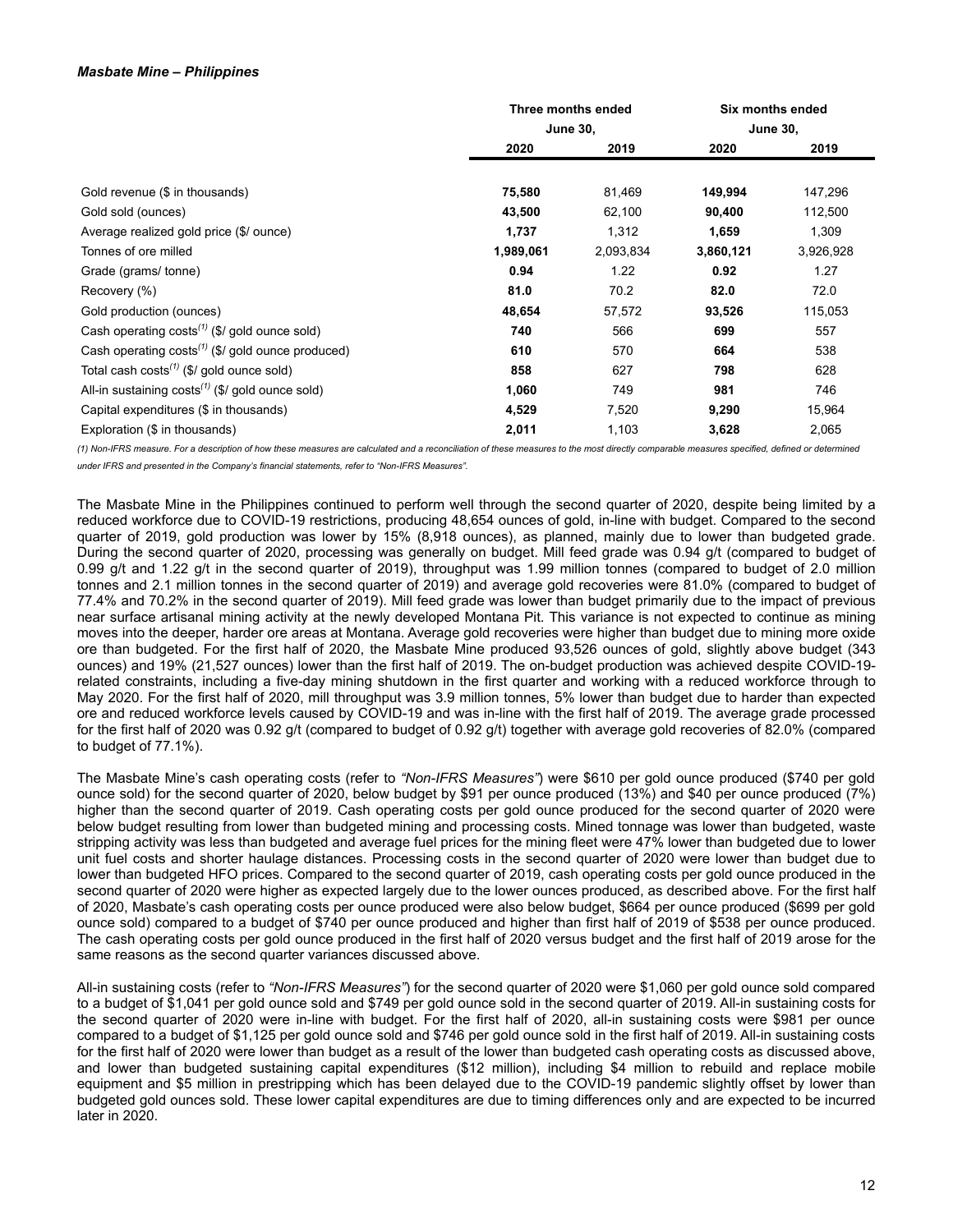Capital expenditures for the second quarter of 2020 totalled \$5 million, including \$2 million for mobile equipment purchases and rebuilds, \$1 million for processing replacements and \$1 million for tailings storage facility projects. Capital expenditures in the first half of 2020 totalled \$9 million, including processing equipment replacement costs of \$2 million, mobile equipment acquisition costs and rebuilds of \$3 million, prestripping costs of \$1 million and \$2 million for tailings storage facility projects.

For full-year 2020, the Masbate Mine is expected to produce between 200,000 and 210,000 ounces of gold, from the Main Vein and Montana Pits, at cash operating costs of between \$665 and \$705 per ounce and all-in sustaining costs of between \$965 and \$1,005 per ounce. Masbate's gold production is scheduled to be weighted towards the second half of 2020 (54%), as higher grade ore from the new Montana Pit is forecast to be processed during the second half of the year.

## *Otjikoto Mine - Namibia*

|                                                                    | Three months ended |         | Six months ended<br><b>June 30,</b> |           |  |
|--------------------------------------------------------------------|--------------------|---------|-------------------------------------|-----------|--|
|                                                                    | <b>June 30,</b>    |         |                                     |           |  |
|                                                                    | 2020               | 2019    | 2020                                | 2019      |  |
|                                                                    |                    |         |                                     |           |  |
| Gold revenue (\$ in thousands)                                     | 80,579             | 46,462  | 146,837                             | 95,066    |  |
| Gold sold (ounces)                                                 | 46,800             | 35,400  | 88,700                              | 72,600    |  |
| Average realized gold price (\$/ ounce)                            | 1,722              | 1,312   | 1,655                               | 1,309     |  |
| Tonnes of ore milled                                               | 866,955            | 867,284 | 1,724,398                           | 1,668,459 |  |
| Grade (grams/tonne)                                                | 1.58               | 1.36    | 1.56                                | 1.33      |  |
| Recovery (%)                                                       | 98.6               | 98.5    | 98.5                                | 98.5      |  |
| Gold production (ounces)                                           | 43,496             | 37,421  | 85,245                              | 70,133    |  |
| Cash operating $costs^{(1)}$ (\$/ gold ounce sold)                 | 418                | 582     | 417                                 | 549       |  |
| Cash operating $costs^{(1)}$ (\$/ gold ounce produced)             | 421                | 554     | 431                                 | 576       |  |
| Total cash costs <sup><math>(1)</math></sup> (\$/ gold ounce sold) | 487                | 634     | 484                                 | 602       |  |
| All-in sustaining $costs^{(1)}$ (\$/ gold ounce sold)              | 757                | 1,174   | 801                                 | 997       |  |
| Capital expenditures (\$ in thousands)                             | 10,920             | 17,221  | 22,652                              | 24,503    |  |
| Exploration (\$ in thousands)                                      | 651                | 533     | 1,023                               | 864       |  |

*(1) Non-IFRS measure. For a description of how these measures are calculated and a reconciliation of these measures to the most directly comparable measures specified, defined or determined under IFRS and presented in the Company's financial statements, refer to "Non-IFRS Measures".*

The Otjikoto Mine in Namibia, in which the Company holds a 90% interest, had a solid second quarter of 2020, producing 43,496 ounces of gold, 3% (1,342 ounces) above budget, as processed tonnes and recoveries were slightly better than budget. Compared to the second quarter of 2019, gold production was significantly higher by 16% (6,075 ounces) due to higher grade ore from the Wolfshag Pit (ore production from the pit resumed in the second half of 2019 following prestripping). During the second quarter of 2020, the Otjikoto Mine processed 0.87 million tonnes (compared to budget of 0.85 million tonnes and 0.87 million tonnes in the second quarter of 2019) at an average grade of 1.58 g/t (compared to budget of 1.58 g/t and 1.36 g/t in the second quarter of 2019) and average gold recoveries of 98.6% (compared to budget of 98.0% and 98.5% in the second quarter of 2019). For the first half of 2020, the Otjikoto Mine produced 85,245 ounces of gold, above budget by 3% (2,705 ounces) and 22% (15,112 ounces) higher than the first half of 2019. During the first half of 2020, the Otjikoto Mine processed 1.7 million tonnes (compared to budget of 1.7 million tonnes and 1.7 million tonnes in the first half of 2019) at an average grade of 1.56 g/t (compared to budget of 1.55 g/t and 1.33 g/t in the first half of 2019) with average gold recoveries of 98.5% (compared to budget of 98.0% and 98.5% in the first half of 2019).

In December 2019, the Board approved the development of the Wolfshag underground mine (the initial underground Mineral Reserve estimate for the down-plunge extension of the Wolfshag orebody included 210,000 ounces of gold in 1.2 million tonnes of ore at 5.57 g/t gold). During the first half of 2020, engineering of the underground mine continued and in the second quarter of 2020 an underground mining contractor was appointed for the development of the underground workings up to the production stopes. Development of the portal and primary ramp is expected to commence in the fourth quarter of 2020 and stope ore production is expected to commence in early 2022, in-line with original estimates. However, due to COVID-19 related delays, approximately \$4 million of the related capital costs are now expected to be incurred in 2021 rather than in the current year.

For the second quarter of 2020, the Otjikoto Mine's cash operating costs (refer to *"Non-IFRS Measures"*) were \$421 per gold ounce produced (\$418 per ounce gold sold), \$64 lower than budget (13%) and \$133 per ounce (24%) lower compared with the second quarter of 2019. Compared to budget and the second quarter of 2019, budgeted cash operating costs per ounce gold produced for the second quarter of 2020 were lower resulting from higher than budgeted ounces produced, lower fuel costs and a weaker than budgeted Namibian dollar. For the first half of 2020, the Otjikoto Mine's cash operating costs were \$431 per gold ounce produced (\$417 per ounce gold sold), \$64 lower than budget (13%) and \$145 per ounce (25%) lower compared with the first half of 2019. The Otjikoto Mine's cash operating costs per gold ounce produced in the first half of 2020 continued to be below budget and the first half of 2019 for the same reasons as the positive second quarter variances discussed above.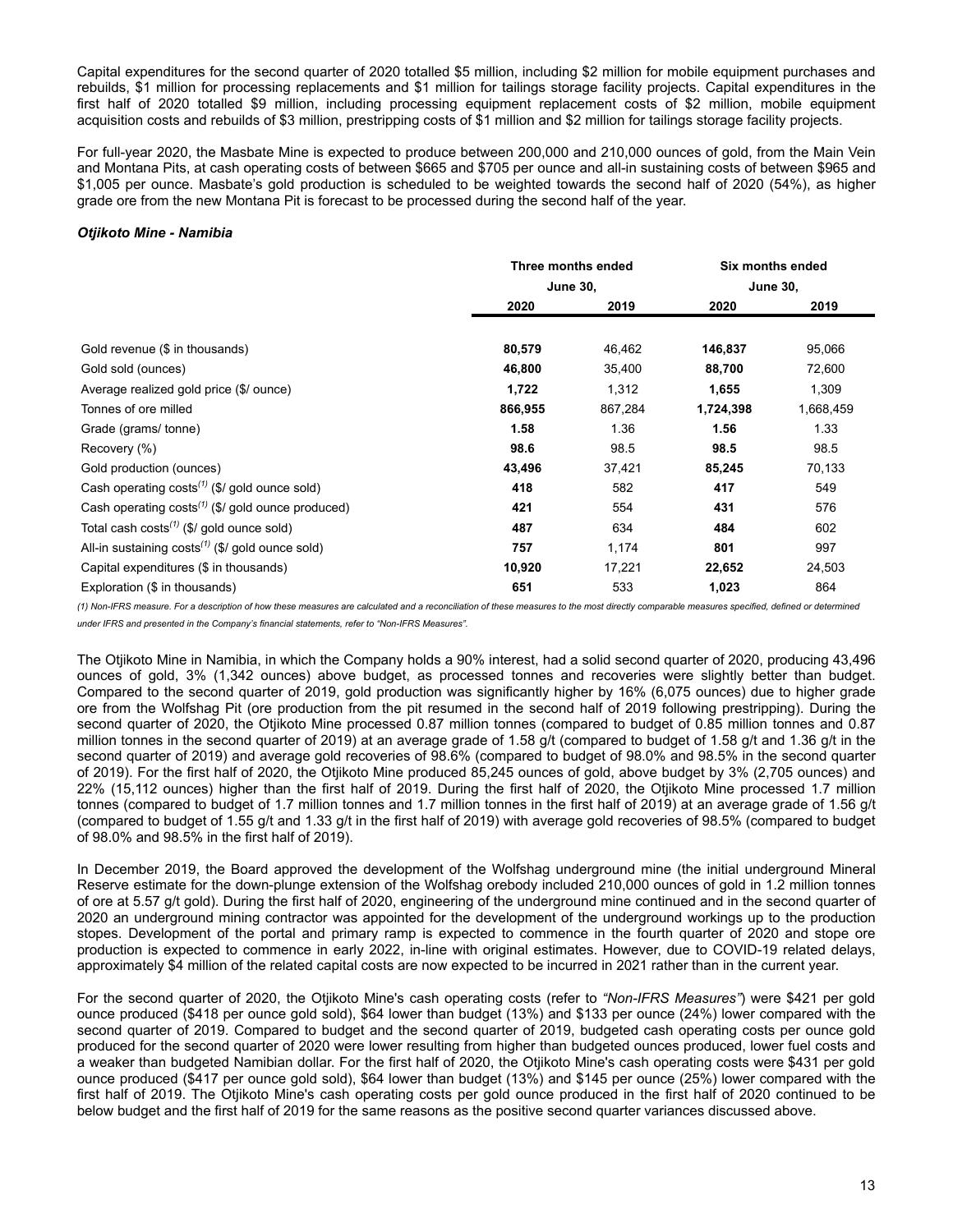All-in sustaining costs (refer to *"Non-IFRS Measures"*) for the second quarter of 2020 were \$757 per gold ounce sold compared to a budget of \$1,024 per gold ounce sold and \$1,174 per gold ounce sold in the second quarter of 2019. For the first half of 2020, the Otjikoto Mine's all-in sustaining costs were \$801 per gold ounce sold compared to a budget of \$985 per gold ounce sold and \$997 per gold ounce sold in the first half of 2019. All-in sustaining costs for the second quarter of 2020 and the first half of 2020 were lower than budget as a result of the lower than budgeted cash operating costs as discussed above, higher than budgeted gold ounces sold and lower than budgeted sustaining capital expenditures, including lower than budgeted prestripping. Sustaining capital expenditures for the second quarter and first half of 2020 were below budget by \$8 million and \$9 million, respectively. The Company expects a permanent capital expenditures savings of \$4 million relating to prestripping. All other capital expenditures are expected to be incurred later in 2020.

Capital expenditures in the second quarter of 2020 totalled \$11 million, primarily consisting of \$8 million for prestripping in the Otjikoto Phase 3 and Wolfshag Phase 3 pits and \$2 million for mobile equipment rebuilds and replacements. Capital expenditures in the first half of 2020 totalled \$23 million, primarily consisting of \$18 million for prestripping in the Otjikoto Phase 3 and Wolfshag Phase 3 pits and \$3 million for mobile equipment rebuilds and replacements. The Company expects \$8 million of costs for the development of Wolfshag Underground Mine and the connection to the national power grid (both non-sustaining) to be delayed to 2021 in addition to the \$4 million capital expenditure savings discussed above.

The Namibian government had previously communicated that it continues to support safe mining but had directed mines to reduce staffing to minimal levels. The Company had accordingly implemented temporary measures at the Otjikoto Mine to reduce employees active on site to the minimum levels required to continue with mining and milling operations. On April 30, 2020, the government of Namibia announced the end of the Phase 1 lockdown and a partial easing of restrictions which allowed Otjikoto to resume full mining operations. A return to full mining production was completed within the first week of May 2020. The temporary cessation of waste mining during the period of reduced employee levels is not forecast to impact Otjikoto's 2020 annual production guidance.

For full-year 2020, the Otjikoto Mine is forecast to produce between 165,000 and 175,000 ounces of gold, from the Otjikoto and Wolfshag Pits, at cash operating costs of between \$480 and \$520 per ounce and all-in sustaining costs of between \$1,010 and \$1,050 per ounce.

# *Investment in Calibre*

On October 15, 2019, B2Gold completed the sale of the Nicaraguan Assets to Calibre. Prior to closing, B2Gold accounted for the Nicaraguan Assets as discontinued operations for financial reporting purposes in accordance with IFRS 5, *Non-current assets held for sale and discontinued operations*. The results of the Nicaraguan Assets have been presented as discontinued operations for the second quarter and first half of 2019 in the Condensed Interim Consolidated Statement of Operations and the Condensed Interim Consolidated Statements of Cash Flows. Following completion of the Calibre Transaction and conversion of the convertible debenture, B2Gold currently holds approximately 34% of the total issued and outstanding Calibre common shares. Commencing October 15, 2019, the Company no longer consolidates the results of its Nicaraguan operations in its consolidated financial statements, but rather equity accounts for its 34% ownership interest in Calibre. For the second quarter of 2020, the Company's estimate of its share of Calibre's net loss based on publicly available information was approximately \$4 million. For the first half of 2020, the Company's estimate of its share of Calibre's net income based on publicly available information was approximately \$3 million. Calibre will report its financial results on August 11, 2020. The Company will update any differences in the third quarter of 2020.

# *Attributable share of Calibre production and costs*

Based on Calibre's production press release dated July 7, 2020, consolidated production of Calibre for the second quarter of 2020 was 6,010 ounces of which the Company's attributable share was 2,019 ounces. El Limon achieved gold production of 2,837 ounces for the second quarter of 2020, driven by an average mill grade of 3.85 g/t gold and recovery of 90.4% from 50,805 tonnes of ore milled. La Libertad achieved gold production of 3,173 ounces for the second quarter of 2020, from an average mill grade of 1.54 g/t gold and recovery of 91.9% from 146,277 tonnes of ore milled. Consolidated production of Calibre for the first half of 2020 was 48,095 ounces of which the Company's attributable share was 16,249 ounces.

The Company has assumed that the consolidated cash operating costs per ounce produced and all-in sustaining costs for Calibre for the first half of 2020 will be in-line with the revised guidance of approximately \$830 per ounce and \$1,090 per ounce respectively. Consolidated cash operating costs per ounce produced and all-in sustaining costs for Calibre for the second quarter of 2020 reflect the adjustment for actual first quarter of 2020 results.

On June 24, 2020, after a 10-week suspension of operations, Calibre announced that it now expects 2020 gold production of between 110,000 and 125,000 ounces at total cash costs of between \$880 and \$920 per ounce and all-in sustaining costs of between \$1,070 and \$1,100 an ounce, respectively.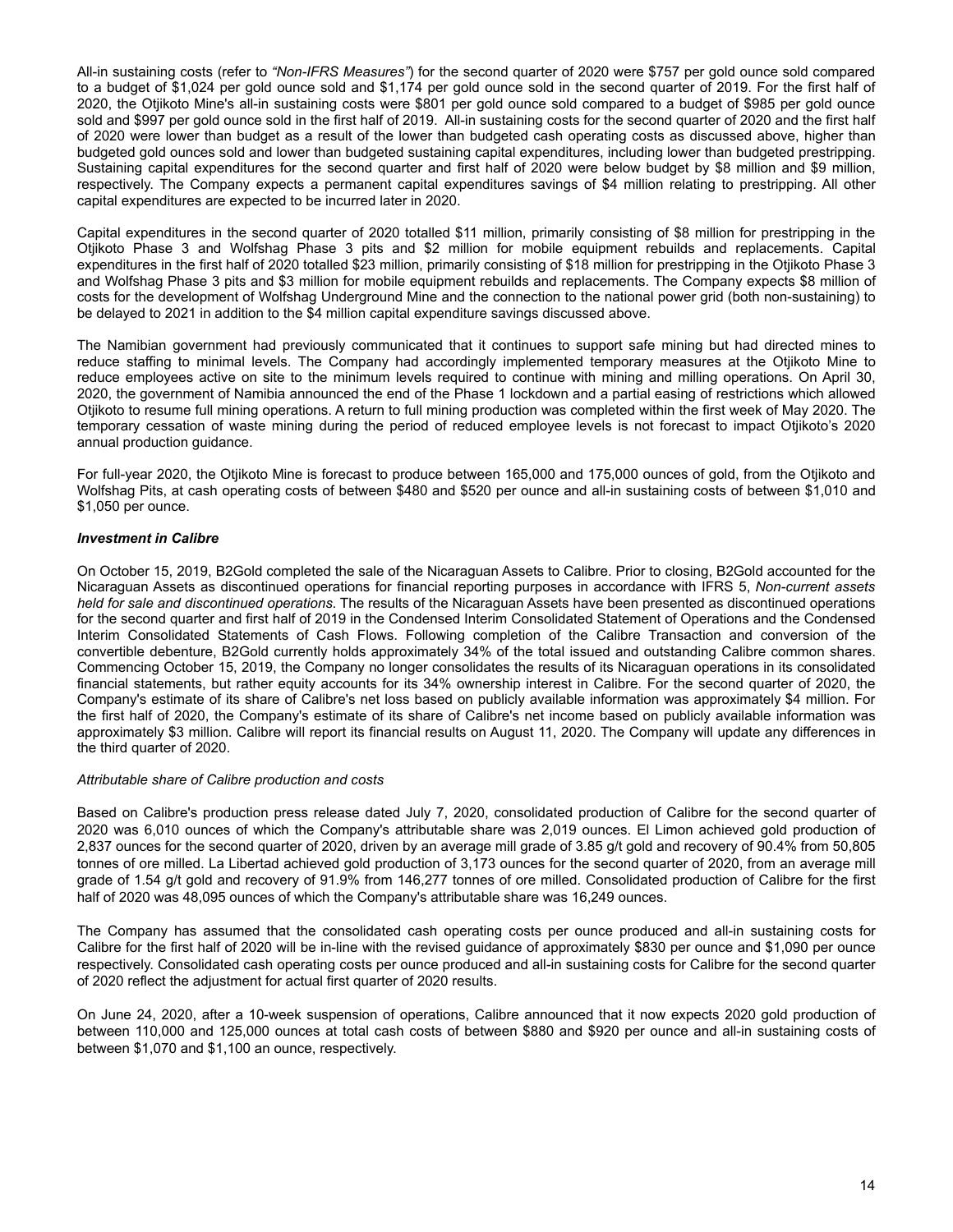## *2019 Discontinued Operations - El Limon and La Libertad Mines – Nicaragua*

El Limon Mine produced 11,458 ounces of gold in the second quarter of 2019 at cash operating costs (refer to *"Non-IFRS Measures"*) of \$953 per gold ounce produced (\$973 per gold ounce sold). Production for the first half of 2019 for El Limon was 23,689 ounces of gold at cash operating costs of \$916 per gold ounce produced (\$983 per gold ounce sold). All-in sustaining costs (refer to *"Non-IFRS Measures"*) for the second quarter of 2019 were \$1,617 per gold ounce sold and \$1,567 per gold ounce sold for the first half of 2019. Capital expenditures in the second quarter of 2019 totalled \$11 million which consisted mainly of Limon Central prestripping of \$6 million and underground development costs for Santa Pancha and Veta Nueva of \$4 million. Capital expenditures for the first half of 2019 totalled \$18 million which consisted mainly of Limon Central prestripping of \$9 million and underground development costs for Santa Pancha and Veta Nueva of \$7 million.

La Libertad Mine produced 25,672 ounces of gold in the second quarter of 2019 at cash operating costs of \$936 per gold ounce produced (\$1,030 per gold ounce sold). Production for the first half of 2019 for La Libertad was 43,758 ounces of gold at cash operating costs of \$1,110 per gold ounce produced (\$1,144 per gold ounce sold). All-in sustaining costs for the second quarter of 2019 were \$1,577 per gold ounce sold and \$1,607 per ounce of gold sold for the first half of 2019. Total capital expenditures in the second quarter of 2019 were \$11 million, mainly consisting of \$8 million for tailings storage facility construction and \$2 million for land purchase and resettlement related to the Jabali Antenna open-pit. For the first half of 2019, capital expenditures totalled \$15 million, mainly consisting of \$11 million for tailings storage facility construction and \$3 million for land purchase and resettlement related to the Jabali Antenna open-pit.

# *Gramalote Project - Colombia*

Following amendments to the Gramalote Project shareholders agreement in December 2019, B2Gold was appointed as manager of the project as of January 1, 2020. In the first half of 2020, the Company sole-funded \$12.5 million of expenditures on the Gramalote Project, which resulted in the Company's interest being increased to 50% (AngloGold Ashanti Limited ("AngloGold") - 50%). The additional sole-funded amount of \$1.4 million was completed in July 2020 resulting in the Company having met its total sole-funding obligation of \$13.9 million under the amended shareholder agreement. Each of B2Gold and AngloGold will now fund its share of expenditures pro rata.

On January 21, 2020, the Company announced positive results from the Gramalote PEA. The Gramalote PEA was prepared by B2Gold and evaluates recovery of gold from an open-pit mining operation that will move up to 143,000 tonnes per day ("tpd") (50.0 million tonnes per annum ("Mtpa")), with a 30,137 tpd (11.0 Mtpa) processing plant that includes crushing, grinding, flotation, with fine grinding of the flotation concentrate and agitated leaching of both the flotation concentrate and the flotation tails, followed by a carbon-in-pulp recovery process to produce doré bullion. The Gramalote PEA is based solely on production from Gramalote Ridge and does not include potential production from the nearby Trinidad deposit, which has a current Inferred Mineral Resource estimate, and the Monjas West zone. The Mineral Resource estimate for Gramalote Ridge that forms the basis for the Gramalote PEA includes Indicated Mineral Resources of 70,110,000 tonnes grading 0.92 g/t gold for a total of 2,070,000 ounces of gold and Inferred Mineral Resources of 79,030,000 tonnes grading 0.79 g/t gold for a total of 2,010,000 ounces of gold.

The Gramalote PEA is preliminary in nature and includes Inferred Mineral Resources that are considered too speculative geologically to have the economic considerations applied to them that would enable them to be categorized as Mineral Reserves, and there is no certainty that the PEA based on these Mineral Resources will be realized. Mineral Resources that are not Mineral Reserves do not have demonstrated economic viability.

Based on the positive results from the Gramalote PEA, the Company believes that the Gramalote Project has the potential to become a large, low-cost open-pit gold mine, subject to completion of ongoing infill drilling, which commenced in November 2019, and the results of a final feasibility study expected in the first quarter of 2021. The Environmental Impact Study and Project Implementation Plans for the Gramalote Project have been fully approved by the National Authority of Environmental Licenses of Colombia. Due to the desired modifications to the processing plant and infrastructure locations, a Modified Environment Impact Study and a Modified Project Implementation plan were submitted and are currently in the final approval process. If the final economics of the feasibility study are positive and the joint venture makes the decision to develop Gramalote as an open-pit gold mine, B2Gold would utilize its proven internal mine construction team to build the mine and mill facilities and operate the mine on behalf of the joint venture. The Gramalote Project has several key infrastructure advantages, including: reliable water supply high rainfall region and located next to the Nus River; adjacent to a national highway, which connects directly to Medellin and to a major river with port facilities, capable of bringing supplies by barge to within 70 km of the site; proximity to the national electricity grid with ample low-cost power and a stable record of hydroelectric power; and a skilled labour workforce within Colombia. In addition, B2Gold expects the Gramalote Project to benefit from several key operational advantages, including: excellent metallurgical characteristics of the ore, which results in high recovery rates at low processing costs; relatively low strip ratio in the mine; low power costs and ability to mine and process higher grade ore in the initial years of the mine life resulting in improved project economics.

On March 30, 2020, B2Gold announced a temporary shutdown at the Gramalote Project due to COVID-19. Project operations restarted on May 4, 2020 for Environmental Impact Assessment related field activities, with exploration drilling recommencing on May 11, 2020. The project became fully operational within a week, with appropriate preventive practices, monitoring, and COVID-19 testing and tracing protocols in place. During the shutdown, other aspects of the feasibility study such as mine engineering review, metallurgical investigations and process plant design development continued to advance. Ongoing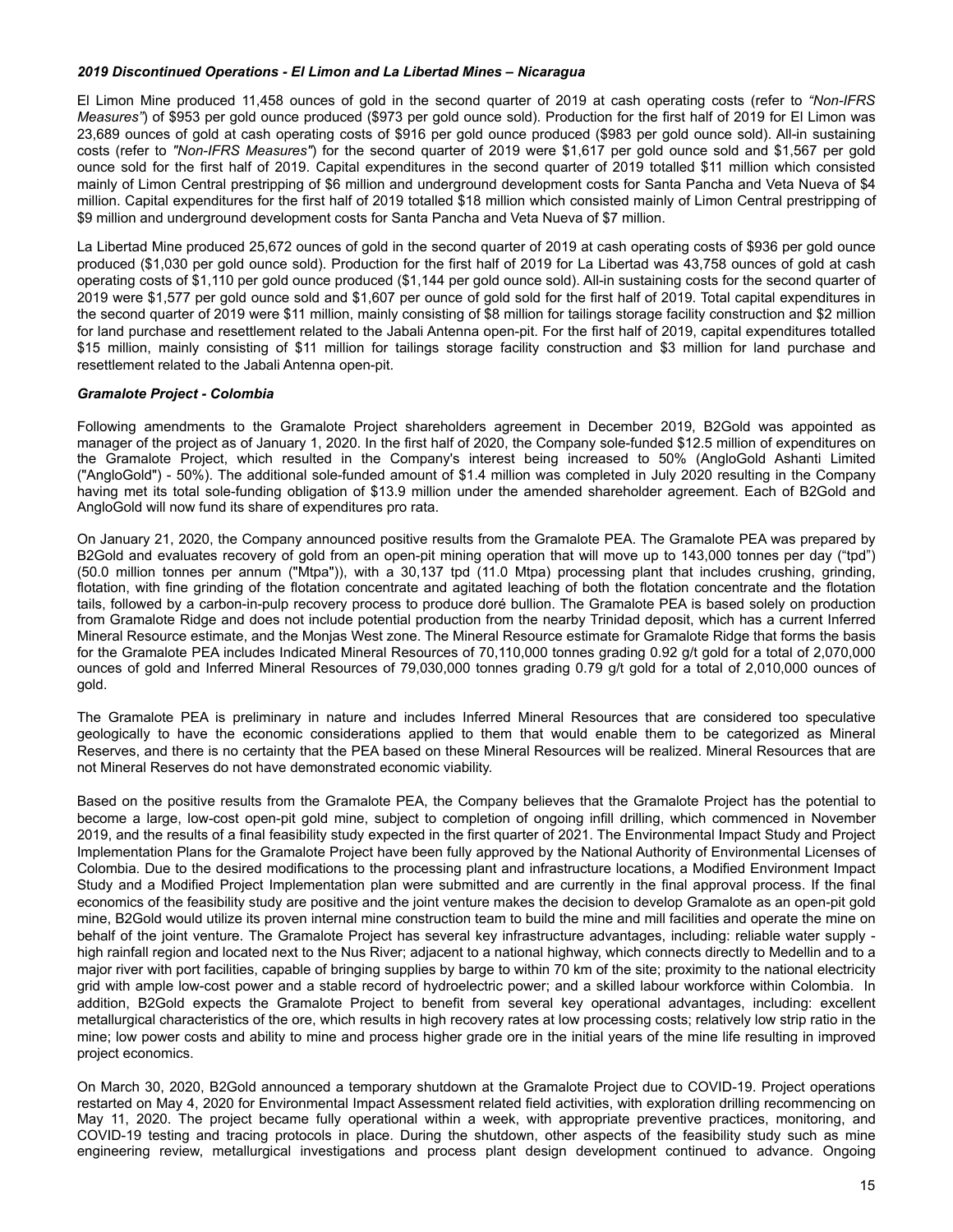<span id="page-15-0"></span>exploration work continues with a focus on infill drilling of the Inferred Mineral Resource which is expected to be completed in August 2020. As previously announced, the Company now expects to complete the feasibility study in the first quarter of 2021. The Colombian government in Antioquia continues to closely manage levels of business activities and public movement with a view to gradually reopening the economy while ensuring adequacy of medical facilities including public testing, contact tracing and intensive care units.

# **LIQUIDITY AND CAPITAL RESOURCES**

B2Gold continues to maintain a strong financial position and liquidity. At June 30, 2020, the Company is in a net cash position of \$157 million, with its cash and cash equivalents of \$628 million (December 31, 2019 - \$141 million) exceeding its total debt balances of \$471 million. Working capital as at June 30, 2020 was \$656 million compared to \$242 million at December 31, 2019.

The Company has an RCF with a syndicate of international banks for an aggregate amount of \$600 million. The RCF also allows for an accordion feature whereby upon receipt of additional binding commitments, the facility may be increased to \$800 million any time prior to the maturity date of May 9, 2023. As at June 30, 2020, the Company had drawn \$425 million under the \$600 million RCF. The RCF bears interest on a sliding scale of between LIBOR plus 2.125% to 2.75% based on the Company's consolidated net leverage ratio. Commitment fees for the undrawn portion of the facility are also on a similar sliding scale basis of between 0.48% and 0.62%. The Company has provided security on the RCF in the form of a general security interest over the Company's assets and pledges creating a charge over the shares of certain of the Company's direct and indirect subsidiaries. In connection with the RCF, the Company must also maintain certain ratios for leverage and interest coverage. As at June 30, 2020, the Company was in compliance with these debt covenants.

On April 8, 2020, as a precautionary measure and given the current uncertainty resulting from the COVID-19 pandemic, the Company completed the drawdown of a further \$250 million on its \$600 million RCF, resulting in a total revised drawn balance of \$425 million and available undrawn capacity of \$175 million. The \$250 million drawn in April 2020 was to provide additional liquidity flexibility and assurance until the ultimate timing and outcome of the COVID-19 pandemic could be reasonably determined.

Based on current assumptions, including the continued strong operating performance at each of the Company's mines and no significant unforeseen work stoppages having been incurred due to COVID-19, the Company now intends to repay the entire drawn balance of \$425 million under its RCF by the end of the third quarter of 2020 and finish 2020 in a strong cash position.

During the three and six months ended June 30, 2020, the Company repaid \$0 million and \$25 million on its RCF respectively, leaving an RCF outstanding balance of \$425 million as at June 30, 2020.

For the three and six months ended June 30, 2020, resource property expenditures totalled \$80 million and \$193 million, respectively. The most significant expenditures were on the Fekola Mine with expenditures of \$52 million and \$126 million, respectively, the Masbate Mine had capital expenditures of \$5 million and \$9 million, respectively, the Otjikoto Mine had capital expenditures of \$11 million and \$23 million, respectively and the Company contributed \$0 million and \$13 million towards the Gramalote Project, respectively. Other exploration and development costs for the three and six months ended June 30, 2020 totalled \$12 million and \$21 million, respectively.

On April 28, 2020, the Company and its 10% partner GAMS entered into a definitive agreement with West African for the sale of the Toega project located in Burkina Faso. The initial non-refundable cash payment of \$9 million due to B2Gold was received in the second quarter of 2020.

As at June 30, 2020, the Company had the following commitments (in addition to those disclosed elsewhere in the MD&A):

- For payments at the Fekola Mine of \$10 million related to mobile equipment rebuilds, \$6 million for mobile equipment for the mine expansion, \$3 million related to the solar plant, \$3 million for the plant expansion and \$3 million related to other smaller projects, all of which are expected to be incurred in 2020.
- For payments of \$4 million for the Company's share of development costs at the Gramalote Project, all of which is expected to be incurred in 2020.
- For payments of \$1 million for development of the Wolfshag underground at the Otjikoto Mine, all of which is expected to be incurred in 2020.
- For payments of \$2 million for the purchase of mobile equipment, \$1 million for mobile rebuilds, \$1 million for process plant repairs and \$1 million for upgrades to the tailings storage facility at the Masbate Mine, all of which is expected to be incurred in 2020.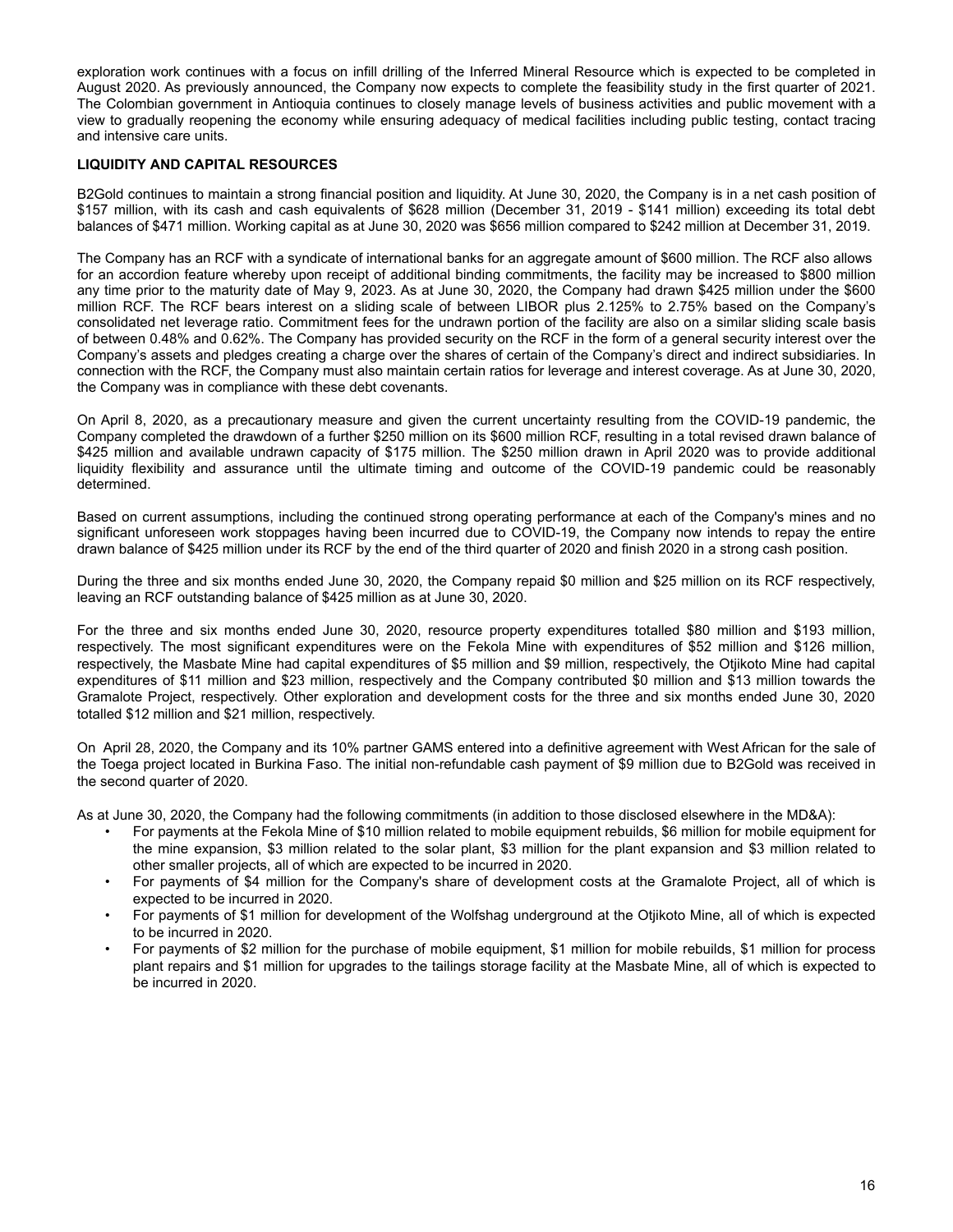## *Derivative financial instruments*

## *Forward contracts - fuel oil, gas oil, diesel*

The Company uses forward contracts for fuel oil, gas oil and diesel to manage the risk of volatility in the Company's future operating costs. The Company reviews the open positions and the potential for additional forward contracts on an ongoing basis. During the first half of 2020, the Company entered into additional forward contracts for the purchase of 60,885,000 litres of fuel oil and forward contracts for the purchase of 42,163,000 litres of gas oil with settlements scheduled between May 2020 and May 2022. These derivative instruments were not designated as hedges by the Company and are being recorded at fair value through profit and loss ("FVTPL").

The following is a summary, by maturity dates, of the Company's fuel derivative contracts outstanding as at June 30, 2020:

|                       | 2020            | 2021      |    | 2022                     |     | <b>Total</b> |
|-----------------------|-----------------|-----------|----|--------------------------|-----|--------------|
| Forward - fuel oil:   |                 |           |    |                          |     |              |
| Litres (thousands)    | 20,525          | 31,823    |    | 10,880                   |     | 63,228       |
| Average strike price  | \$<br>$0.26$ \$ | $0.24$ \$ |    | $0.26$ \$                |     | 0.25         |
| Forward - gas oil:    |                 |           |    |                          |     |              |
| Litres (thousands)    | 17,760          | 25,014    |    | 9,271                    |     | 52,045       |
| Average strike price  | \$<br>$0.41$ \$ | $0.33$ \$ |    | $0.33$ \$                |     | 0.36         |
| Forward - diesel:     |                 |           |    |                          |     |              |
| Litres (thousand)     | 757             |           |    |                          |     | 757          |
| Average strike price  | \$<br>$0.57$ \$ |           | \$ |                          | \$  | 0.57         |
| Collars - fuel oil:   |                 |           |    |                          |     |              |
| Litres (thousand)     | 10,399          | 11,055    |    |                          |     | 21,454       |
| Average ceiling price | \$<br>$0.26$ \$ | $0.26$ \$ |    | — \$                     |     | 0.26         |
| Average floor price   | \$<br>$0.39$ \$ | $0.39$ \$ |    | $\overline{\phantom{0}}$ | -\$ | 0.39         |
| Collars - gas oil:    |                 |           |    |                          |     |              |
| Litres (thousand)     | 2,862           | 6,439     |    |                          |     | 9,301        |
| Average ceiling price | \$<br>0.40~\$   | 0.40~\$   |    |                          | -\$ | 0.40         |
| Average floor price   | \$<br>$0.57$ \$ | $0.57$ \$ |    |                          | -\$ | 0.57         |

The unrealized fair value of these contracts at June 30, 2020 was \$(4) million.

#### *Interest rate swaps*

On January 24, 2019, the Company entered into a series of interest swaps with a notional amount of \$125 million with settlements scheduled between April 2019 and July 2021. Under these contracts, the Company receives a floating rate equal to the three month United States dollar LIBOR rate and pays a fixed rate of between 2.36% and 2.67%. These derivative instruments were not designated as hedges by the Company and are being recorded at FVTPL. The unrealized fair value of these contracts at June 30, 2020 was \$(3) million.

# *Operating activities*

Cash flow provided by operating activities was a quarterly record of \$238 million in the second quarter of 2020 compared to \$93 million in the second quarter of 2019, an increase of \$145 million due mainly to higher revenues of \$175 million. Based on current assumptions, including a gold price of \$1,700 per ounce for the remainder of 2020, the Company now expects to make total cash income tax payments in 2020 of approximately \$178 million, an increase of \$33 million from the previous first quarter of 2020 estimate, based on changes in realized gold price assumptions and expected payment timing. Cash flow provided by operating activities was \$454 million in the first half of 2020 compared to \$179 million in the first half of 2019, an increase of \$275 million due mainly to higher revenues of \$291 million.

#### *Financing activities*

The Company's cash from financing activities for the second quarter of 2020 was a net inflow of \$251 million. During the second quarter of 2020, the Company drew down \$250 million under its RCF, received proceeds from the exercise of stock options of \$11 million, made equipment loan facility repayments of \$5 million and interest and commitment fee payments of \$4 million.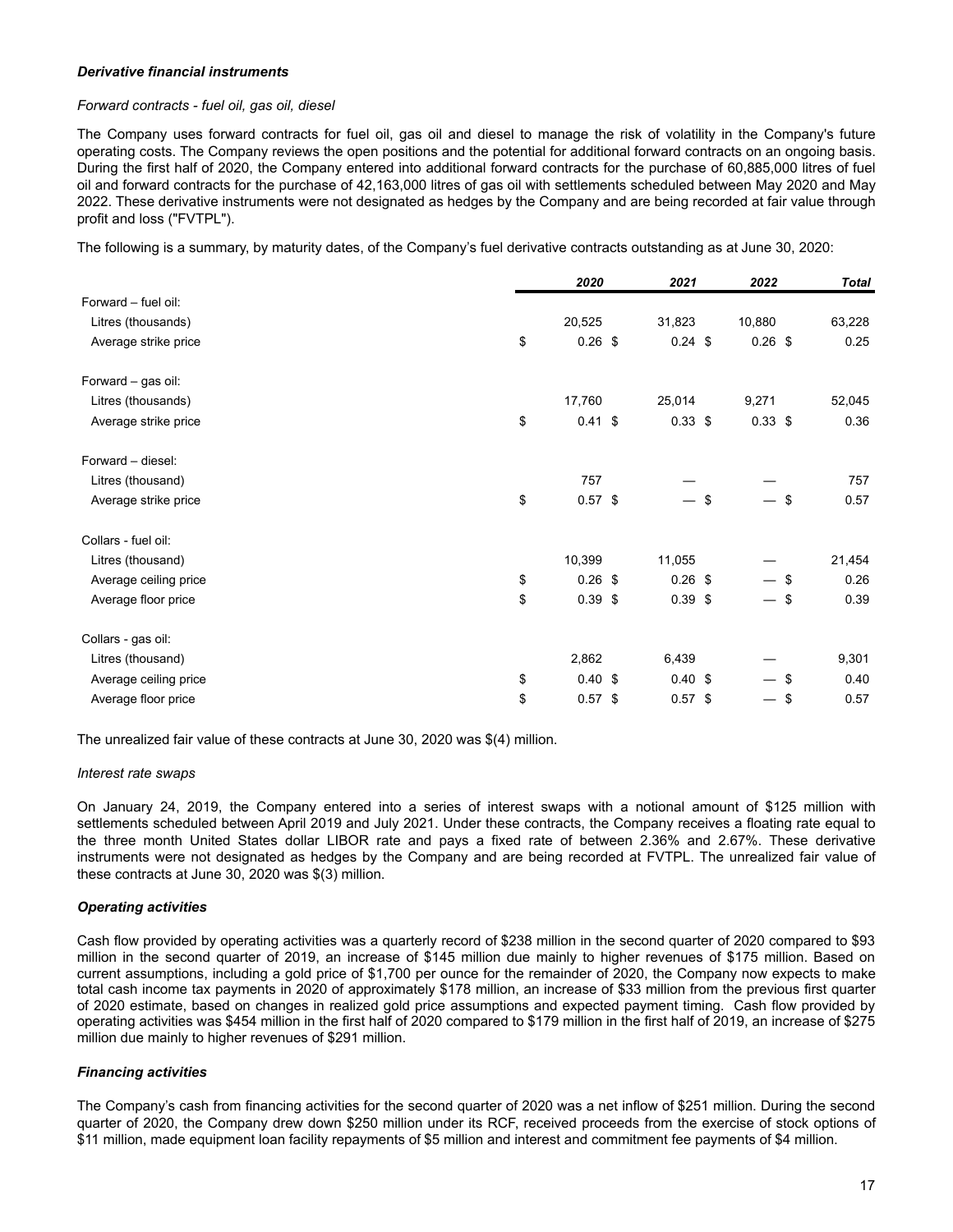The Company's cash from financing activities for the first half of 2020 was a net inflow of \$219 million. During the first half of 2020, the Company drew down \$250 million under its RCF, received proceeds from the exercise of stock options of \$27 million, made repayments of \$25 million on the RCF, made equipment loan facility repayments of \$16 million, made interest and commitment fee payments of \$8 million and paid dividends of \$10 million.

On February 27, 2020, the Board declared a quarterly cash dividend of \$0.01 per common share, which was paid on March 23, 2020 to shareholders of record as of March 9, 2020 in the amount of \$10 million. This dividend is designated as an "eligible dividend" for the purposes of the Income Tax Act (Canada). Dividends paid by B2Gold to shareholders outside Canada (nonresident investors) will be subject to Canadian non-resident withholding taxes.

On June 11, 2020, the Board declared a quarterly cash dividend of \$0.02 per common share, an increase of 100%, paid on July 7, 2020 to shareholders of record as of June 23, 2020. The declaration and payment of future quarterly dividends remains at the discretion of the Board and will depend on the Company's financial results, cash requirements, future prospects and other factors deemed relevant by the Board. In light of the current higher gold price environment, the Company's strong operational performance and the fact that the Company has now reached a net positive cash position, the Board has decided to increase the quarterly dividend to \$0.04 per share (or an expected \$0.16 per share on an annual basis), which will become effective upon approval and declaration of the third quarter dividend. This represents a further 100% increase from the second quarter of 2020 dividend and four times higher than the initial quarterly dividend of \$0.01 per share declared in the fourth quarter of 2019. The declaration and payment of future quarterly dividends remains at the discretion of the Board and will depend on the Company's financial results, cash requirements, future prospects and other factors deemed relevant by the Board.

The declaration and payment of future dividends and the amount of any such dividends will be subject to the determination of the Board of Directors, in its sole and absolute discretion, taking into account, among other things, economic conditions, business performance, financial condition, growth plans, expected capital requirements, compliance with the Company's constating documents, all applicable laws, including the rules and policies of any applicable stock exchange, as well as any contractual restrictions on such dividends, including any agreements entered into with lenders to the Company, and any other factors that the Board of Directors deems appropriate at the relevant time. There can be no assurance that any dividends will be paid at the intended rate or at all in the future.

# *Investing activities*

For the three and six months ended June 30, 2020, resource property expenditures totalled \$80 million and \$193 million, respectively. The most significant expenditures were on the Fekola Mine with expenditures of \$52 million and \$126 million, respectively, the Masbate Mine had capital expenditures of \$5 million and \$9 million, respectively, the Otjikoto Mine had capital expenditures of \$11 million and \$23 million, respectively and the Company contributed \$0 million and \$13 million towards the Gramalote Project, respectively (refer to *"Review of Mining Operations and Development Projects"* section for additional details of capital expenditures). Other development and exploration expenditures for the three and six months ended June 30, 2020 were \$12 million and \$21 million, respectively. Although there may be differences between the budgeted and actual timing of the Company's capital expenditures for 2020, the Company does not currently expect any material changes to its overall budgeted capital expenditures for the year.

In the second quarter of 2020, the initial non-refundable cash payment of \$9 million due to B2Gold in relation to the sale of Toega was received.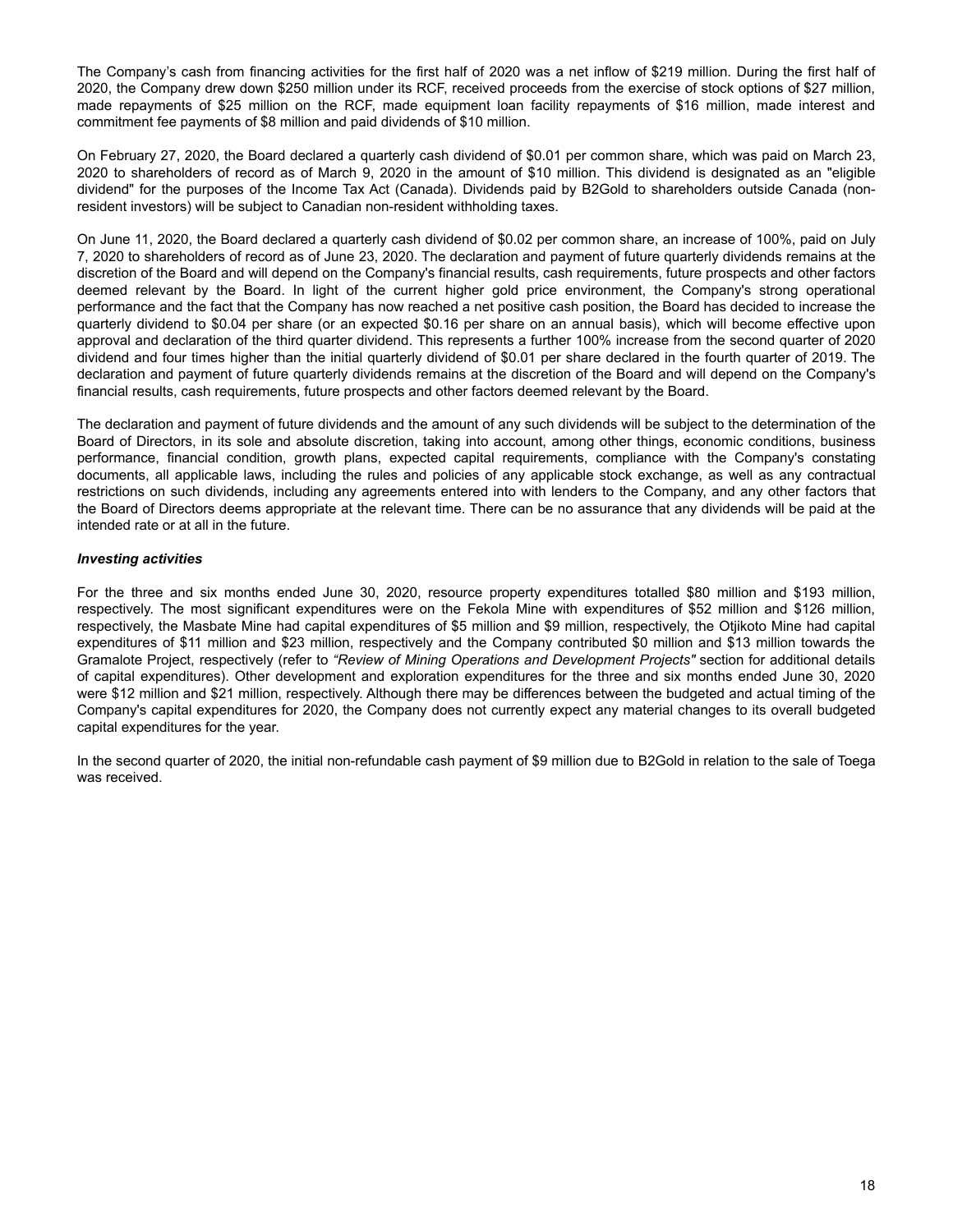# *Exploration*

Resource property expenditures on exploration are disclosed in the table below.

|                                 | For the three<br>months ended<br><b>June 30, 2020</b> | For the three<br>months ended<br>June 30, 2019 | For the six<br>months ended<br><b>June 30, 2020</b> | For the six<br>months ended<br>June 30, 2019 |
|---------------------------------|-------------------------------------------------------|------------------------------------------------|-----------------------------------------------------|----------------------------------------------|
|                                 | \$                                                    | \$                                             | \$                                                  | \$                                           |
|                                 | (000's)                                               | (000's)                                        | (000's)                                             | (000's)                                      |
| Fekola Mine, exploration        | 4,171                                                 | 6,215                                          | 5,041                                               | 8,310                                        |
| Masbate Mine, exploration       | 2,011                                                 | 1,103                                          | 3,628                                               | 2,065                                        |
| Otjikoto Mine, exploration      | 651                                                   | 533                                            | 1,023                                               | 864                                          |
| Anaconda Regional, exploration  | 2,472                                                 | 710                                            | 5,326                                               | 948                                          |
| Toega Project, exploration      | (563)                                                 | 682                                            | 117                                                 | 1,153                                        |
| Kiaka Project, exploration      | 860                                                   | 1,442                                          | 1,355                                               | 1,922                                        |
| Ondundu Project, exploration    | 160                                                   | 530                                            | 343                                                 | 737                                          |
| Finland Properties, exploration | 424                                                   | 58                                             | 798                                                 | 278                                          |
| Other                           | 1,697                                                 | 1,290                                          | 3,616                                               | 2,907                                        |
|                                 | 11,883                                                | 12,563                                         | 21,247                                              | 19,184                                       |

The total exploration budget for 2020 is approximately \$51 million, excluding drilling included in the Gramalote Project budget. Exploration at existing properties will once again focus predominantly in West Africa, as well as the other operating mine sites in Namibia and the Philippines, with a total budget of \$33 million. The Company has also allocated an additional \$18 million for its grassroots exploration programs for 2020.

# *Fekola Mine*

In 2020, approximately \$18 million is budgeted to be spent on exploration in Mali. The Company plans to focus on expanding the main Fekola deposit to the north and test several near mine potential open pit targets such as Fekola South, Cardinal, FNZ and Kingfisher structures with an allocation of approximately 20,000 metres of drilling. On January 16, 2020, the Company announced an updated Fekola Mineral Resource estimate based on cumulative 240,000 metres of exploration drilling in 1,124 drill holes (including 120,000 metres in 501 holes drilled by B2Gold since June 2014). The updated Fekola Indicated Mineral Resource estimate as at December 31, 2019 was 110,600,000 tonnes at 1.70 g/t gold for a total of 6,052,000 ounces of gold constrained within a \$1,500 per ounce gold pit shell above a cut-off grade of 0.5 g/t gold. When compared to the December 31, 2018 Fekola Indicated Mineral Resource estimate, the updated Indicated Mineral Resource estimate has increased by 1,290,000 ounces of gold (15.4%) (after adjusting for the 455,810 ounces of gold produced in 2019). The updated Fekola Indicated Mineral Resource estimate as at December 31, 2019 provided the basis for an updated design pit and new Fekola Probable Mineral Reserve estimate, which was published on March 20, 2020 as part of the Fekola Technical Report. The current Fekola Mineral Reserve design pit is located well within the updated Fekola Mineral Resource pit.

Drilling is ongoing at Cardinal, including both infill and exploration. The Cardinal zone is less than one kilometre west of the Fekola Mine open pit.

# *Anaconda Regional*

In 2020, the Company has budgeted approximately 41,000 metres of diamond drilling and reverse circulation drilling on several zones in the Anaconda Area, located approximately 20 kilometres from Fekola. Exploration will focus on increasing the known saprolite resources at the Adder and Mamba zones and further testing the underlying sulphide mineralization at the Mamba zone. At Adder, drilling has extended the strike extent of mineralization up to 1 kilometre north of the known resource area. At Mamba, recent drilling has extended the high-grade mineralized saprolite zone by approximately 600 metres, resulting in more than 1 kilometre of known strike length, and has led to the discovery of a continuous bedrock sulphide zone down plunge of the Mamba zone's saprolite mineralization. This Fekola-style, south-plunging body of sulphide mineralization remains open down plunge and will be the subject of extensive drilling in late 2020 and into 2021.

# *Masbate Mine*

The Masbate exploration budget for 2020 is \$8 million, including approximately 25,000 metres of diamond and reverse circulation drilling. The 2020 exploration program will focus on drill testing the most prospective Inferred Mineral Resources below existing design pits to determine if existing open pits can be expanded. Several grassroot greenfield targets that have seen variable exploration and drilling will be further tested with mapping, trenching and drilling as well.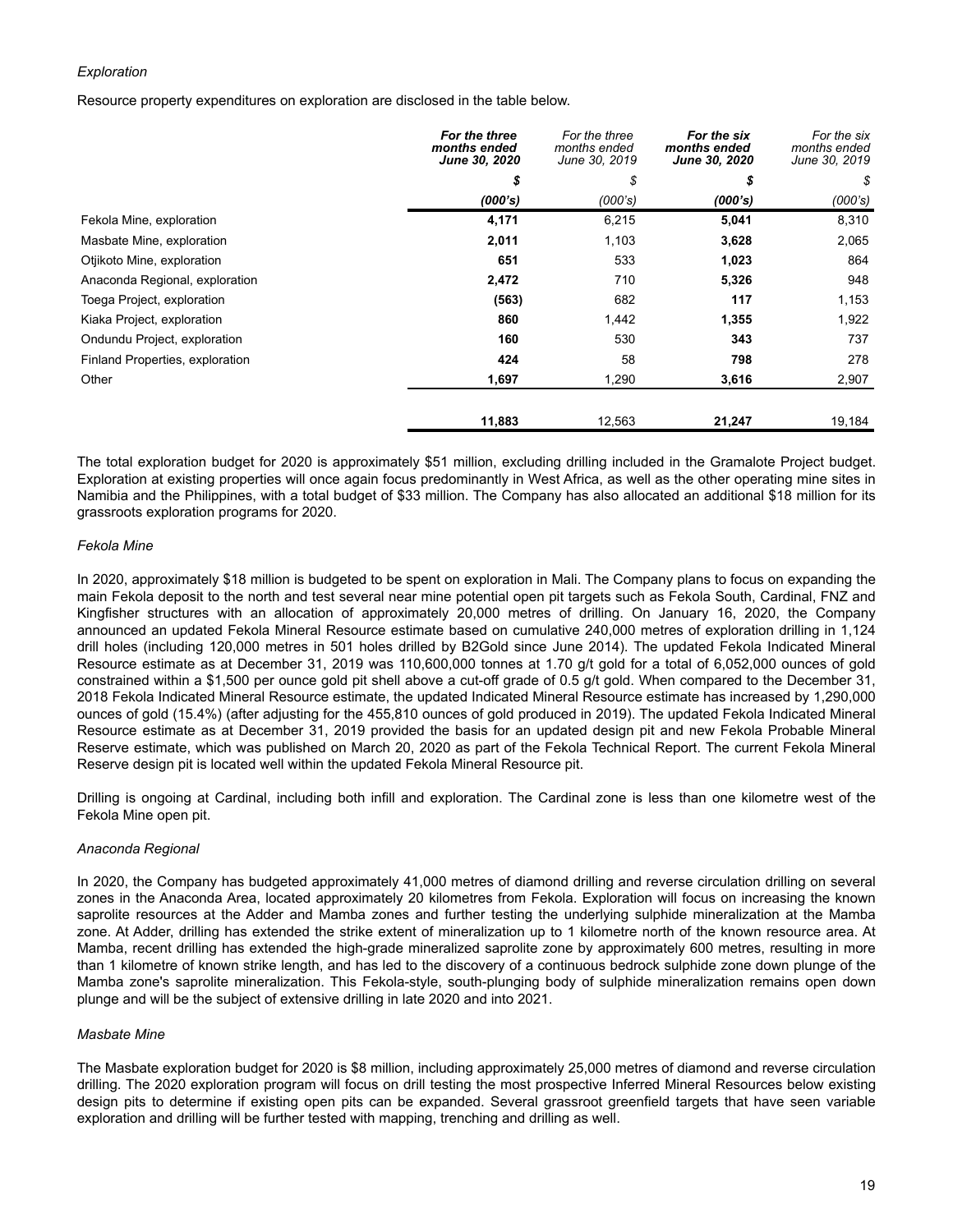## <span id="page-19-0"></span>*Otjikoto Mine and Regional Exploration*

The total exploration budget for Namibia in 2020 is \$4 million. Exploration in 2020 will include 19,500 metres of diamond drilling and 3,300 metres of RAB drilling split between the Otjikoto Mine and the Ondundu joint venture, located approximately 200 kilometres southwest of Otjikoto. The majority of the diamond drilling will be allocated towards testing the Wolfshag zone and near Wolfshag open pit and underground targets.

## *Other Greenfield Exploration*

Given B2Gold's exploration teams successful discovery history, the Company has budgeted \$18 million for greenfield exploration opportunities internationally in 2020, as it continues to pursue early stage exploration discoveries through property acquisitions and joint ventures with junior exploration companies.

# **CRITICAL ACCOUNTING ESTIMATES**

Full disclosure of the Company's accounting policies and significant accounting judgments and estimation uncertainties in accordance with IFRS can be found in Notes 4 and 5 of its audited consolidated financial statements for the year ended December 31, 2019. Management considers the following estimates to be the most critical in understanding the judgments involved in preparing the Company's interim consolidated financial statements and the uncertainties that could impact its results of operations, financial condition and cash flows:

## *COVID-19 estimation uncertainty*

A global pandemic related to COVID-19 was declared in March 2020 by the World Health Organization. The current and expected impacts on global commerce have been and are anticipated to continue to be far-reaching. To date, globally, there has been significant volatility in commodity prices and foreign exchange rates, restrictions on the conduct of business in many jurisdictions, including travel restrictions, and supply chain disruptions. There is significant ongoing global uncertainty surrounding COVID-19 and the extent and duration of the impact that it may have.

The areas of judgement and estimation uncertainty for the Company which may be impacted include estimates used to determine recoverable reserves and resources, estimates used to determine the recoverable amounts of long-lived assets, estimates used to determine the recoverable amounts of value-added tax receivables and estimates regarding deferred income taxes and valuation allowances. Changes related to these could be material.

#### *Mineral reserve and resource estimates*

Mineral reserves are estimates of the amount of ore that can be economically and legally extracted from the Company's mining properties. The Company estimates its mineral reserves and mineral resources based on information compiled by appropriately qualified persons relating to the geological data on the size, depth and shape of the ore body, and requires complex geological judgments to interpret the data. The estimation of recoverable reserves is based upon factors such as estimates of foreign exchange rates, commodity prices, future capital requirements, metallurgical recoveries, permitting and production costs along with geological assumptions and judgments made in estimating the size, and grade of the ore body. Changes in the reserve or resource estimates may impact the carrying value of mining interests, mine restoration provisions, recognition of deferred tax assets, depreciation and amortization charges and royalties receivable.

#### *Impairment of long-lived assets*

Long-lived assets are tested for impairment, or reversal of a previous impairment, if there is an indicator of impairment or a subsequent reversal. Calculating the estimated recoverable amount of cash generating units for long-lived asset requires management to make estimates and assumptions with respect to future production levels, mill recoveries, operating and capital costs, future metal prices, foreign exchange rates, taxation rates, and discount rates in its life-of-mine plans and preparation of updated feasibility level technical studies when relevant. Changes in any of the assumptions or estimates used in determining the recoverable amount could impact the analysis. Such changes could be material.

#### *Value-added tax receivables*

The Company incurs indirect taxes, including value-added tax, on purchases of goods and services at its operating mines and development projects. Indirect tax balances are recorded at their estimated recoverable amounts within current or long-term assets, net of provisions, and reflect the Company's best estimate of their recoverability under existing tax rules in the respective jurisdictions in which they arise. Management's assessment of recoverability considers the probable outcomes of claimed deductions and/or disputes. The provisions and balance sheet classifications made to date may be subject to change and such change may be material.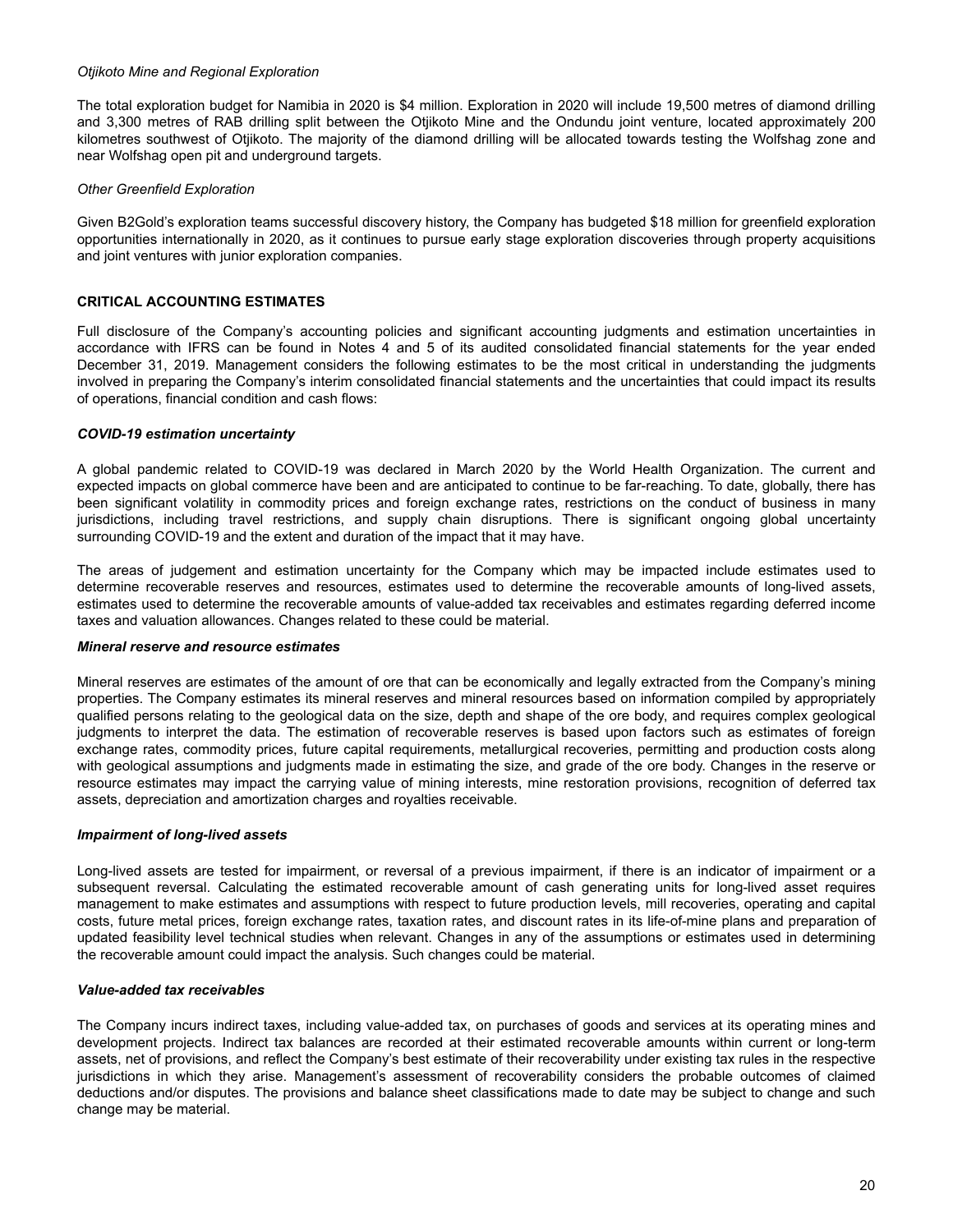## <span id="page-20-0"></span>*Current and deferred income taxes*

The Company is periodically required to estimate the tax basis of assets and liabilities. Where applicable tax laws and regulations are either unclear or subject to varying interpretations, it is possible that changes in these estimates could occur that materially affect the amounts of deferred income tax assets and liabilities recorded in the financial statements. Changes in deferred tax assets and liabilities generally have a direct impact on earnings in the period that the changes occur.

Each period, the Company evaluates the likelihood of whether some portion or all of each deferred tax asset will not be realized. This evaluation is based on historic and future expected levels of taxable income, the pattern and timing of reversals of taxable temporary timing differences that give rise to deferred tax liabilities, and tax planning initiatives. Levels of future taxable income are affected by, among other things, market gold prices, production costs, quantities of proven and probable gold reserves, interest rates and foreign currency exchange rates.

# *Uncertain tax positions*

The Company's operations involve the application of complex tax regulations in multiple international jurisdictions. Determining the tax treatment of a transaction requires the Company to apply judgement in its interpretation of the applicable tax law. These positions are not final until accepted by the relevant tax authority. The tax treatment may change based on the result of assessments or audits by the tax authorities often years after the initial filing.

The Company recognizes and records potential liabilities for uncertain tax positions based on its assessment of the amount, or range of amounts of tax that will be due. The Company adjusts these accruals as new information becomes available. Due to the complexity and uncertainty associated with certain tax treatments, the ultimate resolution could result in a payment that is materially different from the Company's current estimate of the tax liabilities.

The Gramalote joint venture received notice from the Colombian Tax Office (DIAN) that it disagreed with the Company's tax treatment of certain items in the 2013 and 2014 income tax returns resulting in assessments with additional income taxes and penalty fines. These assessments are currently being appealed by the Gramalote Joint Venture and the outcome of these appeals cannot be determined at this time. The Company does not believe that its share of any taxes payable under the assessments are material and no provision for any amounts that may be payable have been recorded at this time, pending the outcome of the appeal process.

# **RISKS AND UNCERTAINTIES**

The exploration and development of natural resources are highly speculative in nature and the Company's business operations, investments and prospects are subject to significant risks. For details of these risks, please refer to the risk factors set forth in the Company's Annual Information Form, which can be found under the Company's corporate profile on SEDAR at www.sedar.com, the Company's Form 40-F Annual Report, which can be found on EDGAR at www.sec.gov, and the Company's other filings and submissions with securities regulators on SEDAR and EDGAR, which could materially affect the Company's business, operations, investments and prospects and could cause actual events to differ materially from those described in forward-looking statements relating to the Company. Additional risks and uncertainties not presently known to the Company or that the Company currently considers immaterial may also impair the business, operations, investments and prospects of the Company. If any of the risks actually occur, the business of the Company may be harmed and its financial condition and results of operations may suffer significantly.

# **INTERNAL CONTROL OVER FINANCIAL REPORTING**

The Company's management, with the participation of the Company's Chief Executive Officer and Chief Financial Officer, are responsible for establishing and maintaining adequate internal control over financial reporting. The Company's internal control over financial reporting is a process designed to provide reasonable assurance regarding the reliability of financial reporting and the preparation of financial statements for external purposes in accordance with IFRS. Any system of internal control over financial reporting, no matter how well designed, has inherent limitations. As a result, even those systems determined to be effective can only provide reasonable assurance regarding the preparation of financial statements.

In the first quarter of 2020, the Company moved its Vancouver office staff and several site administrative staff to work from home. This continued for the majority of the second quarter of 2020 with some staff returning to the office in late June 2020. This has resulted in certain processes and controls that were previously performed or documented manually to be completed and retained electronically. There were no significant changes to the processes and controls at the sites for the period. Despite the changes required by the current environment, the Company's management has determined that there has been no significant changes in the Company's internal control over financial reporting during the three months ended June 30, 2020, that has materially affected, or is reasonably likely to materially affect, the Company's internal control over financial reporting.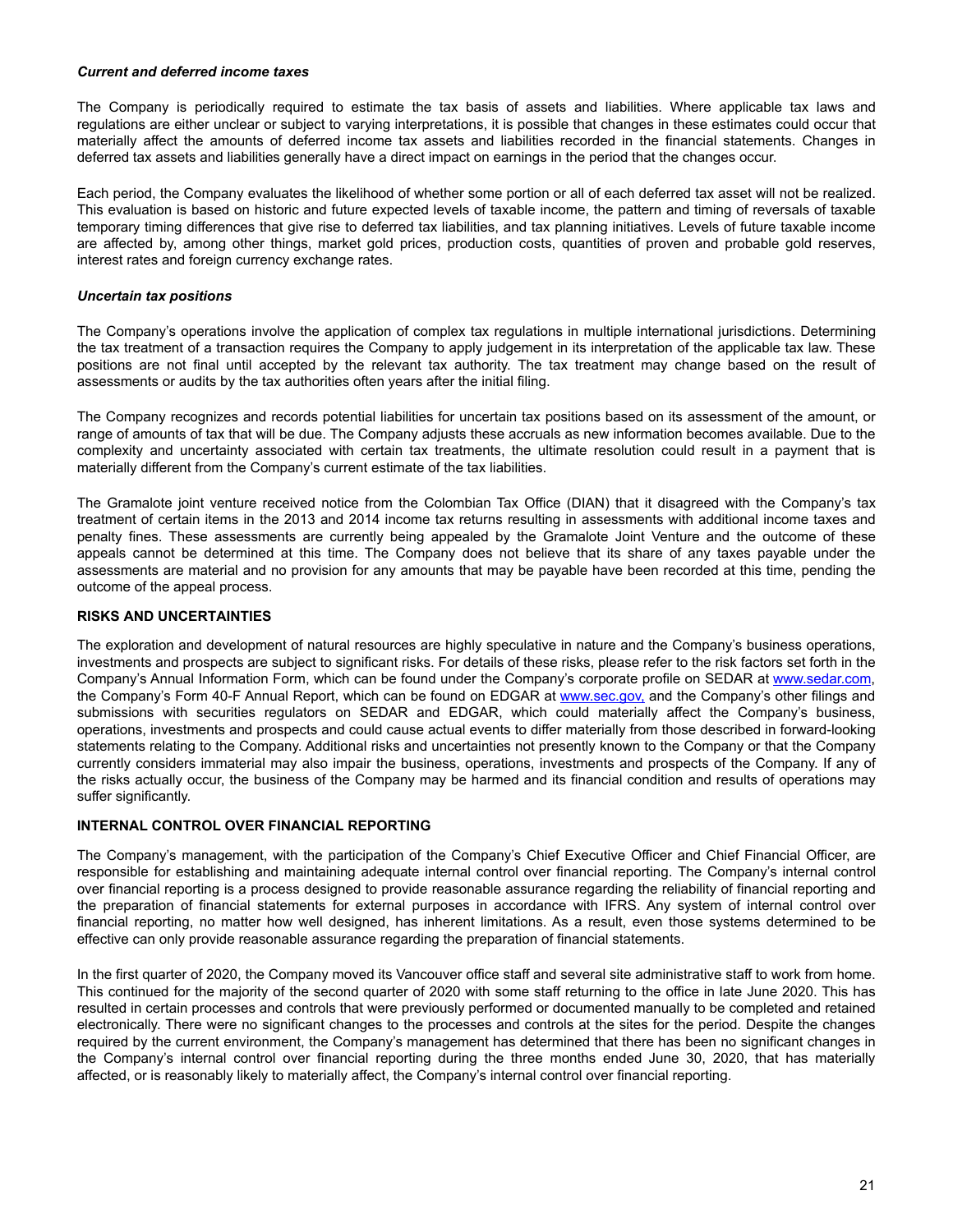# <span id="page-21-0"></span>**NON-IFRS MEASURES**

#### *Cash operating costs per gold ounce sold and total cash costs per gold ounce sold*

''Cash operating costs per gold ounce'' and "total cash costs per gold ounce" are common financial performance measures in the gold mining industry but, as non-IFRS measures, they do not have a standardized meaning under IFRS and therefore may not be comparable to similar measures presented by other issuers. Management believes that, in addition to conventional measures prepared in accordance with IFRS, certain investors use this information to evaluate our performance and ability to generate cash flow. Accordingly, these measures are intended to provide additional information and should not be considered in isolation or as a substitute for measures of performance prepared in accordance with IFRS. The measures, along with sales, are considered to be a key indicator of the Company's ability to generate earnings and cash flow from its mining operations.

Cash cost figures are calculated on a sales basis in accordance with a standard developed by The Gold Institute, which was a worldwide association of suppliers of gold and gold products and included leading North American gold producers. The Gold Institute ceased operations in 2002, but the standard is the accepted standard of reporting cash cost of production in North America. Adoption of the standard is voluntary and the cost measures presented may not be comparable to other similarly titled measures of other companies. Other companies may calculate these measures differently. Cash operating costs and total cash costs per gold ounce sold are derived from amounts included in the statement of operations and include mine site operating costs such as mining, processing, smelting, refining, transportation costs, royalties and production taxes, less silver by-product credits. The tables below show a reconciliation of cash operating costs per gold ounce sold and total cash costs per gold ounce sold to production costs as extracted from the unaudited condensed interim consolidated financial statements on a consolidated and a mine-by-mine basis:

|                                                      | Fekola<br><b>Mine</b> | <b>Masbate</b><br>Mine | Otjikoto<br>Mine | <b>Total</b> | Calibre<br>equity<br>investment | Grand<br>Total |
|------------------------------------------------------|-----------------------|------------------------|------------------|--------------|---------------------------------|----------------|
|                                                      | \$                    | \$                     | \$               | \$           | \$                              | \$             |
| Production costs                                     | 45,220                | 32,201                 | 19,566           | 96,987       | 2,029                           | 99,016         |
| Royalties and production taxes                       | 22,875                | 5,119                  | 3,240            | 31,234       | (1, 463)                        | 29,771         |
| Total cash costs                                     | 68,095                | 37,320                 | 22,806           | 128,221      | 566                             | 128,787        |
| Gold sold (ounces)                                   | 166,800               | 43,500                 | 46,800           | 257,100      | 1,622                           | 258,722        |
| Cash operating costs per ounce (\$/ gold ounce sold) | 271                   | 740                    | 418              | 377          | 1,251                           | 383            |
| Total cash costs per ounce (\$/ gold ounce sold)     | 408                   | 858                    | 487              | 499          | 349                             | 498            |

# **For the three months ended June 30, 2020**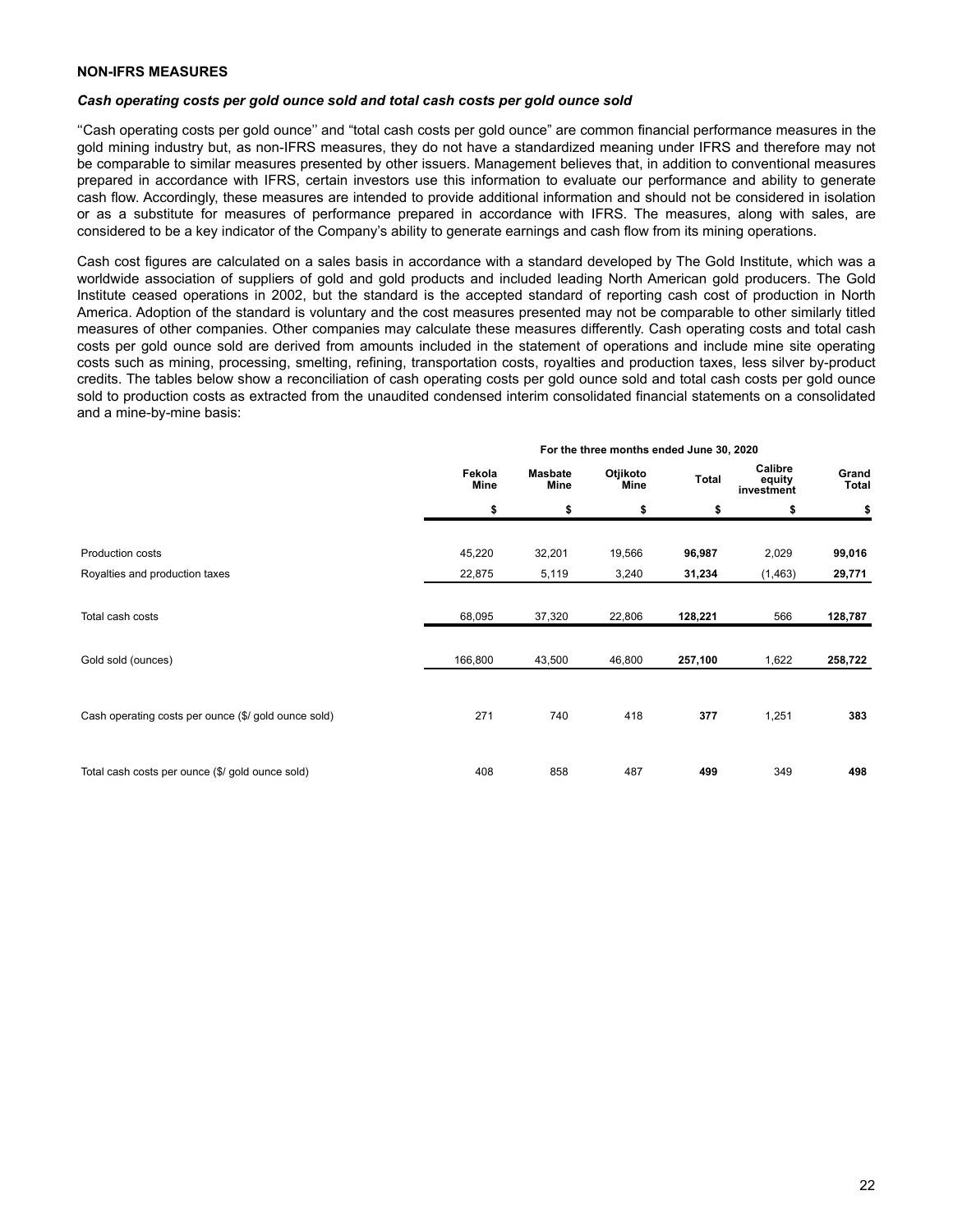|                                   |                |                        |                  | For the three months ended June 30, 2019             |                  |                            |                                                 |                                 |                       |
|-----------------------------------|----------------|------------------------|------------------|------------------------------------------------------|------------------|----------------------------|-------------------------------------------------|---------------------------------|-----------------------|
|                                   | Fekola<br>Mine | <b>Masbate</b><br>Mine | Otjikoto<br>Mine | <b>Total from</b><br>Continuing<br><b>Operations</b> | El Limon<br>Mine | <b>La Libertad</b><br>Mine | <b>Total from</b><br>Disc.<br><b>Operations</b> | Calibre<br>equity<br>investment | Grand<br><b>Total</b> |
|                                   | \$             | \$                     | \$               | \$                                                   | \$               | \$                         | \$                                              |                                 | \$                    |
|                                   |                |                        |                  |                                                      |                  |                            |                                                 |                                 |                       |
| Production costs                  | 39,596         | 35,130                 | 20,587           | 95,313                                               | 9,531            | 23,477                     | 33,008                                          |                                 | 128,321               |
| Royalties and production<br>taxes | 11,901         | 3,795                  | 1,856            | 17,552                                               | 783              | 691                        | 1,474                                           |                                 | 19,026                |
|                                   |                |                        |                  |                                                      |                  |                            |                                                 |                                 |                       |
| Total cash costs                  | 51,497         | 38,925                 | 22,443           | 112,865                                              | 10,314           | 24,168                     | 34,482                                          |                                 | 147,347               |
|                                   |                |                        |                  |                                                      |                  |                            |                                                 |                                 |                       |
| Gold sold (ounces)                | 106,200        | 62,100                 | 35,400           | 203,700                                              | 9,791            | 22,791                     | 32,582                                          |                                 | 236,282               |
|                                   |                |                        |                  |                                                      |                  |                            |                                                 |                                 |                       |
| Cash operating costs per<br>ounce |                |                        |                  |                                                      |                  |                            |                                                 |                                 |                       |
| (\$/ gold ounce sold)             | 373            | 566                    | 582              | 468                                                  | 973              | 1,030                      | 1,013                                           |                                 | 543                   |
| Total cash costs per ounce        |                |                        |                  |                                                      |                  |                            |                                                 |                                 |                       |
| (\$/ gold ounce sold)             | 485            | 627                    | 634              | 554                                                  | 1,053            | 1,060                      | 1,058                                           |                                 | 624                   |

|                                                      | For the six months ended June 30, 2020 |                        |                  |              |                                 |                       |  |  |
|------------------------------------------------------|----------------------------------------|------------------------|------------------|--------------|---------------------------------|-----------------------|--|--|
|                                                      | Fekola<br><b>Mine</b>                  | <b>Masbate</b><br>Mine | Otjikoto<br>Mine | <b>Total</b> | Calibre<br>equity<br>investment | Grand<br><b>Total</b> |  |  |
|                                                      | \$                                     | \$                     | \$               | \$           | \$                              | \$                    |  |  |
| <b>Production costs</b>                              | 88,321                                 | 63,211                 | 37,011           | 188,543      | 13,114                          | 201,657               |  |  |
| Royalties and production taxes                       | 42,093                                 | 8,971                  | 5,901            | 56,965       | 1,002                           | 57,967                |  |  |
| Total cash costs                                     | 130,414                                | 72,182                 | 42,912           | 245,508      | 14,116                          | 259,624               |  |  |
| Gold sold (ounces)                                   | 317,500                                | 90,400                 | 88,700           | 496,600      | 15,852                          | 512,452               |  |  |
| Cash operating costs per ounce (\$/ gold ounce sold) | 278                                    | 699                    | 417              | 380          | 827                             | 394                   |  |  |
| Total cash costs per ounce (\$/ gold ounce sold)     | 411                                    | 798                    | 484              | 494          | 890                             | 507                   |  |  |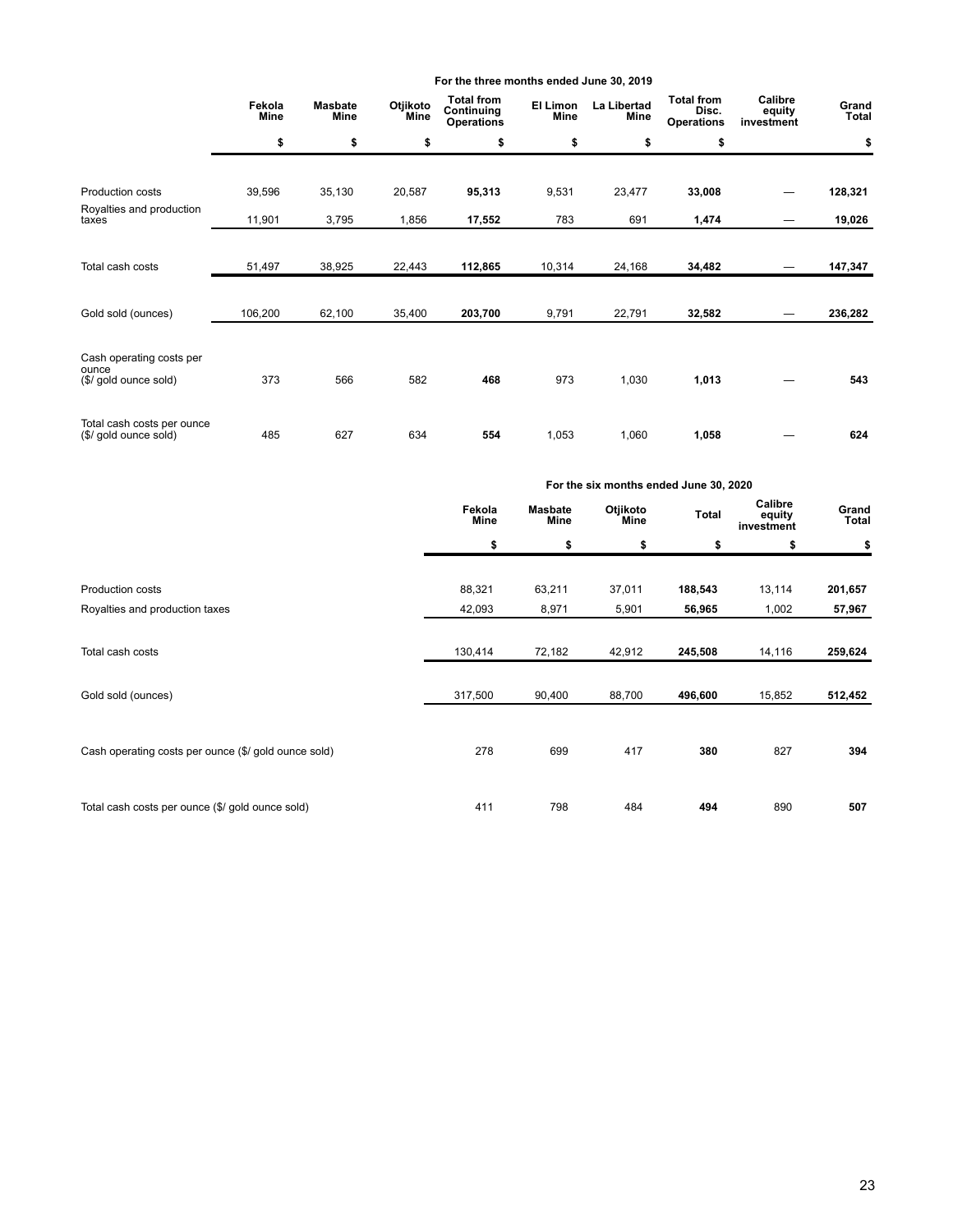|                                                            | Fekola<br>Mine | <b>Masbate</b><br>Mine | Otjikoto<br>Mine | <b>Total from</b><br>Continuing<br><b>Operations</b> | El Limon<br><b>Mine</b> | La Libertad<br>Mine | <b>Total from</b><br>Disc.<br><b>Operations</b> | Calibre<br>equity<br>investment | Grand<br>Total |
|------------------------------------------------------------|----------------|------------------------|------------------|------------------------------------------------------|-------------------------|---------------------|-------------------------------------------------|---------------------------------|----------------|
|                                                            | \$             | \$                     | \$               | \$                                                   | \$                      | \$                  | \$                                              |                                 | \$             |
| Production costs                                           | 85,624         | 62,647                 | 39,879           | 188,150                                              | 20,833                  | 45,840              | 66,673                                          |                                 | 254,823        |
| Royalties and production<br>taxes                          | 23,697         | 8,015                  | 3,794            | 35,506                                               | 1,804                   | 1,172               | 2,976                                           |                                 | 38,482         |
| Total cash costs                                           | 109,321        | 70,662                 | 43,673           | 223,656                                              | 22,637                  | 47,012              | 69,649                                          |                                 | 293,305        |
| Gold sold (ounces)                                         | 222,000        | 112,500                | 72,600           | 407,100                                              | 21,195                  | 40,063              | 61,258                                          |                                 | 468,358        |
| Cash operating costs per<br>ounce<br>(\$/ gold ounce sold) | 386            | 557                    | 549              | 462                                                  | 983                     | 1,144               | 1,088                                           |                                 | 544            |
| Total cash costs per ounce<br>(\$/ gold ounce sold)        | 492            | 628                    | 602              | 549                                                  | 1,068                   | 1,173               | 1,137                                           |                                 | 626            |

**For the six months ended June 30, 2019**

# *Cash operating costs per gold ounce produced*

In addition to cash operating costs on a per gold ounce sold basis, the Company also presents cash operating costs on a per gold produced basis. Cash operating costs per gold ounce produced is derived from amounts included in the statement of operations and include mine site operating costs such as mining, processing, smelting, refining, transportation costs, less silver by-product credits. The tables below show a reconciliation of cash operating costs per gold ounce produced to production costs as extracted from the unaudited condensed interim consolidated financial statements on a consolidated and a mine-by-mine basis:

|                                                          |                       |                 | For the three months ended June 30, 2020 |              |                                 |                |
|----------------------------------------------------------|-----------------------|-----------------|------------------------------------------|--------------|---------------------------------|----------------|
|                                                          | Fekola<br><b>Mine</b> | Masbate<br>Mine | Otjikoto<br>Mine                         | <b>Total</b> | Calibre<br>equity<br>investment | Grand<br>Total |
|                                                          | \$                    | \$              | \$                                       | \$           | \$                              | \$             |
| <b>Production costs</b>                                  | 45,220                | 32,201          | 19,566                                   | 96,987       | 2,029                           | 99,016         |
| Inventory sales adjustment                               | (938)                 | (2,528)         | (1,235)                                  | (4,701)      |                                 | (4,701)        |
| Cash operating costs                                     | 44,282                | 29,673          | 18,331                                   | 92,286       | 2,029                           | 94,315         |
| Gold produced (ounces)                                   | 147,424               | 48,654          | 43,496                                   | 239,574      | 2,019                           | 241,593        |
| Cash operating costs per ounce (\$/ gold ounce produced) | 300                   | 610             | 421                                      | 385          | 1,005                           | 390            |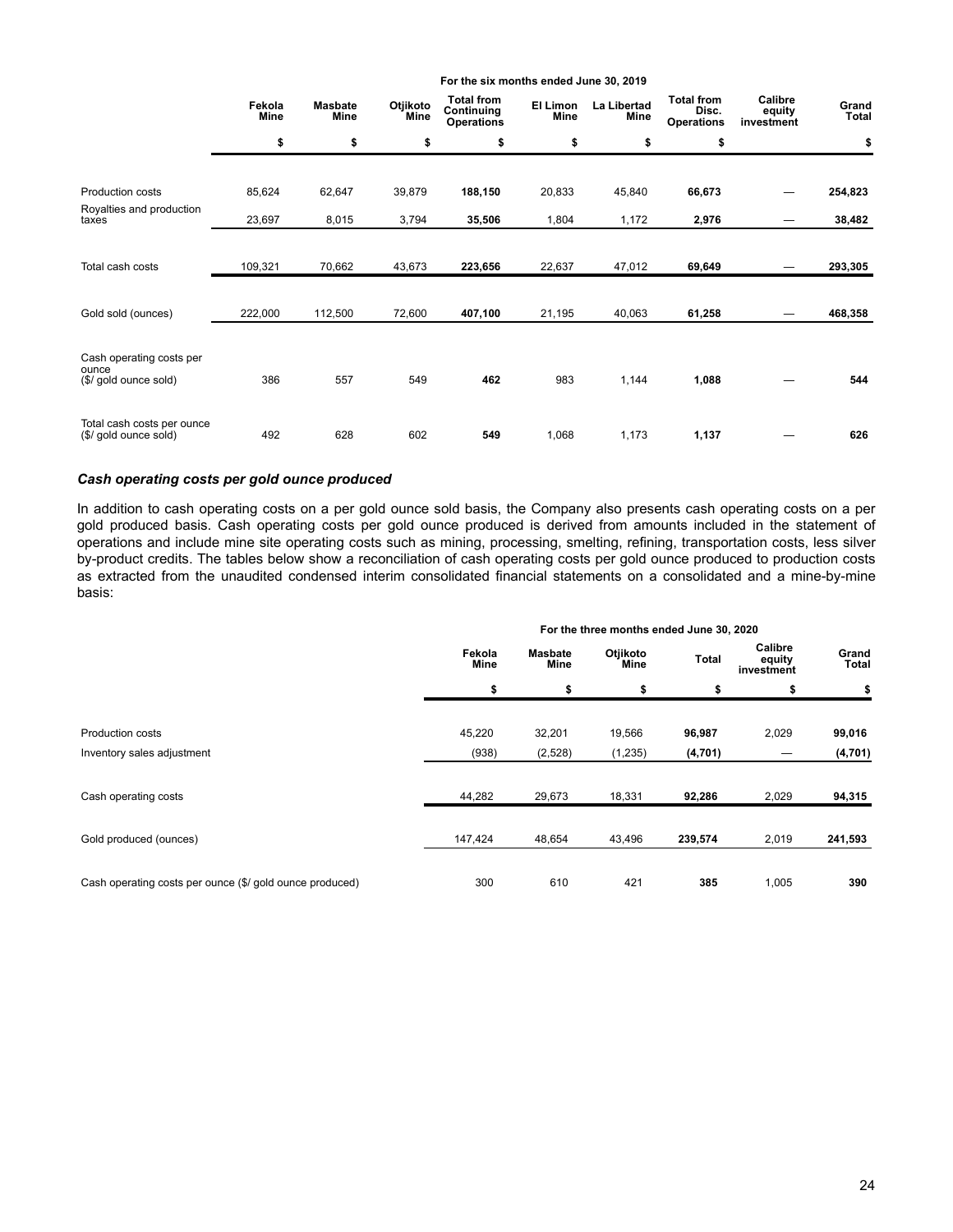|                                                                |                       |                               |                  | For the three months ended June 30, 2019             |                  |                     |                                                 |                                 |                |
|----------------------------------------------------------------|-----------------------|-------------------------------|------------------|------------------------------------------------------|------------------|---------------------|-------------------------------------------------|---------------------------------|----------------|
|                                                                | Fekola<br><b>Mine</b> | <b>Masbate</b><br><b>Mine</b> | Otjikoto<br>Mine | <b>Total from</b><br>Continuing<br><b>Operations</b> | El Limon<br>Mine | La Libertad<br>Mine | <b>Total from</b><br>Disc.<br><b>Operations</b> | Calibre<br>equity<br>investment | Grand<br>Total |
|                                                                | \$                    | \$                            | \$               | \$                                                   | \$               | \$                  | \$                                              |                                 | \$             |
| Production costs                                               | 39,596                | 35,130                        | 20,587           | 95,313                                               | 9,531            | 23,477              | 33,008                                          |                                 | 128,321        |
| Inventory sales<br>adjustment                                  | 2,172                 | (2, 294)                      | 130              | 8                                                    | 1,390            | 547                 | 1,937                                           |                                 | 1,945          |
| Cash operating costs                                           | 41,768                | 32,836                        | 20,717           | 95,321                                               | 10,921           | 24,024              | 34,945                                          |                                 | 130,266        |
| Gold produced (ounces)                                         | 113,897               | 57,572                        | 37,421           | 208,890                                              | 11,458           | 25,672              | 37,130                                          |                                 | 246,020        |
| Cash operating costs per<br>ounce<br>(\$/ gold ounce produced) | 367                   | 570                           | 554              | 456                                                  | 953              | 936                 | 941                                             |                                 | 529            |

|                                                          | For the six months ended June 30, 2020<br>Calibre<br>Otjikoto<br>Fekola<br>Masbate<br>Total<br>equity<br><b>Mine</b><br>Mine<br>Mine<br>investment<br>\$<br>\$<br>\$<br>\$<br>\$<br>88,321<br>63,211<br>37,011<br>188,543<br>13,114<br>(2,873)<br>(270)<br>(1, 144)<br>(4, 287)<br>62,067<br>36,741<br>184,256<br>13,114<br>85,448 |        |        |         |        |                       |  |  |  |  |
|----------------------------------------------------------|------------------------------------------------------------------------------------------------------------------------------------------------------------------------------------------------------------------------------------------------------------------------------------------------------------------------------------|--------|--------|---------|--------|-----------------------|--|--|--|--|
|                                                          |                                                                                                                                                                                                                                                                                                                                    |        |        |         |        | Grand<br><b>Total</b> |  |  |  |  |
|                                                          |                                                                                                                                                                                                                                                                                                                                    |        |        |         |        | \$                    |  |  |  |  |
| <b>Production costs</b>                                  |                                                                                                                                                                                                                                                                                                                                    |        |        |         |        | 201,657               |  |  |  |  |
| Inventory sales adjustment                               |                                                                                                                                                                                                                                                                                                                                    |        |        |         |        | (4, 287)              |  |  |  |  |
| Cash operating costs                                     |                                                                                                                                                                                                                                                                                                                                    |        |        |         |        | 197,370               |  |  |  |  |
| Gold produced (ounces)                                   | 311,435                                                                                                                                                                                                                                                                                                                            | 93,526 | 85,245 | 490,206 | 16,249 | 506,455               |  |  |  |  |
| Cash operating costs per ounce (\$/ gold ounce produced) | 274                                                                                                                                                                                                                                                                                                                                | 664    | 431    | 376     | 807    | 390                   |  |  |  |  |

|                                                                |                |                               |                  |                                                      | For the six months ended June 30, 2019 |                     |                                                 |                                 |                |
|----------------------------------------------------------------|----------------|-------------------------------|------------------|------------------------------------------------------|----------------------------------------|---------------------|-------------------------------------------------|---------------------------------|----------------|
|                                                                | Fekola<br>Mine | <b>Masbate</b><br><b>Mine</b> | Otjikoto<br>Mine | <b>Total from</b><br>Continuing<br><b>Operations</b> | El Limon<br>Mine                       | La Libertad<br>Mine | <b>Total from</b><br>Disc.<br><b>Operations</b> | Calibre<br>equity<br>investment | Grand<br>Total |
|                                                                | \$             | \$                            | \$               | \$                                                   | \$                                     | \$                  | \$                                              |                                 | \$             |
| <b>Production costs</b>                                        | 85,624         | 62,647                        | 39,879           | 188,150                                              | 20,833                                 | 45,840              | 66,673                                          |                                 | 254,823        |
| Inventory sales<br>adjustment                                  | (1,539)        | (747)                         | 519              | (1,767)                                              | 858                                    | 2,746               | 3,604                                           | –                               | 1,837          |
| Cash operating costs                                           | 84,085         | 61,900                        | 40,398           | 186,383                                              | 21,691                                 | 48,586              | 70,277                                          |                                 | 256,660        |
| Gold produced (ounces)                                         | 224,246        | 115,053                       | 70,133           | 409,432                                              | 23,689                                 | 43,758              | 67,447                                          |                                 | 476,879        |
|                                                                |                |                               |                  |                                                      |                                        |                     |                                                 |                                 |                |
| Cash operating costs per<br>ounce<br>(\$/ gold ounce produced) | 375            | 538                           | 576              | 455                                                  | 916                                    | 1,110               | 1,042                                           |                                 | 538            |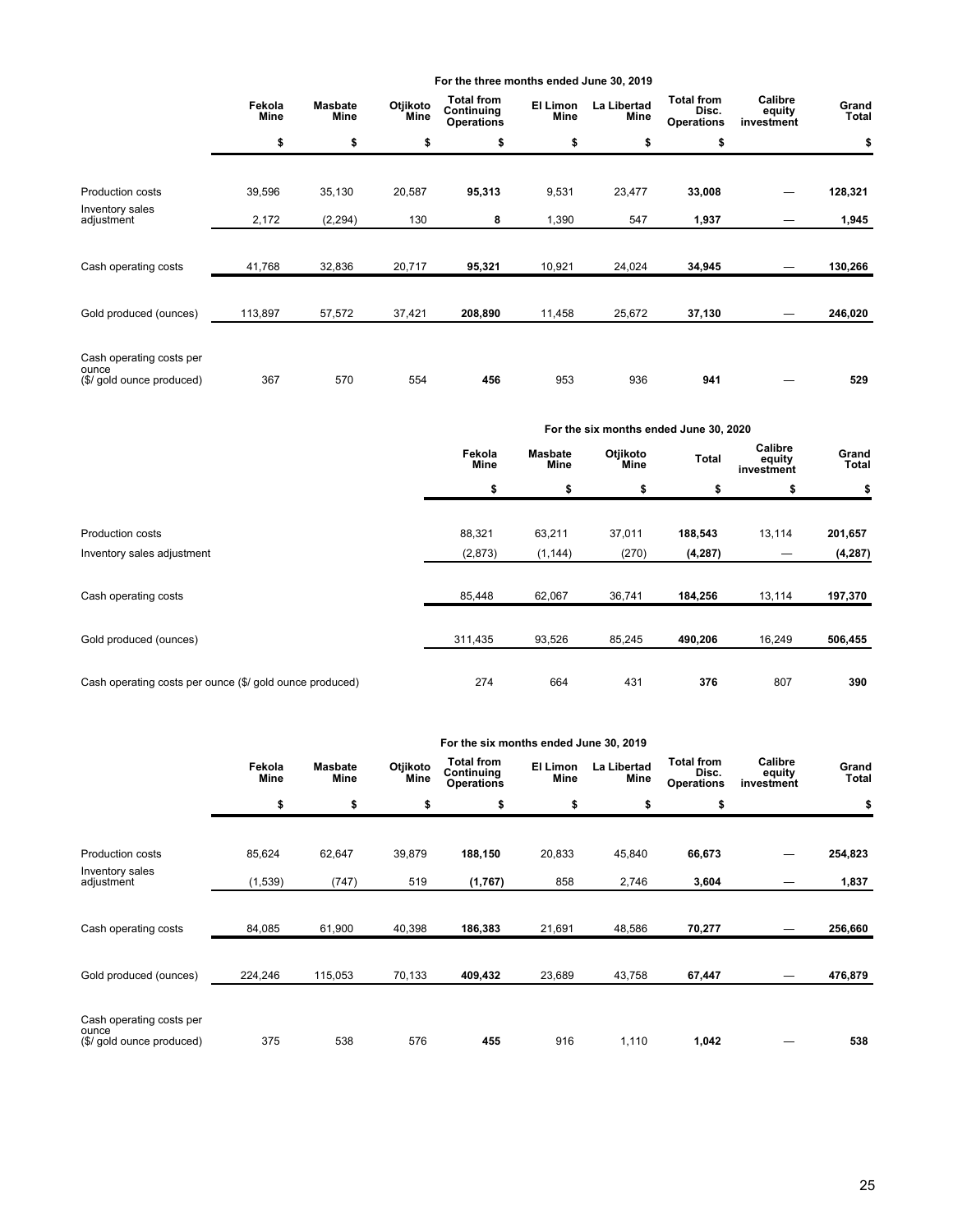#### *All-in sustaining costs per gold ounce*

In June 2013, the World Gold Council, a non-regulatory association of the world's leading gold mining companies established to promote the use of gold to industry, consumers and investors, provided guidance for the calculation of the measure "all-in sustaining costs per gold ounce", but as a non-IFRS measure, it does not have a standardized meaning under IFRS and therefore may not be comparable to similar measures presented by other issuers. The World Gold Council standard became effective January 1, 2014. On November 16, 2018, the World Council announced an update to its Guidance Note on all-in sustaining costs with application effective starting January 1, 2019. This update provides additional transparency about the costs of gold production and support further consistency of application of the Guidance Note. The major updates to the Guidance Note include providing a more specific definition of non-sustaining costs as those costs incurred at 'new operations' and costs related to 'major projects at existing operations' where these projects will materially benefit the operation in the future. The Guidance Note has defined 'material benefit' as an increase of at least 10% in annual or life of mine production, net present value or reserves compared to the remaining life of the operation. In addition, the Guidance Note has been updated to clarify that production phase capitalized stripping only meets the definition of non-sustaining if the stripping is expected to take at least 12 months and the subsequent ore production phase is expected to be more than 5 years. The Company adopted the updates to the Guidance Note, effective January 1, 2019.

Management believes that the all-in sustaining costs per gold ounce measure provides additional insight into the costs of producing gold by capturing all of the expenditures required for the discovery, development and sustaining of gold production and allows the Company to assess its ability to support capital expenditures to sustain future production from the generation of operating cash flows. Management believes that, in addition to conventional measures prepared in accordance with IFRS, certain investors use this information to evaluate the Company's performance and ability to generate cash flow. Accordingly, it is intended to provide additional information and should not be considered in isolation or as a substitute for measures of performance prepared in accordance with IFRS. Adoption of the standard is voluntary and the cost measures presented may not be comparable to other similarly titled measures of other companies. The Company has applied the principles of the World Gold Council recommendations and has reported all-in sustaining costs on a sales basis. Other companies may calculate these measures differently.

B2Gold defines all-in sustaining costs per ounce as the sum of cash operating costs, royalties and production taxes, capital expenditures and exploration costs that are sustaining in nature, sustaining lease expenditures, corporate general and administrative costs, share-based payment expenses related to RSUs/DSUs/PSUs, community relations expenditures, reclamation liability accretion and realized (gains) losses on fuel derivative contracts, all divided by the total gold ounces sold to arrive at a per ounce figure.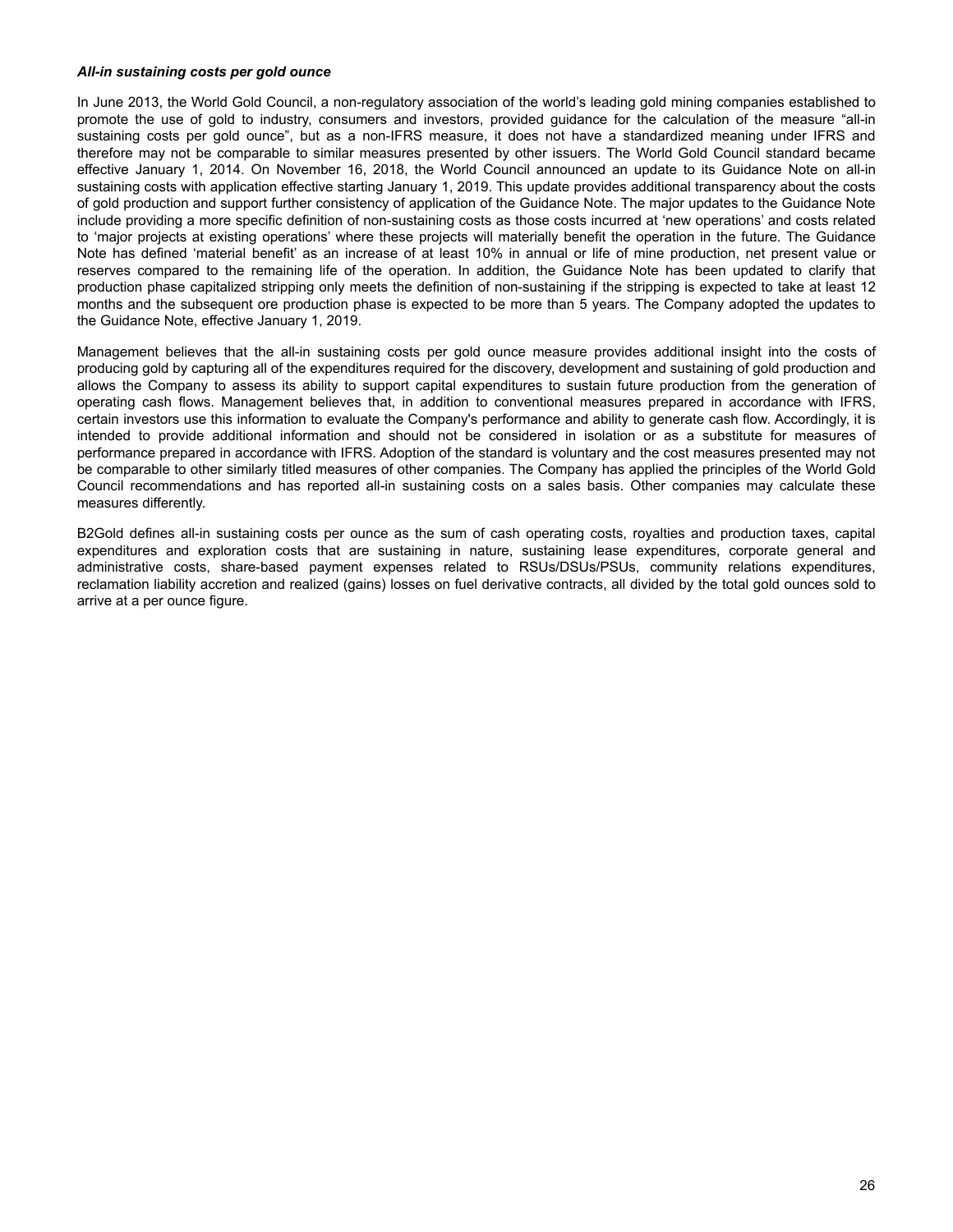The tables below show a reconciliation of all-in sustaining costs per ounce to production costs as extracted from the unaudited condensed interim consolidated financial statements on a consolidated and a mine-by-mine basis for the three months ended June 30, 2020:

|                                                        |                |                        |                  | For the three months ended June 30, 2020 |         |                                 |                |
|--------------------------------------------------------|----------------|------------------------|------------------|------------------------------------------|---------|---------------------------------|----------------|
|                                                        | Fekola<br>Mine | <b>Masbate</b><br>Mine | Otjikoto<br>Mine | Corporate                                | Total   | Calibre<br>equity<br>investment | Grand<br>Total |
|                                                        | \$             | \$                     | \$               | \$                                       | \$      | \$                              | \$             |
| Production costs                                       | 45,220         | 32,201                 | 19,566           |                                          | 96,987  | 2,029                           | 99,016         |
|                                                        |                |                        |                  |                                          |         |                                 |                |
| Royalties and production taxes                         | 22,875         | 5,119                  | 3,240            |                                          | 31,234  | (1,463)                         | 29,771         |
| Corporate administration                               | 1,004          | 566                    | 969              | 5,523                                    | 8,062   | 249                             | 8,311          |
| Share-based payments - RSUs/DSUs/PSUs <sup>(1)</sup>   |                |                        |                  | 2,481                                    | 2,481   |                                 | 2,481          |
| Community relations                                    | 452            | 72                     | (32)             |                                          | 492     |                                 | 492            |
| Reclamation liability accretion <sup>(2)</sup>         | 71             | 71                     | 47               |                                          | 189     |                                 | 189            |
| Realized losses on derivative contracts                | 1,232          | 1,324                  | 669              |                                          | 3,225   |                                 | 3,225          |
| Sustaining lease expenditures                          | 194            | 360                    | 92               | 170                                      | 816     |                                 | 816            |
| Sustaining capital expenditures <sup>(3)</sup>         | 18,564         | 4,375                  | 10,242           |                                          | 33,181  |                                 | 33,181         |
| Sustaining mine exploration <sup>(3)</sup>             | 4,171          | 2,011                  | 627              |                                          | 6,809   |                                 | 6,809          |
| Total all-in sustaining costs                          | 93,783         | 46,099                 | 35,420           | 8,174                                    | 183,476 | 815                             | 184,291        |
| Gold sold (ounces)                                     | 166,800        | 43,500                 | 46,800           |                                          | 257,100 | 1,622                           | 258,722        |
| All-in sustaining cost per ounce (\$/ gold ounce sold) | 562            | 1,060                  | 757              |                                          | 714     | 502                             | 712            |

*(1) Included as a component of Share-based payments on the statement of operations.* 

*(2) Excludes reclamation accretion relating to Kiaka.* 

*(3) Refer to Sustaining capital expenditures and Sustaining mine exploration reconciliations below.*

*(4) Reflects the update of Calibre's first quarter 2020 results to actual and an estimate of Calibre's second quarter 2020 results.*

The table below shows a reconciliation of sustaining capital expenditures to operating mine capital expenditures as extracted from the unaudited condensed interim consolidated financial statements for the three months ended June 30, 2020:

|                                     |                |                        | For the three months ended June 30, 2020 |           |                                 |                |
|-------------------------------------|----------------|------------------------|------------------------------------------|-----------|---------------------------------|----------------|
|                                     | Fekola<br>Mine | <b>Masbate</b><br>Mine | Otjikoto<br>Mine                         | Total     | Calibre<br>equity<br>investment | Grand<br>Total |
|                                     | \$             | \$                     | \$                                       | \$        | \$                              | \$             |
|                                     |                |                        |                                          |           |                                 |                |
| Operating mine capital expenditures | 52,340         | 4,529                  | 10,920                                   | 67,789    | —                               | 67,789         |
| Mine expansion equipment            | (14, 245)      | —                      | $\hspace{0.1mm}-\hspace{0.1mm}$          | (14, 245) | —                               | (14, 245)      |
| Plant expansion                     | (12, 751)      |                        | $\hspace{0.1mm}-\hspace{0.1mm}$          | (12, 751) | —                               | (12, 751)      |
| Solar plant                         | (6, 535)       | –                      | $\qquad \qquad \longleftarrow$           | (6, 535)  | —                               | (6, 535)       |
| Other                               | (245)          | (5)                    | (15)                                     | (265)     | –                               | (265)          |
| Land acquisitions                   | —              | (149)                  | –                                        | (149)     | –                               | (149)          |
| Underground development             |                |                        | (663)                                    | (663)     |                                 | (663)          |
|                                     |                |                        |                                          |           |                                 |                |
| Sustaining capital expenditures     | 18,564         | 4,375                  | 10,242                                   | 33,181    |                                 | 33,181         |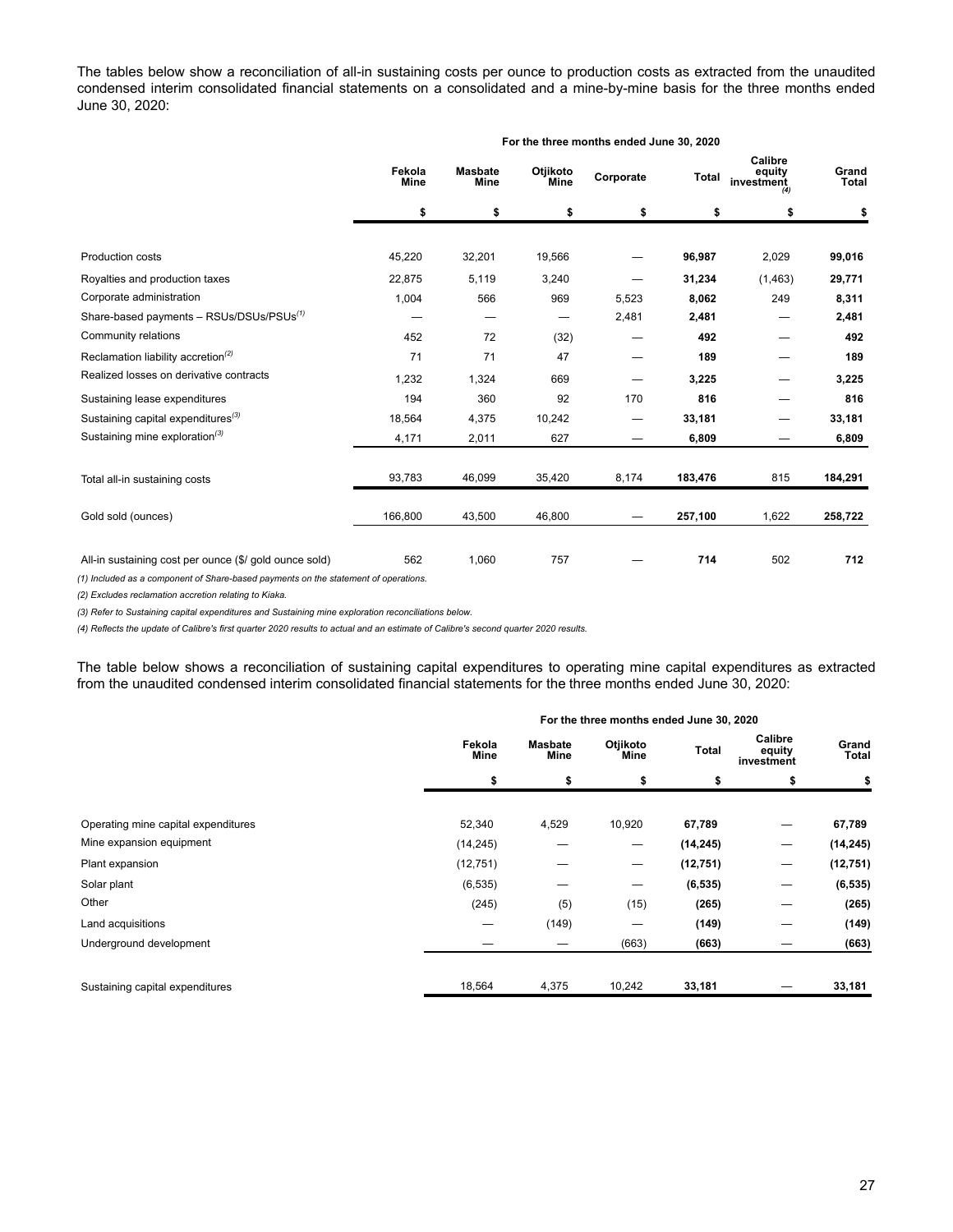The table below shows a reconciliation of sustaining mine exploration to operating mine exploration as extracted from the unaudited condensed interim consolidated financial statements for the three months ended June 30, 2020:

|                             |                       |                        | For the three months ended June 30, 2020 |              |                                 |                       |
|-----------------------------|-----------------------|------------------------|------------------------------------------|--------------|---------------------------------|-----------------------|
|                             | Fekola<br><b>Mine</b> | <b>Masbate</b><br>Mine | Otjikoto<br>Mine                         | <b>Total</b> | Calibre<br>equity<br>investment | Grand<br><b>Total</b> |
|                             | ъ                     |                        |                                          |              |                                 | \$                    |
| Operating mine exploration  | 4,171                 | 2,011                  | 651                                      | 6,833        |                                 | 6,833                 |
| Regional exploration        |                       |                        | (24)                                     | (24)         |                                 | (24)                  |
| Sustaining mine exploration | 4,171                 | 2,011                  | 627                                      | 6,809        |                                 | 6,809                 |

The tables below show a reconciliation of all-in sustaining costs per ounce to production costs as extracted from the unaudited condensed interim consolidated financial statements on a consolidated and a mine-by-mine basis for the three months ended June 30, 2019:

|                                                                 |                       |                               |                          |                                | For the three months ended June 30, 2019                       |        |                              |                                                 |                                 |                       |
|-----------------------------------------------------------------|-----------------------|-------------------------------|--------------------------|--------------------------------|----------------------------------------------------------------|--------|------------------------------|-------------------------------------------------|---------------------------------|-----------------------|
|                                                                 | Fekola<br><b>Mine</b> | <b>Masbate</b><br><b>Mine</b> | Otjikoto<br><b>Mine</b>  |                                | <b>Total from</b><br><b>Corporate Continuing</b><br>Operations | Mine   | El Limon La Libertad<br>Mine | <b>Total from</b><br>Disc.<br><b>Operations</b> | Calibre<br>equity<br>investment | Grand<br><b>Total</b> |
|                                                                 | \$                    | \$                            | \$                       | \$                             | \$                                                             | \$     | \$                           | \$                                              | \$                              | \$                    |
|                                                                 |                       |                               |                          |                                |                                                                |        |                              |                                                 |                                 |                       |
| <b>Production costs</b>                                         | 39,596                | 35,130                        | 20,587                   | $\qquad \qquad \longleftarrow$ | 95,313                                                         | 9,531  | 23,477                       | 33,008                                          |                                 | 128,321               |
| Royalties and<br>production taxes                               | 11,901                | 3,795                         | 1,856                    |                                | 17,552                                                         | 783    | 691                          | 1,474                                           |                                 | 19,026                |
| Corporate<br>administration                                     | 1,815                 | 1,455                         | 1,249                    | 7,173                          | 11,692                                                         | 678    | 500                          | 1,178                                           |                                 | 12,870                |
| Share-based<br>payments -<br>RSUs/DSUs <sup>(1)</sup>           | 21                    |                               | $\overline{\phantom{0}}$ | 2,577                          | 2,598                                                          |        |                              |                                                 |                                 | 2,598                 |
| Community<br>relations                                          | (53)                  | 165                           | 352                      |                                | 464                                                            | 356    | 214                          | 570                                             |                                 | 1,034                 |
| Reclamation<br>liability<br>$accretion^{(2)}$                   | 163                   | 135                           | 117                      |                                | 415                                                            | 104    | 188                          | 292                                             |                                 | 707                   |
| Realized gains<br>on derivative<br>contracts                    | (614)                 | (601)                         | (382)                    |                                | (1, 597)                                                       |        | (29)                         | (29)                                            |                                 | (1,626)               |
| Sustaining lease<br>expenditures                                | 194                   | 268                           | 107                      | 175                            | 744                                                            |        | --                           |                                                 |                                 | 744                   |
| Sustaining<br>capital<br>$expenditures^{(3)}$                   | 7,088                 | 6,113                         | 17,221                   |                                | 30,422                                                         | 4,381  | 10,556                       | 14,937                                          |                                 | 45,359                |
| Sustaining mine<br>exploration <sup>(3)</sup>                   | 6,215                 | 26                            | 445                      |                                | 6,686                                                          |        | 348                          | 348                                             |                                 | 7,034                 |
| Total all-in<br>sustaining costs                                | 66,326                | 46,486                        | 41,552                   | 9,925                          | 164,289                                                        | 15,833 | 35,945                       | 51,778                                          |                                 | 216,067               |
| Gold sold<br>(ounces)                                           | 106,200               | 62,100                        | 35,400                   |                                | 203,700                                                        | 9,791  | 22,791                       | 32,582                                          |                                 | 236,282               |
| All-in sustaining<br>cost per ounce<br>(\$/ gold ounce<br>sold) | 625                   | 749                           | 1,174                    |                                | 807                                                            | 1,617  | 1,577                        | 1,589                                           |                                 | 914                   |

*(1) Included as a component of Share-based payments on the statement of operations.* 

*(2) Excludes reclamation accretion relating to Kiaka and Toega.* 

*(3) Refer to Sustaining capital expenditures and Sustaining mine exploration reconciliations below.*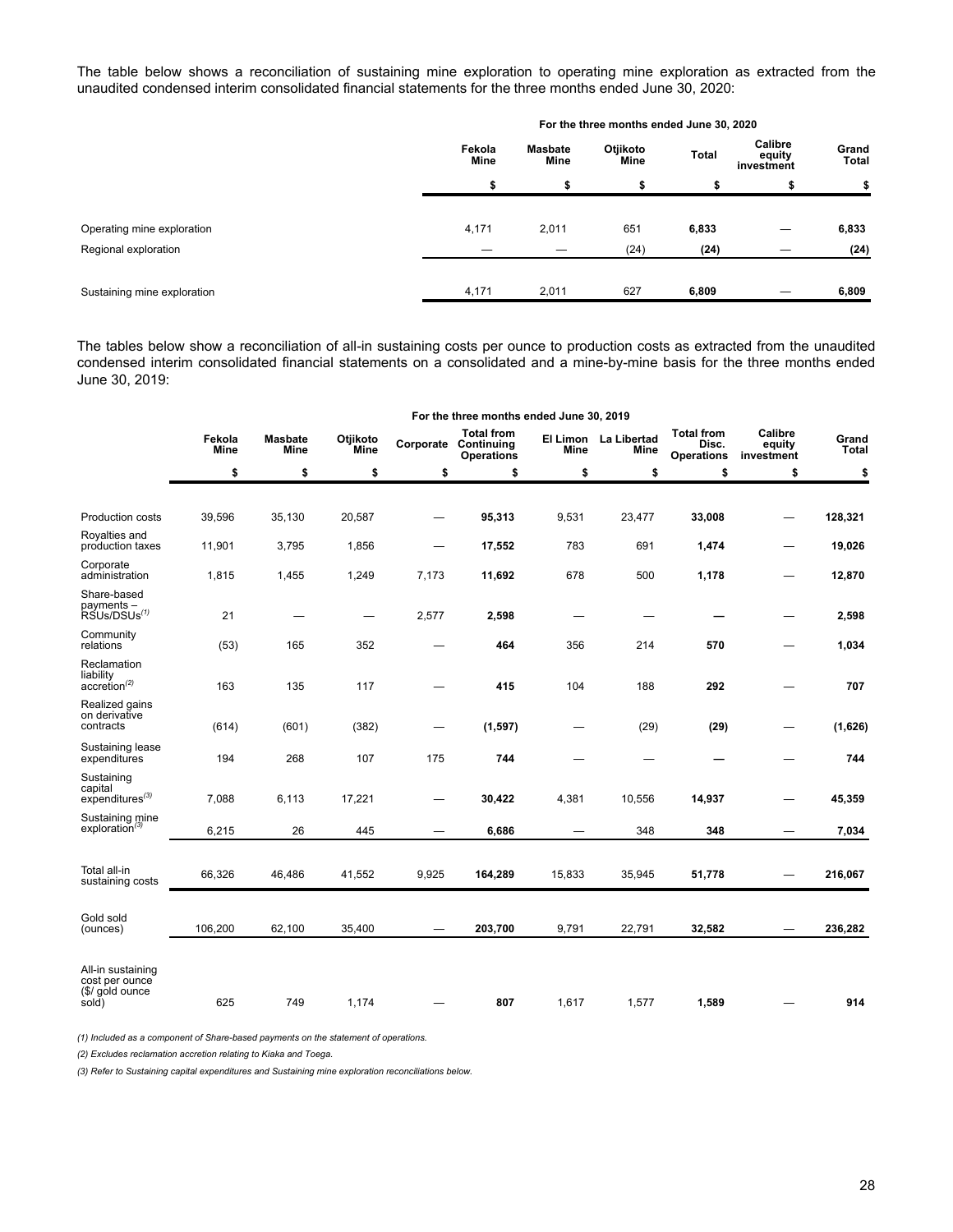The table below shows a reconciliation of sustaining capital expenditures to operating mine capital expenditures as extracted from the unaudited condensed interim consolidated financial statements for the three months ended June 30, 2019:

|                                        | Fekola<br>Mine | <b>Masbate</b><br>Mine | Otjikoto<br>Mine | <b>Total from</b><br>Continuing<br><b>Operations</b> | El Limon<br>Mine | <b>Mine</b> | <b>Total from</b><br>La Libertad Discontinued<br><b>Operations</b> | Calibre<br>equity<br>investment | Grand<br><b>Total</b> |
|----------------------------------------|----------------|------------------------|------------------|------------------------------------------------------|------------------|-------------|--------------------------------------------------------------------|---------------------------------|-----------------------|
|                                        | \$             | \$                     | \$               | \$                                                   | \$               | \$          | \$                                                                 | \$                              | \$                    |
|                                        |                |                        |                  |                                                      |                  |             |                                                                    |                                 |                       |
| Operating mine capital<br>expenditures | 12,829         | 7,520                  | 17,221           | 37,570                                               | 10,938           | 10,556      | 21,494                                                             |                                 | 59,064                |
| Mobile equipment<br>purchases          | (4)            |                        |                  | (4)                                                  |                  |             |                                                                    |                                 | (4)                   |
| Mine expansion<br>equipment            | (1, 293)       |                        |                  | (1, 293)                                             |                  |             |                                                                    |                                 | (1, 293)              |
| Fadougou relocation                    | (1,762)        |                        |                  | (1,762)                                              |                  |             |                                                                    |                                 | (1,762)               |
| Plant expansion                        | (2,682)        |                        |                  | (2,682)                                              |                  |             |                                                                    |                                 | (2,682)               |
| Masbate processing<br>plant upgrade    |                | (1, 352)               |                  | (1, 352)                                             |                  |             |                                                                    |                                 | (1, 352)              |
| Other                                  |                | (55)                   |                  | (55)                                                 |                  |             |                                                                    |                                 | (55)                  |
| Limon Central                          |                |                        |                  | –                                                    | (6, 182)         |             | (6, 182)                                                           |                                 | (6, 182)              |
| Plant upgrade                          |                |                        |                  |                                                      | (162)            |             | (162)                                                              |                                 | (162)                 |
| Limon tailings project                 |                |                        |                  |                                                      | (213)            |             | (213)                                                              |                                 | (213)                 |
| Sustaining capital<br>expenditures     | 7,088          | 6,113                  | 17,221           | 30,422                                               | 4,381            | 10,556      | 14,937                                                             |                                 | 45,359                |

The table below shows a reconciliation of sustaining mine exploration to operating mine exploration as extracted from the unaudited condensed interim consolidated financial statements for the three months ended June 30, 2019:

|                                |                       |                        |                  | For the three months ended June 30, 2019             |                         |                            |                                                 |                                 |                       |
|--------------------------------|-----------------------|------------------------|------------------|------------------------------------------------------|-------------------------|----------------------------|-------------------------------------------------|---------------------------------|-----------------------|
|                                | Fekola<br><b>Mine</b> | Masbate<br><b>Mine</b> | Otjikoto<br>Mine | <b>Total from</b><br>Continuing<br><b>Operations</b> | El Limon<br><b>Mine</b> | <b>La Libertad</b><br>Mine | <b>Total from</b><br>Disc.<br><b>Operations</b> | Calibre<br>equity<br>investment | Grand<br><b>Total</b> |
|                                | \$                    | \$                     | \$               |                                                      | \$                      |                            |                                                 |                                 |                       |
| Operating mine<br>exploration  | 6,215                 | 1,103                  | 533              | 7,851                                                | 743                     | 748                        | 1,491                                           |                                 | 9,342                 |
| Regional exploration           | —                     | (1,077)                | (88)             | (1, 165)                                             | (743)                   | (400)                      | (1, 143)                                        |                                 | (2, 308)              |
| Sustaining mine<br>exploration | 6,215                 | 26                     | 445              | 6,686                                                |                         | 348                        | 348                                             |                                 | 7,034                 |

#### **For the three months ended June 30, 2019**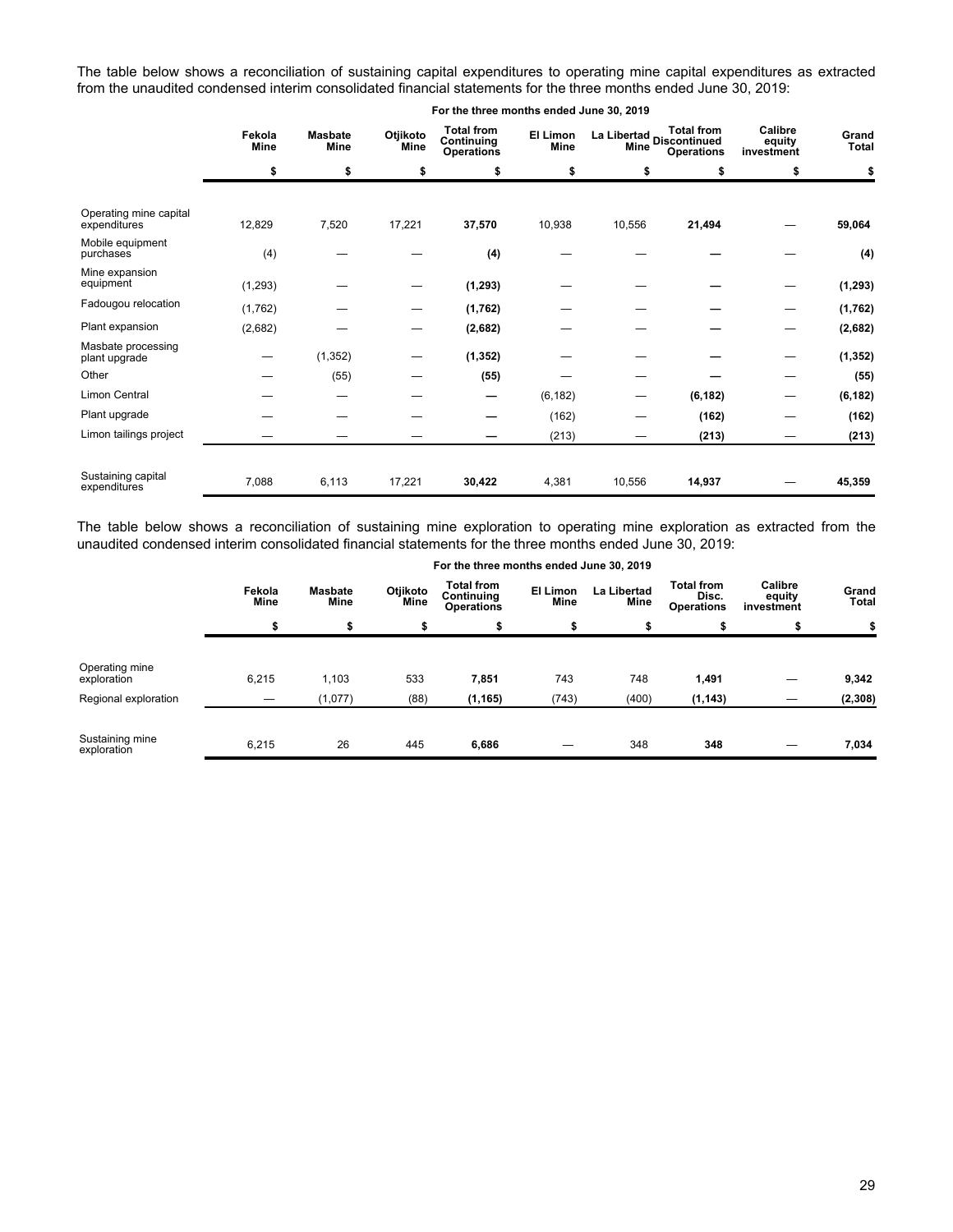The tables below show a reconciliation of all-in sustaining costs per ounce to production costs as extracted from the unaudited condensed interim consolidated financial statements on a consolidated and a mine-by-mine basis for the six months ended June 30, 2020:

|                                                        |                |                        |                  | For the six months ended June 30, 2020 |         |                                                |                |
|--------------------------------------------------------|----------------|------------------------|------------------|----------------------------------------|---------|------------------------------------------------|----------------|
|                                                        | Fekola<br>Mine | <b>Masbate</b><br>Mine | Otjikoto<br>Mine | Corporate                              | Total   | Calibre<br>equity<br>investment<br><b>Mine</b> | Grand<br>Total |
|                                                        | \$             | \$                     | \$               | \$                                     | \$      | \$                                             | \$             |
|                                                        |                |                        |                  |                                        |         |                                                |                |
| Production costs                                       | 88,321         | 63,211                 | 37,011           |                                        | 188,543 | 13,114                                         | 201,657        |
| Royalties and production taxes                         | 42,093         | 8,971                  | 5,901            |                                        | 56,965  | 1,002                                          | 57,967         |
| Corporate administration                               | 2,306          | 1,113                  | 2,272            | 12,559                                 | 18,250  | 1,601                                          | 19,851         |
| Share-based payments - RSUs/DSUs/PSUs <sup>(1)</sup>   |                |                        |                  | 5,325                                  | 5,325   |                                                | 5,325          |
| Community relations                                    | 1,743          | 429                    | 2,054            |                                        | 4,226   |                                                | 4,226          |
| Reclamation liability accretion <sup>(2)</sup>         | 216            | 194                    | 159              |                                        | 569     |                                                | 569            |
| Realized losses on derivative contracts                | 1,323          | 1,364                  | 694              |                                        | 3,381   |                                                | 3,381          |
| Sustaining lease expenditures                          | 387            | 718                    | 195              | 345                                    | 1,645   |                                                | 1,645          |
| Sustaining capital expenditures <sup>(3)</sup>         | 30,535         | 9,079                  | 21,794           |                                        | 61,408  | 1,070                                          | 62,478         |
| Sustaining mine exploration <sup>(3)</sup>             | 5,041          | 3,628                  | 958              |                                        | 9,627   | 492                                            | 10,119         |
|                                                        |                |                        |                  |                                        |         |                                                |                |
| Total all-in sustaining costs                          | 171,965        | 88,707                 | 71,038           | 18,229                                 | 349,939 | 17,279                                         | 367,218        |
| Gold sold (ounces)                                     | 317,500        | 90,400                 | 88,700           |                                        | 496,600 | 15,852                                         | 512,452        |
| All-in sustaining cost per ounce (\$/ gold ounce sold) | 542            | 981                    | 801              |                                        | 705     | 1,090                                          | 717            |

*(1) Included as a component of Share-based payments on the statement of operations.* 

*(2) Excludes reclamation accretion relating to Kiaka.* 

*(3) Refer to Sustaining capital expenditures and Sustaining mine exploration reconciliations below.*

The table below shows a reconciliation of sustaining capital expenditures to operating mine capital expenditures as extracted from the unaudited condensed interim consolidated financial statements for the six months ended June 30, 2020:

|                                     |                |                 | For the six months ended June 30, 2020 |           |                                 |                |
|-------------------------------------|----------------|-----------------|----------------------------------------|-----------|---------------------------------|----------------|
|                                     | Fekola<br>Mine | Masbate<br>Mine | Otjikoto<br>Mine                       | Total     | Calibre<br>equity<br>investment | Grand<br>Total |
|                                     | \$             | \$              | \$                                     | \$        | \$                              | \$             |
|                                     |                |                 |                                        |           |                                 |                |
| Operating mine capital expenditures | 126,473        | 9,290           | 22,652                                 | 158,415   | 1,070                           | 159,485        |
| Mine expansion equipment            | (47,960)       |                 | —                                      | (47,960)  | –                               | (47,960)       |
| Plant expansion                     | (28, 723)      |                 |                                        | (28, 723) | —                               | (28, 723)      |
| Solar plant                         | (17,786)       |                 | $\overline{\phantom{0}}$               | (17,786)  | –                               | (17, 786)      |
| Other                               | (1,469)        | (49)            | (15)                                   | (1, 533)  | –                               | (1, 533)       |
| Land acquisitions                   | –              | (162)           |                                        | (162)     |                                 | (162)          |
| Underground development             |                |                 | (843)                                  | (843)     |                                 | (843)          |
|                                     |                |                 |                                        |           |                                 |                |
| Sustaining capital expenditures     | 30,535         | 9,079           | 21,794                                 | 61,408    | 1,070                           | 62,478         |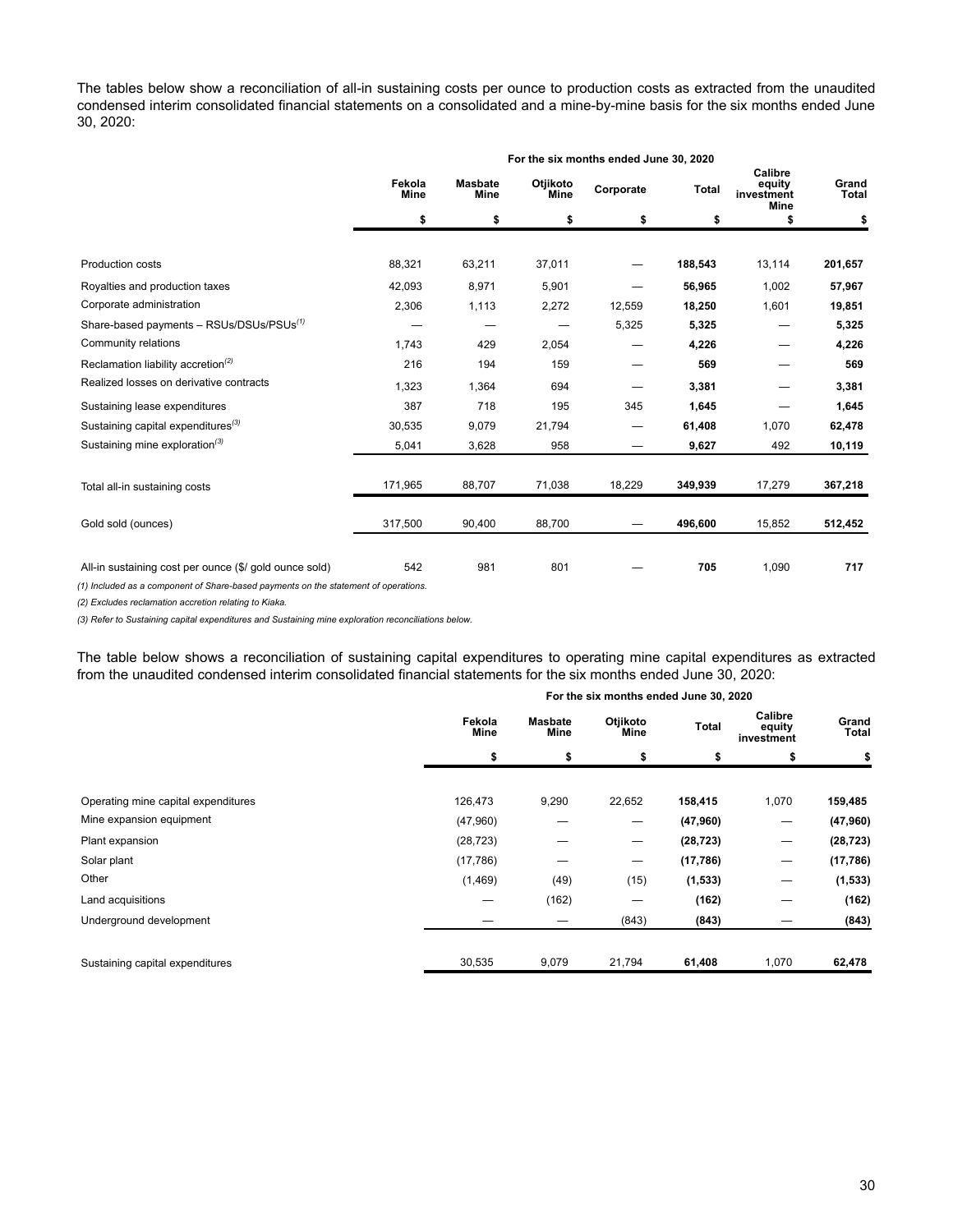The table below shows a reconciliation of sustaining mine exploration to operating mine exploration as extracted from the unaudited condensed interim consolidated financial statements for the six months ended June 30, 2020:

|                             |                       |                 | For the six months ended June 30, 2020 |       |                                 |                       |
|-----------------------------|-----------------------|-----------------|----------------------------------------|-------|---------------------------------|-----------------------|
|                             | Fekola<br><b>Mine</b> | Masbate<br>Mine | Otjikoto<br>Mine                       | Total | Calibre<br>equity<br>investment | Grand<br><b>Total</b> |
|                             |                       |                 |                                        |       |                                 | \$                    |
| Operating mine exploration  | 5,041                 | 3,628           | 1,023                                  | 9,692 | 492                             | 10,184                |
| Regional exploration        |                       |                 | (65)                                   | (65)  |                                 | (65)                  |
| Sustaining mine exploration | 5,041                 | 3,628           | 958                                    | 9,627 | 492                             | 10,119                |

The tables below show a reconciliation of all-in sustaining costs per ounce to production costs as extracted from the unaudited condensed interim consolidated financial statements on a consolidated and a mine-by-mine basis for the six months ended June 30, 2019:

|                                                                 | For the six months ended June 30, 2019 |                        |                         |                                 |                                                                       |             |                              |                                                 |                                 |                       |  |
|-----------------------------------------------------------------|----------------------------------------|------------------------|-------------------------|---------------------------------|-----------------------------------------------------------------------|-------------|------------------------------|-------------------------------------------------|---------------------------------|-----------------------|--|
|                                                                 | Fekola<br>Mine                         | <b>Masbate</b><br>Mine | Otjikoto<br><b>Mine</b> |                                 | <b>Total from</b><br><b>Corporate Continuing</b><br><b>Operations</b> | <b>Mine</b> | El Limon La Libertad<br>Mine | <b>Total from</b><br>Disc.<br><b>Operations</b> | Calibre<br>equity<br>investment | Grand<br><b>Total</b> |  |
|                                                                 | \$                                     | \$                     | \$                      | \$                              | \$                                                                    | \$          | \$                           | \$                                              | \$                              | \$                    |  |
|                                                                 |                                        |                        |                         |                                 |                                                                       |             |                              |                                                 |                                 |                       |  |
| <b>Production costs</b>                                         | 85,624                                 | 62,647                 | 39,879                  | $\hspace{0.1mm}-\hspace{0.1mm}$ | 188,150                                                               | 20,833      | 45,840                       | 66,673                                          |                                 | 254,823               |  |
| Royalties and<br>production taxes                               | 23,697                                 | 8,015                  | 3,794                   |                                 | 35,506                                                                | 1,804       | 1,172                        | 2,976                                           |                                 | 38,482                |  |
| Corporate<br>administration                                     | 3,225                                  | 2,114                  | 3,171                   | 17,938                          | 26,448                                                                | 1,252       | 948                          | 2,200                                           |                                 | 28,648                |  |
| Share-based<br>payments -<br>RSUs/DSUs <sup>(1)</sup>           | 41                                     |                        | —                       | 3,362                           | 3,403                                                                 |             |                              |                                                 |                                 | 3,403                 |  |
| Community<br>relations                                          | 394                                    | 277                    | 472                     |                                 | 1,143                                                                 | 709         | 270                          | 979                                             |                                 | 2,122                 |  |
| Reclamation<br>liability<br>$accretion^{(2)}$                   | 342                                    | 282                    | 245                     |                                 | 869                                                                   | 217         | 400                          | 617                                             |                                 | 1,486                 |  |
| Realized gains<br>on derivative<br>contracts                    | (925)                                  | (908)                  | (575)                   | $\hspace{0.1mm}-\hspace{0.1mm}$ | (2, 408)                                                              |             | (20)                         | (20)                                            |                                 | (2, 428)              |  |
| Sustaining lease<br>expenditures                                | 388                                    | 574                    | 190                     | 349                             | 1,501                                                                 |             |                              |                                                 |                                 | 1,501                 |  |
| Sustaining<br>capital<br>$expenditures^{(3)}$                   | 16,276                                 | 10,760                 | 24,503                  |                                 | 51,539                                                                | 8,394       | 14,907                       | 23,301                                          |                                 | 74,840                |  |
| Sustaining mine<br>exploration <sup>(3)</sup>                   | 8,310                                  | 184                    | 699                     |                                 | 9,193                                                                 |             | 881                          | 881                                             |                                 | 10,074                |  |
| Total all-in<br>sustaining costs                                | 137,372                                | 83,945                 | 72,378                  | 21,649                          | 315,344                                                               | 33,209      | 64,398                       | 97,607                                          |                                 | 412,951               |  |
| Gold sold<br>(ounces)                                           | 222,000                                | 112,500                | 72,600                  |                                 | 407,100                                                               | 21,195      | 40,063                       | 61,258                                          |                                 | 468,358               |  |
| All-in sustaining<br>cost per ounce<br>(\$/ gold ounce<br>sold) | 619                                    | 746                    | 997                     |                                 | 775                                                                   | 1,567       | 1,607                        | 1,593                                           |                                 | 882                   |  |

*(1) Included as a component of Share-based payments on the statement of operations.* 

*(2) Excludes reclamation accretion relating to Kiaka and Toega.* 

*(3) Refer to Sustaining capital expenditures and Sustaining mine exploration reconciliations below*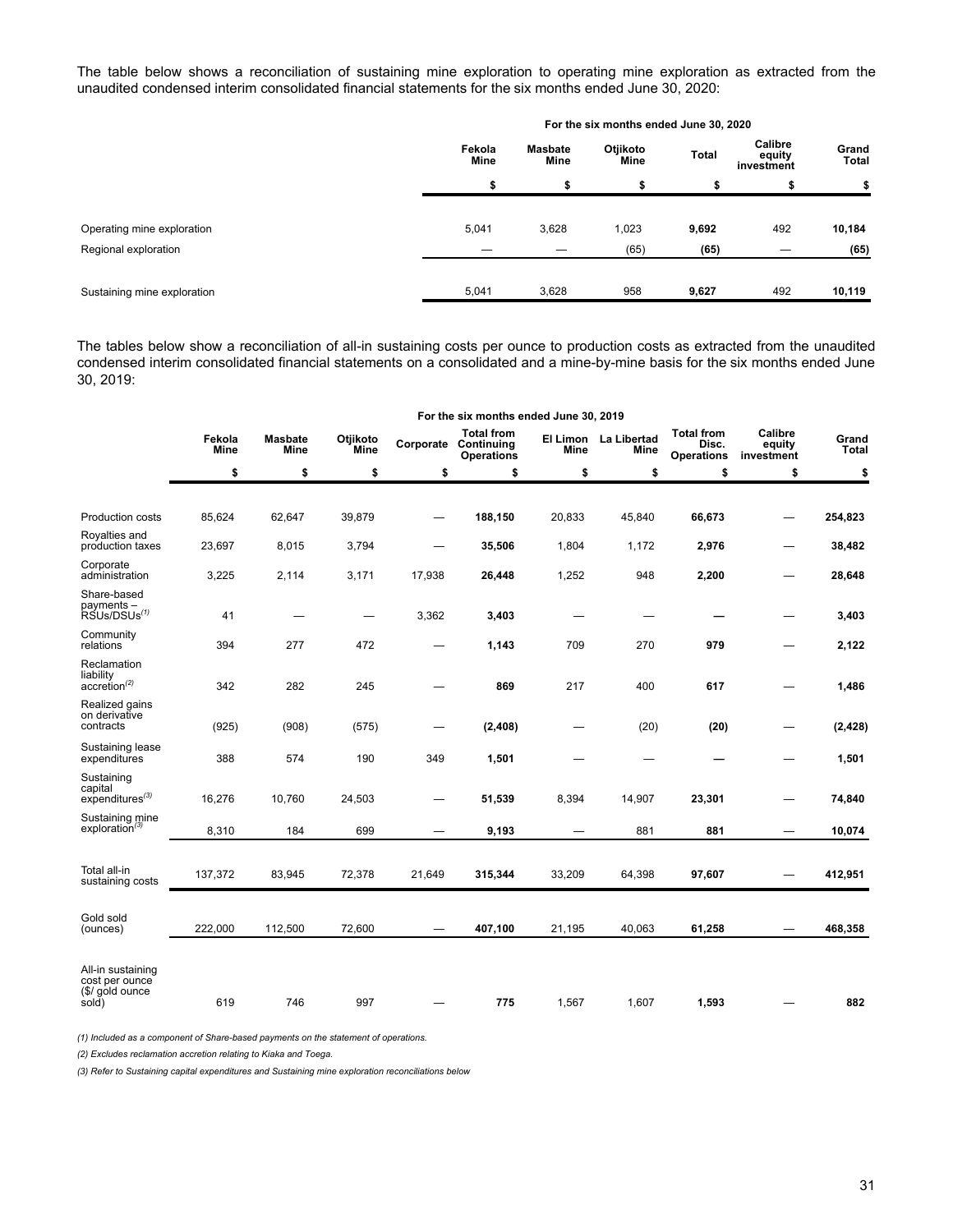The table below shows a reconciliation of sustaining capital expenditures to operating mine capital expenditures as extracted from the unaudited condensed interim consolidated financial statements for the six months ended June 30, 2019:

|                                        | Fekola<br><b>Masbate</b><br><b>Mine</b><br><b>Mine</b> |          | Otjikoto<br>Mine | <b>Total from</b><br>Continuing<br><b>Operations</b> | El Limon<br>Mine | Mine   | <b>Total from</b><br>La Libertad<br>Discontinued<br><b>Operations</b> | Calibre<br>equity<br>investment | Grand<br>Total |
|----------------------------------------|--------------------------------------------------------|----------|------------------|------------------------------------------------------|------------------|--------|-----------------------------------------------------------------------|---------------------------------|----------------|
|                                        | \$                                                     | \$       | \$               | \$                                                   | \$               | \$     | \$                                                                    | \$                              | \$             |
|                                        |                                                        |          |                  |                                                      |                  |        |                                                                       |                                 |                |
| Operating mine capital<br>expenditures | 34,113                                                 | 15,964   | 24,503           | 74,580                                               | 18,367           | 14,907 | 33,274                                                                |                                 | 107,854        |
| Mobile equipment<br>purchases          | (4,880)                                                |          |                  | (4,880)                                              |                  |        |                                                                       |                                 | (4,880)        |
| Mine expansion<br>equipment            | (1,293)                                                |          |                  | (1, 293)                                             |                  |        |                                                                       |                                 | (1, 293)       |
| Fadougou relocation                    | (6, 612)                                               |          |                  | (6, 612)                                             |                  |        |                                                                       |                                 | (6, 612)       |
| Carryover construction<br>costs        | (1,738)                                                |          |                  | (1,738)                                              |                  |        |                                                                       |                                 | (1,738)        |
| Plant expansion                        | (3, 314)                                               |          |                  | (3, 314)                                             |                  |        |                                                                       |                                 | (3, 314)       |
| Masbate processing<br>plant upgrade    |                                                        | (5, 122) |                  | (5, 122)                                             |                  |        |                                                                       |                                 | (5, 122)       |
| Other                                  |                                                        | (82)     |                  | (82)                                                 |                  |        |                                                                       |                                 | (82)           |
| Limon Central                          |                                                        |          |                  |                                                      | (9,378)          |        | (9,378)                                                               |                                 | (9,378)        |
| Plant Upgrade                          |                                                        |          |                  |                                                      | (321)            |        | (321)                                                                 |                                 | (321)          |
| Limon tailings project                 |                                                        |          |                  |                                                      | (274)            |        | (274)                                                                 |                                 | (274)          |
|                                        |                                                        |          |                  |                                                      |                  |        |                                                                       |                                 |                |
| Sustaining capital<br>expenditures     | 16,276                                                 | 10,760   | 24,503           | 51,539                                               | 8,394            | 14,907 | 23,301                                                                |                                 | 74,840         |

#### **For the six months ended June 30, 2019**

The table below shows a reconciliation of sustaining mine exploration to operating mine exploration as extracted from the unaudited condensed interim consolidated financial statements for the six months ended June 30, 2019:

|                                | For the six months ended June 30, 2019 |                 |                  |                                                      |                         |                     |                                                 |                                 |                |
|--------------------------------|----------------------------------------|-----------------|------------------|------------------------------------------------------|-------------------------|---------------------|-------------------------------------------------|---------------------------------|----------------|
|                                | Fekola<br>Mine                         | Masbate<br>Mine | Otjikoto<br>Mine | <b>Total from</b><br>Continuing<br><b>Operations</b> | El Limon<br><b>Mine</b> | La Libertad<br>Mine | <b>Total from</b><br>Disc.<br><b>Operations</b> | Calibre<br>equity<br>investment | Grand<br>Total |
|                                | \$                                     | \$              | \$               |                                                      | \$                      | \$                  |                                                 |                                 |                |
| Operating mine<br>exploration  | 8,310                                  | 2.065           | 864              | 11,239                                               | 1,208                   | 1,894               | 3,102                                           |                                 | 14,341         |
| Regional exploration           |                                        | (1,881)         | (165)            | (2,046)                                              | (1, 208)                | (1,013)             | (2, 221)                                        |                                 | (4, 267)       |
| Sustaining mine<br>exploration | 8,310                                  | 184             | 699              | 9,193                                                |                         | 881                 | 881                                             | _                               | 10,074         |

*.*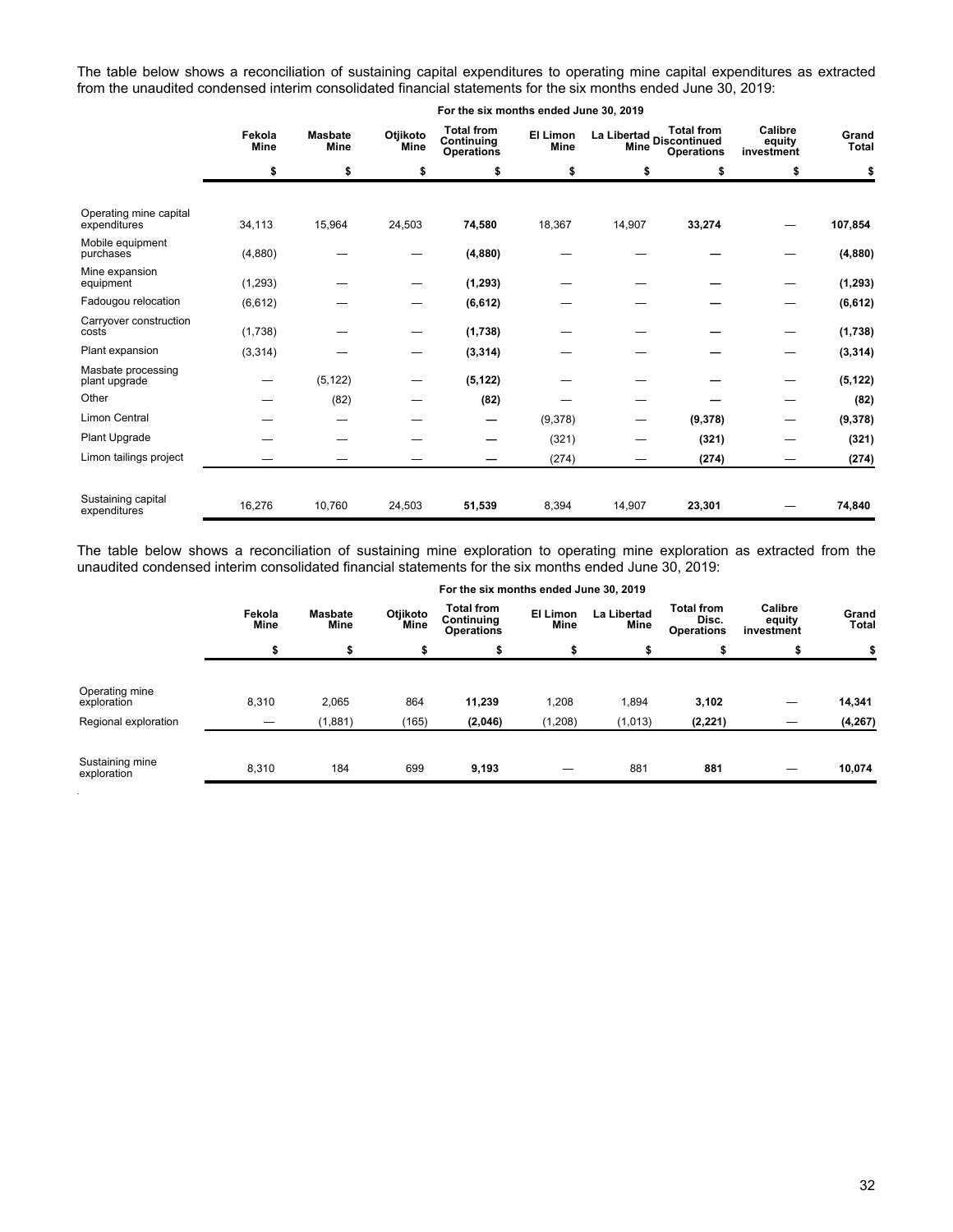## *Adjusted net income and adjusted earnings per share - basic*

Adjusted net income and adjusted earnings per share – basic are non-IFRS measures that do not have a standardized meaning prescribed by IFRS and therefore may not be comparable to similar measures presented by other issuers. The Company defines adjusted net income as net income attributable to shareholders of the Company adjusted for non-recurring and significant recurring non-cash items. The Company defines adjusted earnings per share – basic as adjusted net income divided by the basic weighted number of common shares outstanding.

Management believes that the presentation of adjusted net income and adjusted earnings per share - basic is appropriate to provide additional information to investors regarding items that we do not expect to continue at the same level in the future or that management does not believe to be a reflection of the Company's ongoing operating performance. Management further believes that its presentation of these non-IFRS financial measures provide information that is useful to investors because they are important indicators of the strength of our operations and the performance of our core business. Accordingly, it is intended to provide additional information and should not be considered in isolation as a substitute for measures of performance prepared in accordance with IFRS. Other companies may calculate this measure differently.

A reconciliation of net income to adjusted net income as extracted from the unaudited condensed interim consolidated financial statements is set out in the table below:

|                                                                                                 | Three months ended |           | <b>Six months ended</b> |           |  |
|-------------------------------------------------------------------------------------------------|--------------------|-----------|-------------------------|-----------|--|
|                                                                                                 | <b>June 30,</b>    |           | <b>June 30,</b>         |           |  |
|                                                                                                 | 2020               | 2019      | 2020                    | 2019      |  |
|                                                                                                 | \$                 | \$        | \$                      | \$        |  |
|                                                                                                 | (000's)            | (000's)   | (000's)                 | (000's)   |  |
| Net income attributable to shareholders of the Company for<br>the period:                       | 124,446            | 37,904    | 196,733                 | 60,199    |  |
| Adjustments for non-recurring and significant recurring non-<br>cash items:                     |                    |           |                         |           |  |
| Share-based payments                                                                            | 7,394              | 6,640     | 10,994                  | 11,249    |  |
| Write-down of mineral property interests                                                        |                    | 1,217     |                         | 1,217     |  |
| COVID-19 relief donations                                                                       | 2,752              |           | 2,752                   |           |  |
| Unrealized (gains) losses on derivative instruments                                             | (6, 840)           | 4,613     | 4,008                   | (831)     |  |
| Non-cash modification of Calibre receivable                                                     |                    |           | 689                     |           |  |
| Deferred income tax (recovery) expense                                                          | (8,668)            | (1,734)   | 2,797                   | 8,384     |  |
| Adjusted net income attributable to shareholders of the<br>Company for the period               | 119,084            | 48,640    | 217,973                 | 80,218    |  |
| Basic weighted average number of common shares<br>outstanding (in thousands)                    | 1,040,661          | 1,008,345 | 1,037,847               | 1,004,897 |  |
| Adjusted net earnings attributable to shareholders of the<br>Company per share-basic (\$/share) | 0.11               | 0.05      | 0.21                    | 0.08      |  |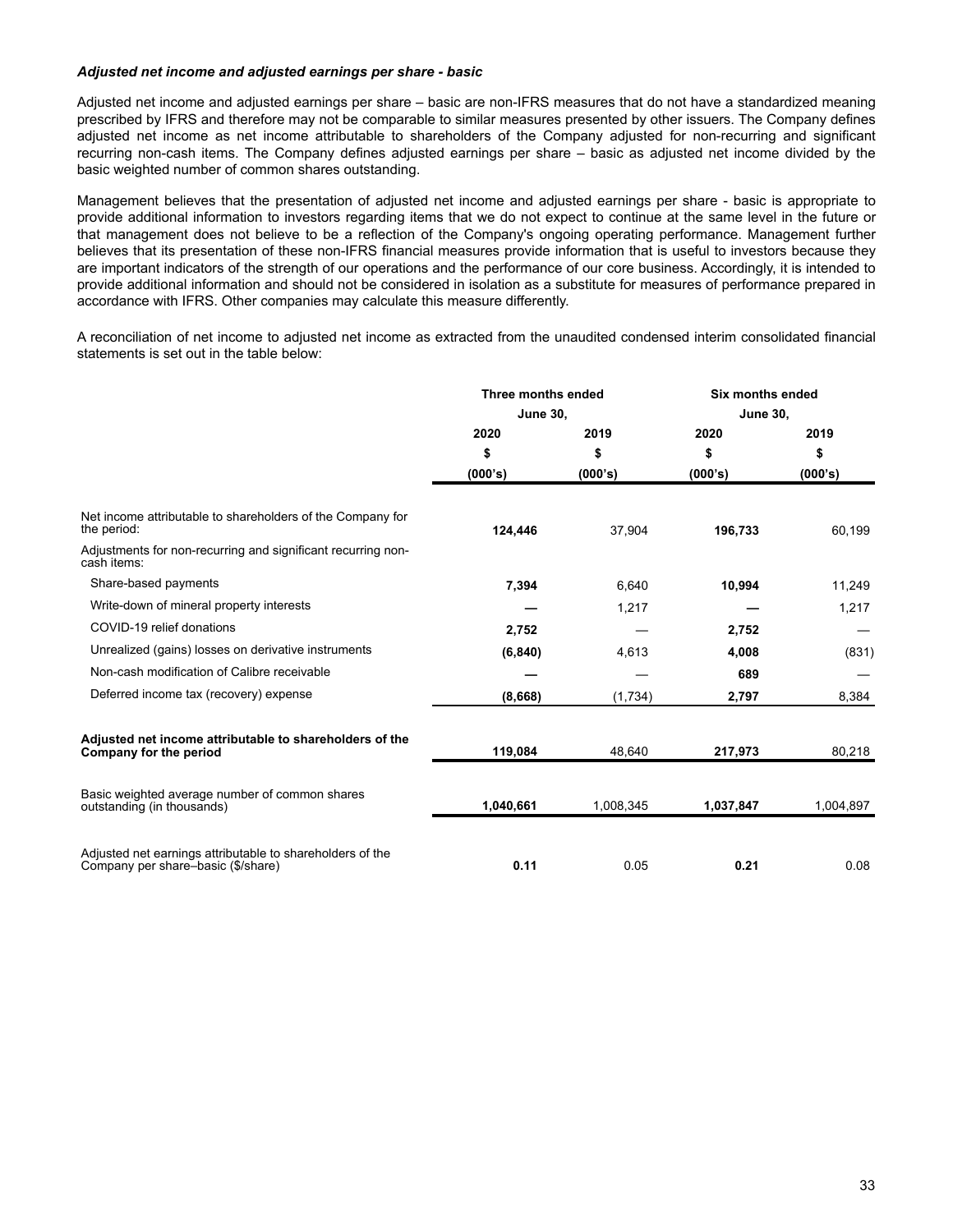#### <span id="page-33-0"></span>**SUMMARY OF QUARTERLY RESULTS**

|                                                                                                     | Q2      | Q1      | Q4      | Q <sub>3</sub> | Q <sub>2</sub> | Q1      | Q4        | Q <sub>3</sub> |
|-----------------------------------------------------------------------------------------------------|---------|---------|---------|----------------|----------------|---------|-----------|----------------|
|                                                                                                     | 2020    | 2020    | 2019    | 2019           | 2019           | 2019    | 2018      | 2018           |
| Gold revenue (\$ in thousands)                                                                      | 441,939 | 380,298 | 313,659 | 310,783        | 267,213        | 263,982 | 230,910   | 280,044        |
| Net income (loss) for the period (\$ in<br>thousands)                                               | 137,961 | 83,008  | 182,413 | 65,583         | 41,322         | 26,523  | (49, 676) | 16,036         |
| Earnings (loss) per share $(1)$ – basic (\$)                                                        | 0.12    | 0.07    | 0.17    | 0.05           | 0.04           | 0.02    | (0.06)    | 0.01           |
| Earnings (loss) per share $(1)$ – diluted (\$)                                                      | 0.12    | 0.07    | 0.17    | 0.05           | 0.04           | 0.02    | (0.06)    | 0.01           |
| Cash flows from operating activities<br>(\$ in thousands)                                           | 238,089 | 216,213 | 144,905 | 167,834        | 92,816         | 86,419  | 74,145    | 143,235        |
| Gold sold, excluding discontinued<br>operations (ounces)                                            | 257,100 | 239,500 | 211,800 | 208,900        | 203,700        | 203,400 | 188.029   | 232,209        |
| Average realized gold price (\$/ ounce)                                                             | 1,719   | 1,588   | 1,481   | 1,488          | 1,312          | 1,298   | 1,233     | 1,209          |
| Gold produced, excluding discontinued<br>operations (ounces)                                        | 239,574 | 250,632 | 228,406 | 213,278        | 208,890        | 200,542 | 201,601   | 206,947        |
| Gold produced, total including discontinued<br>operations and Calibre Equity<br>Investment (ounces) | 241,593 | 264,862 | 245,140 | 258,200        | 246,020        | 230,859 | 231,687   | 242,040        |
| Cash operating costs <sup>(2)</sup><br>(\$/ gold ounce sold)                                        | 383     | 405     | 479     | 507            | 543            | 545     | 507       | 496            |
| Total cash costs $(2)$ (\$/ gold ounce sold)                                                        | 498     | 516     | 579     | 603            | 624            | 629     | 590       | 571            |
| All-in sustaining costs <sup>(2)</sup><br>(\$/ gold ounce sold)                                     | 712     | 721     | 882     | 807            | 914            | 848     | 812       | 717            |
| Adjusted net income $(1)(2)$ (\$ in thousands)                                                      | 119,084 | 98,889  | 68,759  | 88,747         | 48.640         | 31,578  | 3,197     | 38,132         |
| Adjusted earnings per share $(1)(2)$ – basic (\$)                                                   | 0.11    | 0.10    | 0.07    | 0.09           | 0.05           | 0.03    | 0.00      | 0.04           |

*1. Attributable to the shareholders of the Company.*

2. Non-IFRS Measure. For a description of how these measures are calculated and a reconciliation of these measures to the most directly comparable measures specified, defined or determined *under IFRS and presented in the Company's financial statements, refer to "Non-IFRS Measures".*

Quarterly gold revenue throughout the eight quarters is a function of quarterly production levels, the timing of bullion shipments and changes in average realized gold price while cash flows from operating activities are also impacted by cash operating costs of each quarter and changes in working capital, in addition to the factors noted for gold revenue. The net loss in the fourth quarter of 2018 reflects an impairment loss of \$34 million relating to La Libertad Mine and \$9 million of mineral property interest write-downs. The net income in the fourth quarter of 2019 reflects an impairment reversal of \$70 million related to the Masbate Mine, net of deferred income tax expense and the gain on sale of Nicaraguan Assets of \$40 million. The results of the first and second quarters of 2020 reflect the increased production from the Fekola Mine as result of the mining expansion.

# **SUMMARY AND OUTLOOK**

Based on current assumptions for 2020, B2Gold remains well positioned for continued strong operational and financial performance. Total consolidated production guidance remains at between 1,000,000 and 1,055,000 ounces of gold; consolidated cash operating costs are forecast to be between \$415 and \$455 per ounce and consolidated all-in sustaining costs are forecast to be between \$780 and \$820 per ounce. The Company remains on guidance even though Calibre Mining Corp. (approximately 34% owned by B2Gold) provided revised reduced 2020 production guidance following the temporary suspension of its Nicaraguan operations due to COVID-19. The Company is on schedule to realize a significant increase in gold production from the Fekola Mine in 2020 (approximately 600,000 ounces) based on the addition of a larger mining fleet, the optimization of the mining sequence and the mill expansion. B2Gold's construction team is on schedule to complete the Fekola mill expansion in the third quarter of 2020, which along with the larger mining fleet will significantly increase mill throughput, yielding projected annual production averaging 550,000 ounces of gold over the next five years based on current assumptions.

In the second quarter of 2020, the Company reached a strategic milestone. The Company achieved a net cash position of \$157 million as at June 30, 2020, with its cash and cash equivalents of \$628 million exceeding its debt balances of \$471 million. Based on current assumptions, including the continued strong operating performance at each of the Company's mines and no significant unforeseen work stoppages having been incurred due to COVID-19, the Company now intends to repay the entire drawn balance of \$425 million under its RCF by the end of the third quarter of 2020 and finish 2020 in a strong cash position. Due to the Company's strong net positive cash position, strong operating results and the current higher gold price environment, the quarterly dividend rate was again increased by 100% to \$0.04 per common share (or an annual rate of \$0.16 per common share), which will become effective upon approval and declaration of the third quarter dividend.

Despite some of the challenges that the current COVID-19 pandemic has created in each of the locations where the Company operates or is head-quartered, the Company continues to operate virtually unimpeded. The Company is very of proud of its employees' dedication and resilience in these challenging times and believes it is in part due to the executive team's and mine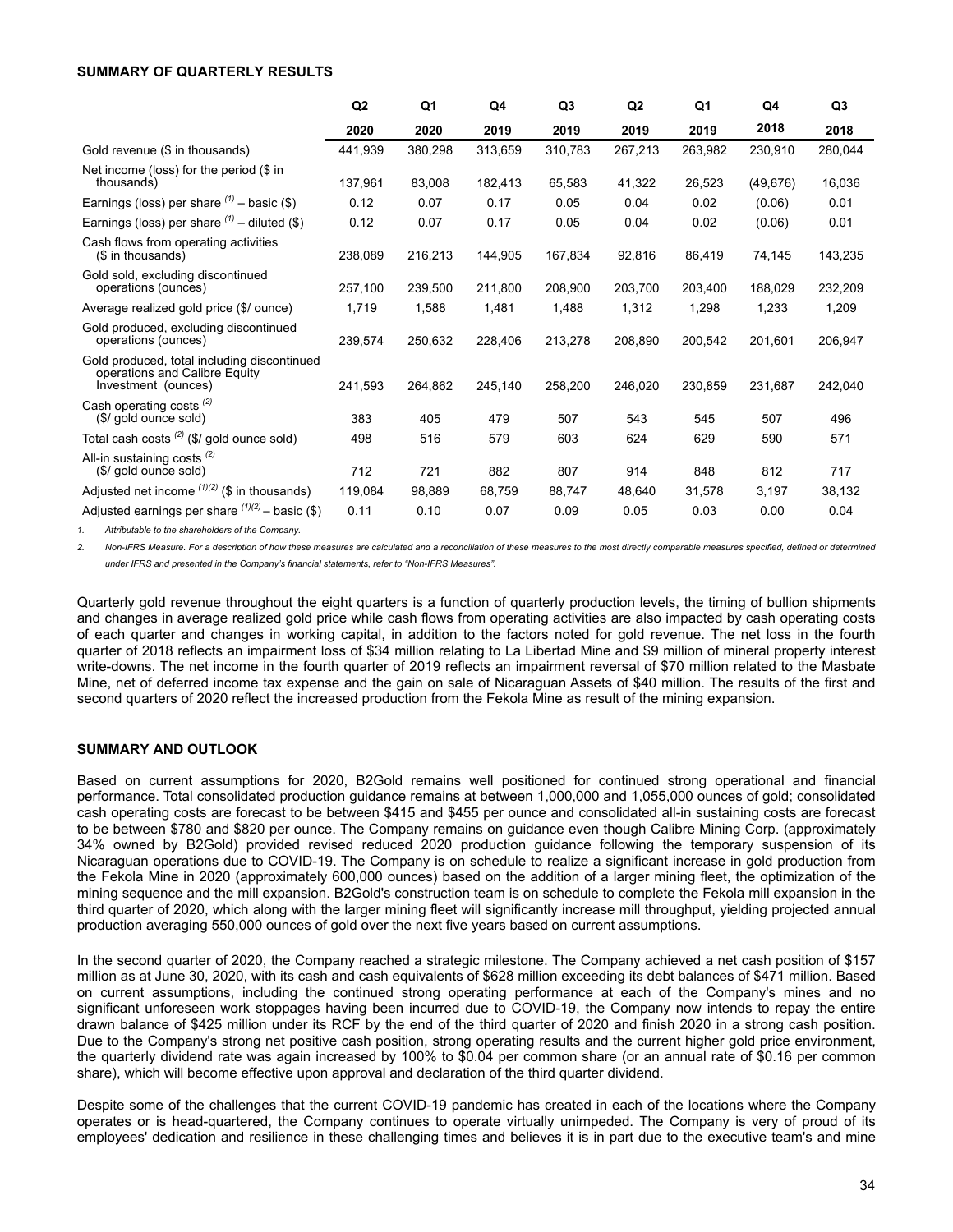<span id="page-34-0"></span>employees' years of experience in all aspects of international mining, and B2Gold's culture of fairness, respect and transparency. That resilience is reflected in the Company's results from the first half of 2020.

In conjunction with this success, we are also very mindful of the communities where we operate and continue to assist local and national governments in their efforts to respond to the COVID-19 crisis. During the second quarter of 2020, the Company donated a total of \$3 million of COVID-19 relief to assist the communities in which it operates, including contributions in Mali, Namibia, the Philippines, Burkina Faso, Colombia and Canada. B2Gold would like to thank all levels of government in the countries for working with the Company in mutually trusting relationships during these challenging times.

In addition, to managing its operations through these current challenging times, B2Gold will also look forward through the balance of 2020 and beyond and remain committed to continuing to execute on its strategic objectives. The Company's ongoing strategy is to continue to maximize profitable production from its mines, reduce debt, expand the Fekola Mine throughput and annual production, further advance its pipeline of development and exploration projects, evaluate opportunities and continue to pay a dividend. In connection with advancing its pipeline of development projects, the Company still expects to have a feasibility study for the Gramalote Project completed by the end of the first quarter of 2021. In addition, the Company is evaluating the best course of action to advance the Kiaka Project, due to improved economics resulting from lower fuel prices, different power options and a higher gold price. The Company is currently updating its model and is considering its options to advance the project, including, but not limited to, bringing on a strategic partner to develop the project.

# **OUTSTANDING SHARE DATA**

At August 5, 2020, 1,045,277,729 common shares were outstanding. In addition, there were approximately 22 million stock options outstanding with exercise prices ranging between Cdn.\$1.12 to Cdn.\$7.14 per share, approximately 4.7 million RSUs outstanding and approximately 1.7 million PSUs outstanding.

# **CAUTION ON FORWARD-LOOKING INFORMATION**

Production results and production guidance presented in this MD&A reflect the total production at the mines B2Gold operates on a 100% basis. Please see our most recent Annual Information Form for a discussion of our ownership interest in the mines B2Gold operates. In respect of La Libertad and El Limon mines, production is presented on a 100% basis for the period up until October 14, 2019 and on a 34% basis thereafter (to reflect B2Gold's current approximate interest in Calibre).

This MD&A includes certain "forward-looking information" and "forward-looking statements" (collectively "forward-looking statements") within the meaning of applicable Canadian and United States securities legislation, including: projections; outlook; guidance; forecasts; estimates; and other statements regarding future or estimated financial and operational performance events, gold production and sales, revenues and cash flows, capital and operating costs, including projected cash operating costs and all-in sustaining costs, and budgets, on a consolidated and mine-by-mine basis; the impact of the COVID-19 pandemic on B2Gold's operations, including any restrictions or suspensions with respect to our operations and the effect of any such restrictions or suspensions on our financial and operational results; the ability of the Company to successfully maintain our operations if they are temporarily suspended, and to restart or ramp-up these operations efficiently and economically, the impact of COVID-19 on the Company's workforce, suppliers and other essential resources and what effect those impacts, if they occur, would have on its business; future or estimated mine life, metal price assumptions, ore grades and sources, recovery rates, stripping ratios, throughput, ore processing; statements regarding anticipated exploration, drilling, development, construction, permitting and other activities or achievements of B2Gold; and including, without limitation: B2Gold remaining well positioned for continued strong operational and financial performance in 2020; projected consolidated gold production of between 1,000,000 and 1,055,000 ounces in 2020; projected consolidated cash operating costs of between \$415 and \$455 per ounce and all-in sustaining costs of between \$780 and \$820 per ounce in 2020; the anticipated repayment of the outstanding RCF balance in 2020; future debt levels; the realization of a significant increase in gold production from Fekola in 2020; the completion of the mill expansion at Fekola and the timing, results and costs thereof; the Fekola expansion being expected to increase gold production to an average of 550,000 ounces per year during the five-year period 2020-2024; the anticipated cost, timing and results for the addition of a solar plant to the Fekola Mine, including the timing to complete following restart of construction; production levels and B2Gold's attributable share of production of El Limon and La Libertad; the results of the Gramalote PEA; the completion and results of a feasibility study at Gramalote and its potential to become a large low-cost open pit gold mine; the availability of future takedowns under the RCF; the RCF and operating cash flows allowing B2Gold to meet its current obligations as they come due and providing financial flexibility to advance existing assets and pursue exploration opportunities; the potential payment of future dividends, including the timing and amount of any such dividends; planned exploration, the potential results of such exploration and the expected budgets, methods, targets and locations of such exploration; and B2Gold remaining focused on reducing debt. Estimates of mineral resources and reserves are also forward-looking statements because they constitute projections regarding the amount of minerals that may be encountered in the future and/or the anticipated economics of production, should a production decision be made. All statements in this MD&A that address events or developments that we expect to occur in the future are forward-looking statements. Forward-looking statements are statements that are not historical facts and are generally, although not always, identified by words such as "expect", "plan", "anticipate", "project", "target", "potential", "schedule", "forecast", "budget", "estimate", "intend" or "believe" and similar expressions or their negative connotations, or that events or conditions "will", "would", "may", "could", "should" or "might" occur. All such forward-looking statements are based on the opinions and estimates of management as of the date such statements are made.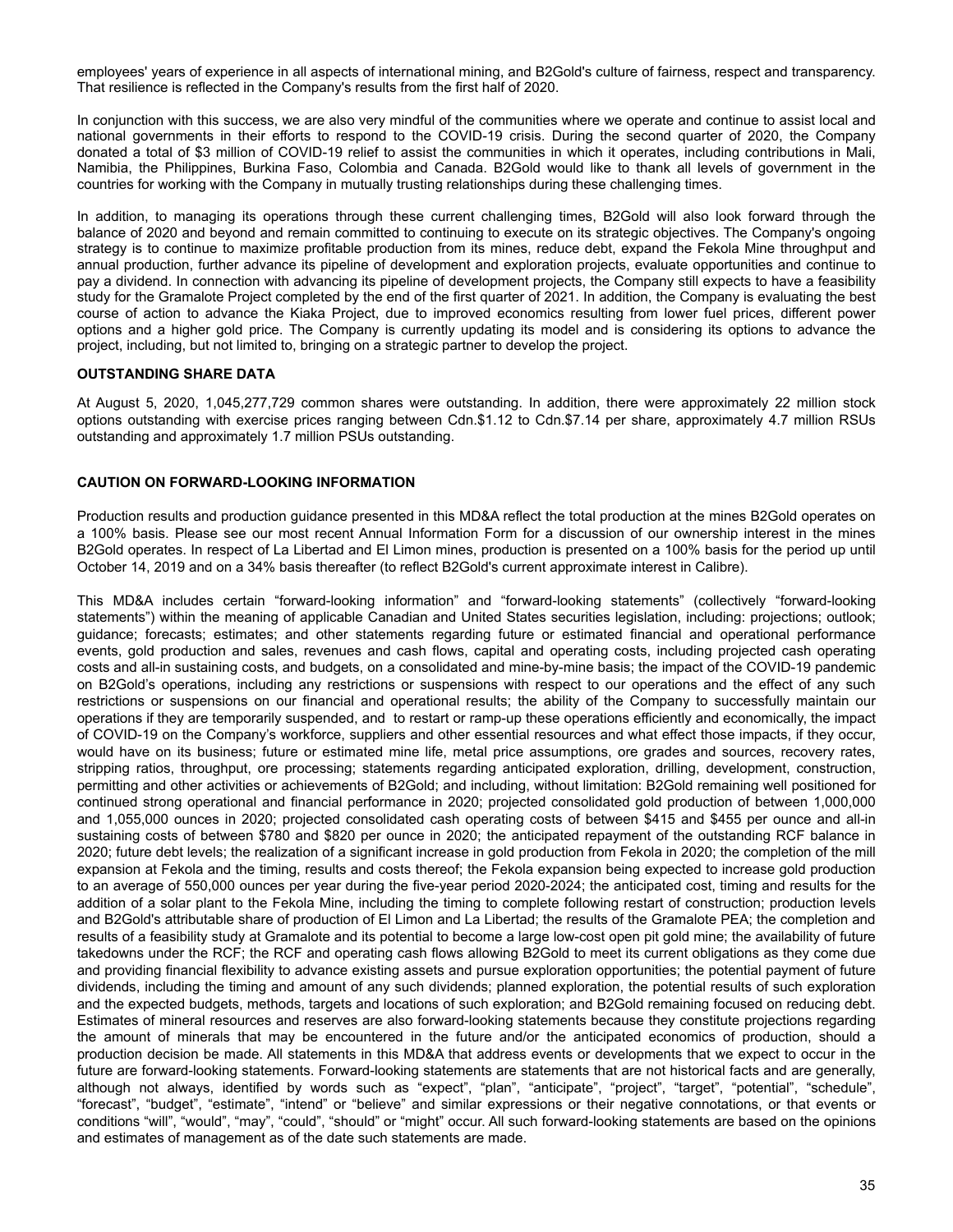Forward-looking statements necessarily involve assumptions, risks and uncertainties, certain of which are beyond B2Gold's control, including risks associated with or related to: the duration and extent of the COVID-19 pandemic, the effectiveness of preventative measures and contingency plans put in place by the Company to respond to the COVID-19 pandemic, including, but not limited to, social distancing, a non-essential travel ban, business continuity plans, and efforts to mitigate supply chain disruptions; escalation of travel restrictions on people or products and reductions in the ability of the Company to transport and refine doré; the volatility of metal prices and B2Gold's common shares; changes in tax laws; the dangers inherent in exploration, development and mining activities; the uncertainty of reserve and resource estimates; not achieving production, cost or other estimates; actual production, development plans and costs differing materially from the estimates in B2Gold's feasibility studies; the ability to obtain and maintain any necessary permits, consents or authorizations required for mining activities; and the ramifications thereof; environmental regulations or hazards and compliance with complex regulations associated with mining activities; climate change and climate change regulations; the ability to replace mineral reserves and identify acquisition opportunities; the unknown liabilities of companies acquired by B2Gold; the ability to successfully integrate new acquisitions; fluctuations in exchange rates; the availability of financing; financing and debt activities, including potential restrictions imposed on B2Gold's operations as a result thereof and the ability to generate sufficient cash flows; operations in foreign and developing countries and the compliance with foreign laws, including those associated with operations in Mali, Namibia, the Philippines, Colombia and Burkina Faso and including risks related to changes in foreign laws and changing policies related to mining and local ownership requirements or resource nationalization generally, including in response to the COVID-19 outbreak; remote operations and the availability of adequate infrastructure; fluctuations in price and availability of energy and other inputs necessary for mining operations; shortages or cost increases in necessary equipment, supplies and labour; regulatory, political and country risks, including local instability or acts of terrorism and the effects thereof; the reliance upon contractors, third parties and joint venture partners; the lack of sole decision-making authority related to Filminera Resources Corporation, which owns the Masbate Mine; challenges to title or surface rights; the dependence on key personnel and the ability to attract and retain skilled personnel; the risk of an uninsurable or uninsured loss; adverse climate and weather conditions; litigation risk; competition with other mining companies; community support for B2Gold's operations, including risks related to strikes and the halting of such operations from time to time; conflicts with small scale miners; failures of information systems or information security threats; the final outcome of the audit by the Philippines Department of Environment and Natural Resources in relation to the Masbate Project; the outcome of the ongoing tax assessment by the Colombian Tax Office (DIAN) in respect of the Gramalote Project; the ability to maintain adequate internal controls over financial reporting as required by law, including Section 404 of the Sarbanes-Oxley Act; compliance with anti-corruption laws and sanctions or other similar measures; social media and B2Gold's reputation; risks affecting Calibre having an impact on the value of the Company's investment in Calibre, including the impact of the temporary suspension of operations in Nicaragua and withdrawal of Calibre's annual forecasted gold production and potential dilution of B2Gold's interest in Calibre; as well as other factors identified and as described in more detail under the heading "Risk Factors" in B2Gold's most recent Annual Information Form, B2Gold's current Form 40-F Annual Report and B2Gold's other filings with Canadian securities regulators and the U.S. Securities and Exchange Commission (the "SEC"), which may be viewed at www.sedar.com and www.sec.gov, respectively (the "Websites"). The list is not exhaustive of the factors that may affect B2Gold's forward-looking statements.

B2Gold's forward-looking statements are based on the applicable assumptions and factors management considers reasonable as of the date hereof, based on the information available to management at such time. These assumptions and factors include, but are not limited to, assumptions and factors related to B2Gold's ability to carry on current and future operations, including: the duration and effects of COVID-19 on our operations and workforce; development and exploration activities; the timing, extent, duration and economic viability of such operations, including any mineral resources or reserves identified thereby; the accuracy and reliability of estimates, projections, forecasts, studies and assessments; B2Gold's ability to meet or achieve estimates, projections and forecasts; the availability and cost of inputs; the price and market for outputs, including gold; foreign exchange rates; taxation levels; the timely receipt of necessary approvals or permits; the ability to meet current and future obligations; the ability to obtain timely financing on reasonable terms when required; the current and future social, economic and political conditions; and other assumptions and factors generally associated with the mining industry.

B2Gold's forward-looking statements are based on the opinions and estimates of management and reflect their current expectations regarding future events and operating performance and speak only as of the date hereof. B2Gold does not assume any obligation to update forward-looking statements if circumstances or management's beliefs, expectations or opinions should change other than as required by applicable law. There can be no assurance that forward-looking statements will prove to be accurate, and actual results, performance or achievements could differ materially from those expressed in, or implied by, these forward-looking statements. Accordingly, no assurance can be given that any events anticipated by the forward-looking statements will transpire or occur, or if any of them do, what benefits or liabilities B2Gold will derive therefrom. For the reasons set forth above, undue reliance should not be placed on forward-looking statements.

# **CAUTIONARY STATEMENT REGARDING MINERAL RESERVE AND RESOURCE ESTIMATES**

The disclosure in this MD&A was prepared in accordance with Canadian National Instrument 43-101 ("NI 43-101"), which differs significantly from the current requirements of the SEC set out in Industry Guide 7. Accordingly, such disclosure may not be comparable to similar information made public by companies that report in accordance with Industry Guide 7. In particular, this MD&A may refer to "mineral resources," "indicated mineral resources" or "inferred mineral resources". While these categories of mineralization are recognized and required by Canadian securities laws, they are not recognized by Industry Guide 7 and have not historically been permitted to be disclosed in SEC filings by U.S. companies. U.S. investors are cautioned not to assume that